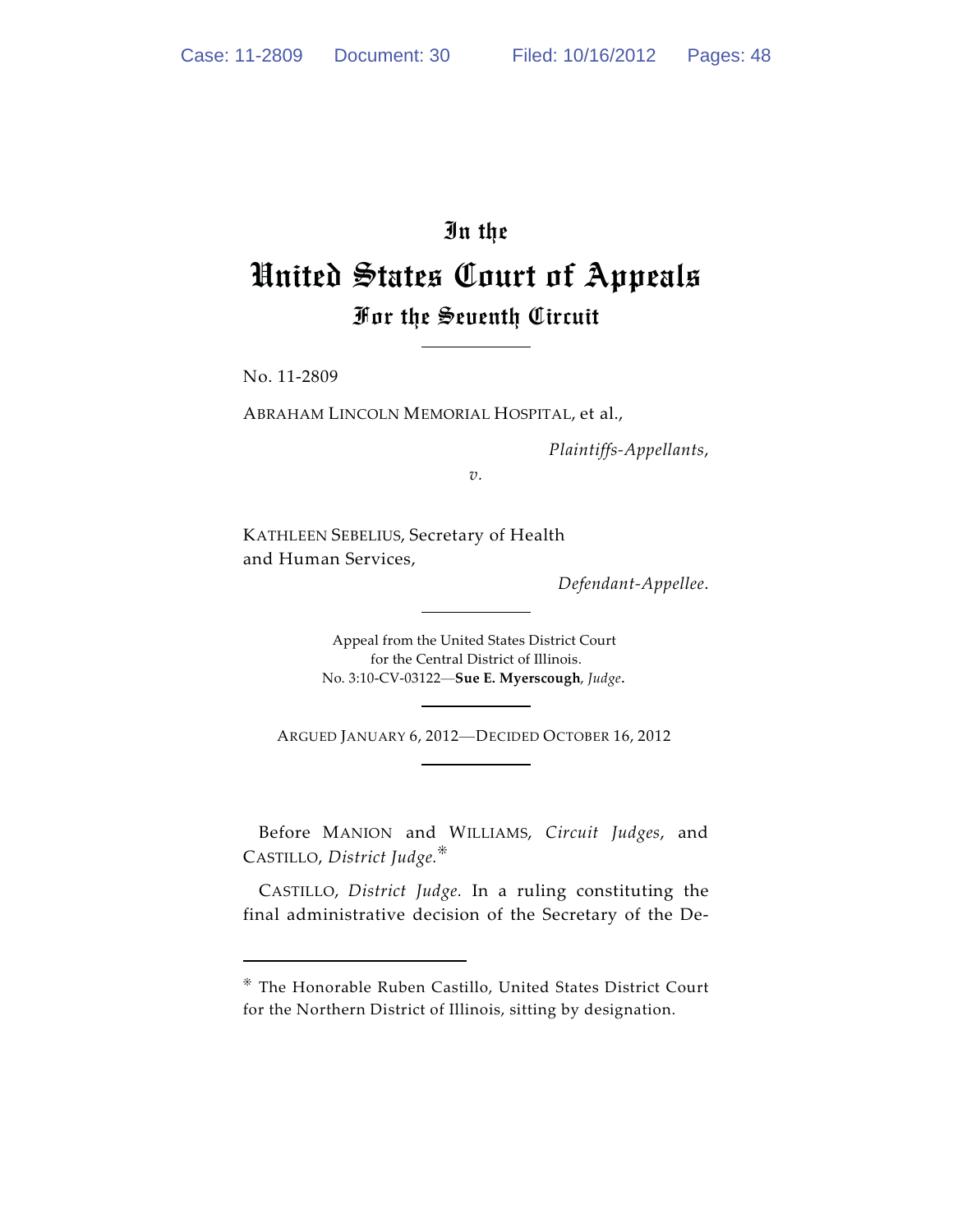partment of Health and Human Services ("HHS"), the Administrator of the Centers for Medicare and Medicaid Services ("CMS") disallowed the reimbursement of Medicare expenses to a group of Illinois hospitals for their 2004 and 2005 cost years. Specifically, the Administrator found that the amount of a tax assessment paid by the hospitals pursuant to an Illinois statute was a reasonable cost, but was subject to offset by any payments those hospitals received from an Illinois State fund. Plaintiffs-appellants, nineteen hospitals ("Hospitals"), $\lambda$  appeal from the district court's decision upholding

<sup>&</sup>lt;sup>1</sup> Appellants consist of the following nineteen hospitals: Abraham Lincoln Memorial Hospital; Blessing Hospital; Blessingcare Corporation, Inc., d/b/a Illini Community Hospital; Community Medical Center Of Western Illinois, Inc.; Gibson Community Hospital, d/b/a Gibson Area Hospital and Health Services; Hillsboro Area Hospital, Inc.; Hospital & Medical Foundation of Paris, Inc., d/b/a Paris Community Hospital; Kewanee Hospital; Memorial Hospital Association, Inc.; Memorial Medical Center; Mendota Community Hospital; Sarah Bush Lincoln Health Center; Shelby Memorial Hospital Association, Inc.; Southern Illinois Hospital Services, d/b/a Ferrell Hospital; Southern Illinois Hospital Services, d/b/a Herrin Hospital; Southern Illinois Hospital Services, d/b/a Saint Joseph Memorial Hospital; St. Joseph Hospital Of The Hospital Sisters Of The Third Order Of St. Francis; Taylorville Memorial Hospital; and Valley West Community Hospital. The following seven Appellants withdrew their appeals and were subsequently dismissed: Community Memorial Hospital; Hardin County General Hospital, Inc.; Hoopeston Community (continued...)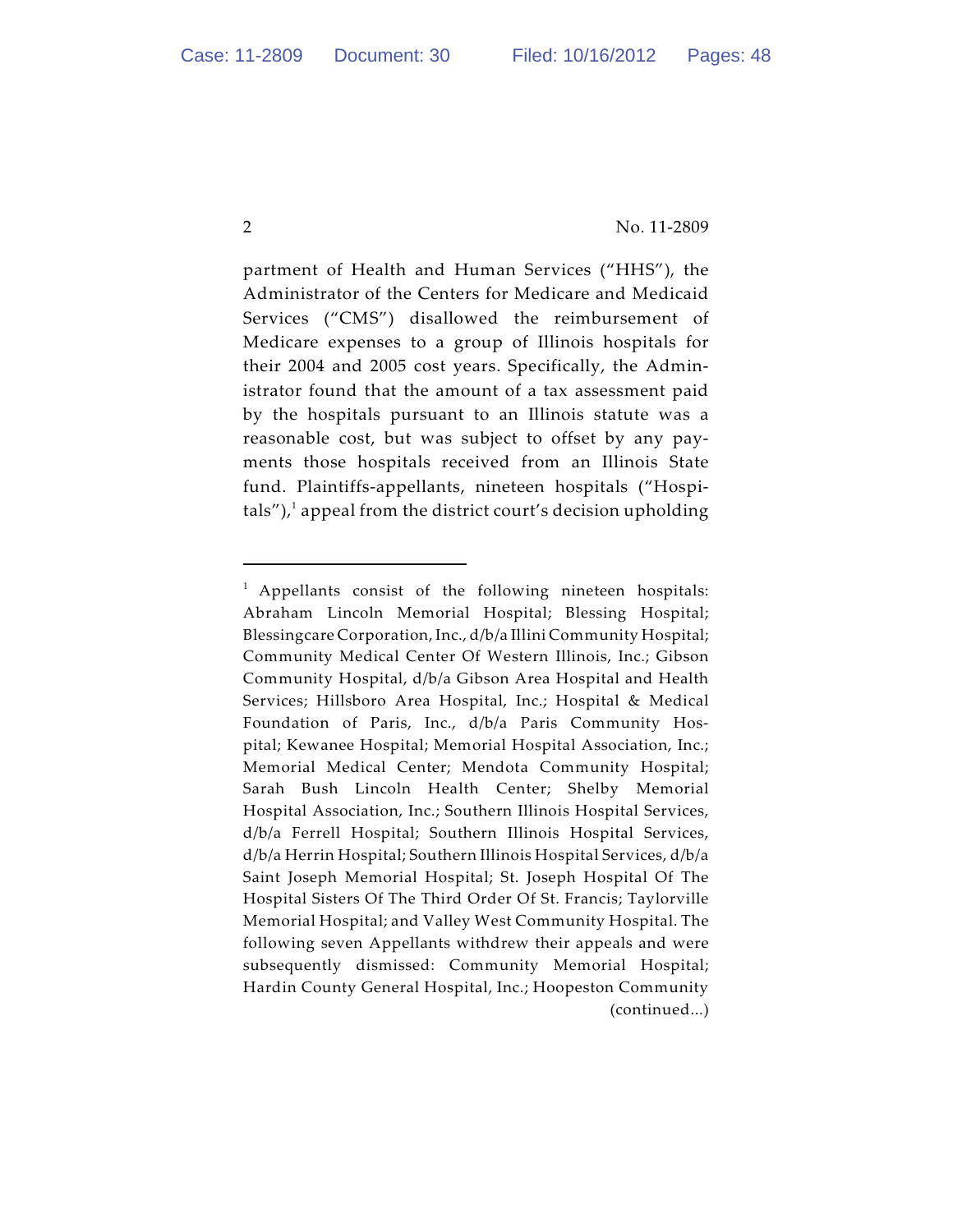the Administrator's decision. Because the Administrator's decision was not arbitrary or capricious and is supported by substantial evidence, we affirm the district court's well-reasoned and comprehensive opinion which granted summary judgment in favor of the Secretary.

#### **I. BACKGROUND**

The issues presented in this appeal require an understanding of the complex and technical Medicare and Medicaid programs. As one of our sister circuits has commented, the statutes and provisions in question "are among the most completely impenetrable texts within human experience. Indeed, one approaches them at the level of specificity herein demanded with dread, for not only are they dense reading of the most tortuous kind, but Congress also revisits the area frequently, generously cutting and pruning in the process and making any solid grasp of the matters addressed merely a passing phase." *Rehab. Ass'n of Va. v. Kozlowski*, 42 F.3d 1444, 1450 (4th Cir. 1994). Accordingly, we begin with a detailed discussion of the Medicare and Medicaid programs and certain of the provisions that are relevant to this appeal.

 $1$  (...continued)

Memorial Hospital; Pana Community Hospital Association; Passavant Memorial Area Hospital Association; Richland Memorial Hospital, Inc.; and The Methodist Medical Center Of Illinois.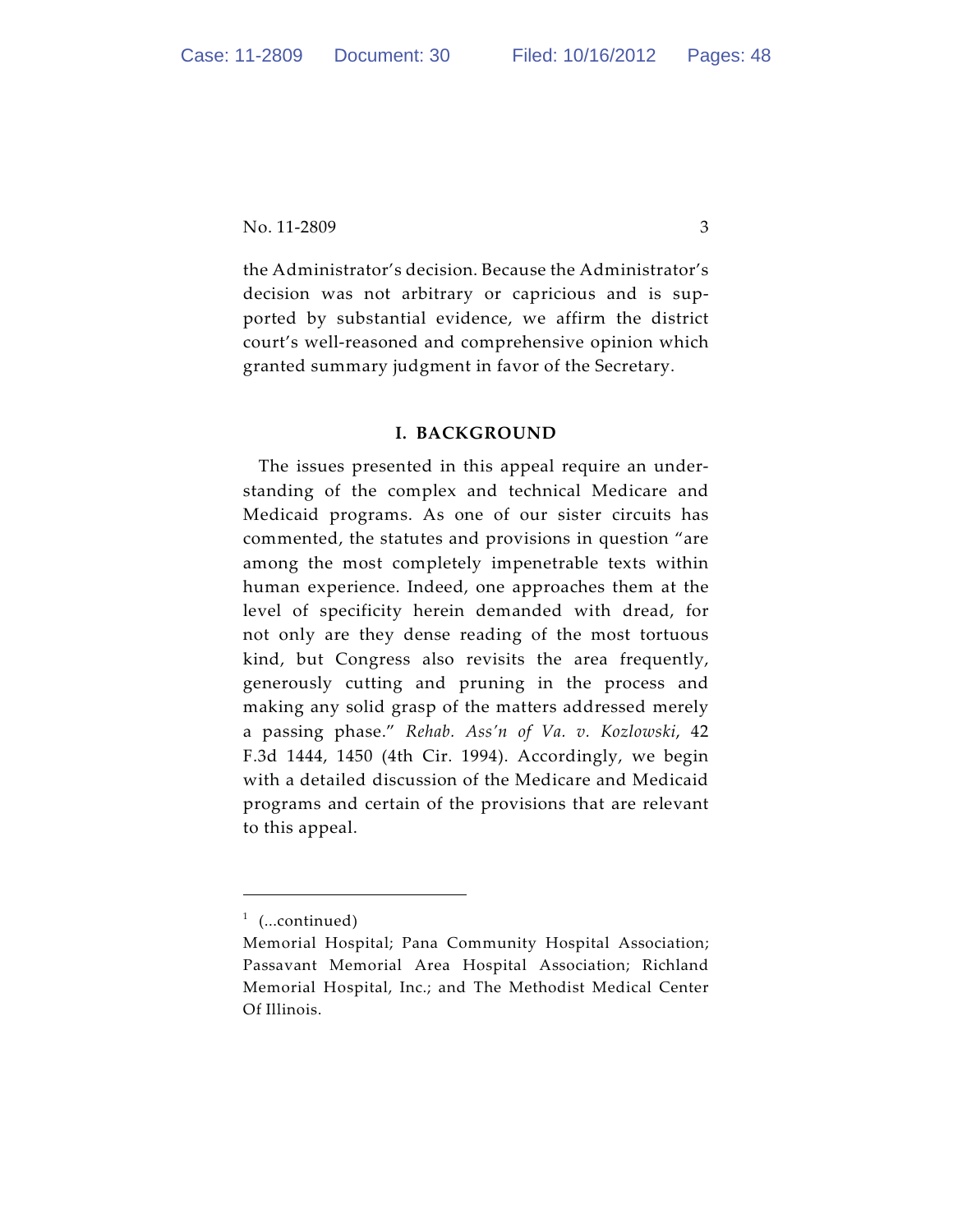#### **A. Medicare**

Title XVIII of the Social Security Act, 42 U.S.C. § 1395 *et seq.*, known as the Medicare Act, "is a federally-subsidized health insurance program primarily for elderly and disabled individuals." *Michael Reese Hosp. and Med. Ctr. v. Thompson*, 427 F.3d 436, 438 (7th Cir. 2005). The Medicare Act divides benefits into four parts. The parties agree that this appeal concerns Part A of the program, which provides hospital insurance benefits for inpatient services, and Part B, which provides supplementary medical insurance benefits to cover, among other things, outpatient services. 42 U.S.C. §§ 1395c-1395i-5 (Part A); 42 U.S.C. §§ 1395j-1395w-5 (Part B).

Medicare "is administered, in part, through contractual arrangements with providers of health care services." *Adventist Living Ctrs. v. Bowen*, 881 F.2d 1417, 1419 (7th Cir. 1989) (citing 42 U.S.C. § 1395cc). Under the Medicare Act, health care providers are entitled to reimbursement for the "reasonable cost" of medical services they provide to Medicare beneficiaries. 42 U.S.C. § 1395f(b)(1); 42 C.F.R. § 413.9(a). To obtain reimbursement, health care providers submit cost reports at the end of their fiscal year to a fiscal intermediary, detailing the cost of services and amount of reimbursement a participating provider believes it is due. 42 C.F.R. §§ 413.20(b) and 413.24; *Little Co. of Mary Hosp. v. Sebelius*, 587 F.3d 849, 851 (7th Cir. 2009). The fiscal intermediary then reviews the cost reports, determines the amount of payments to be made to providers and issues a notice of program reimbursement. 42 C.F.R. § 405.1803;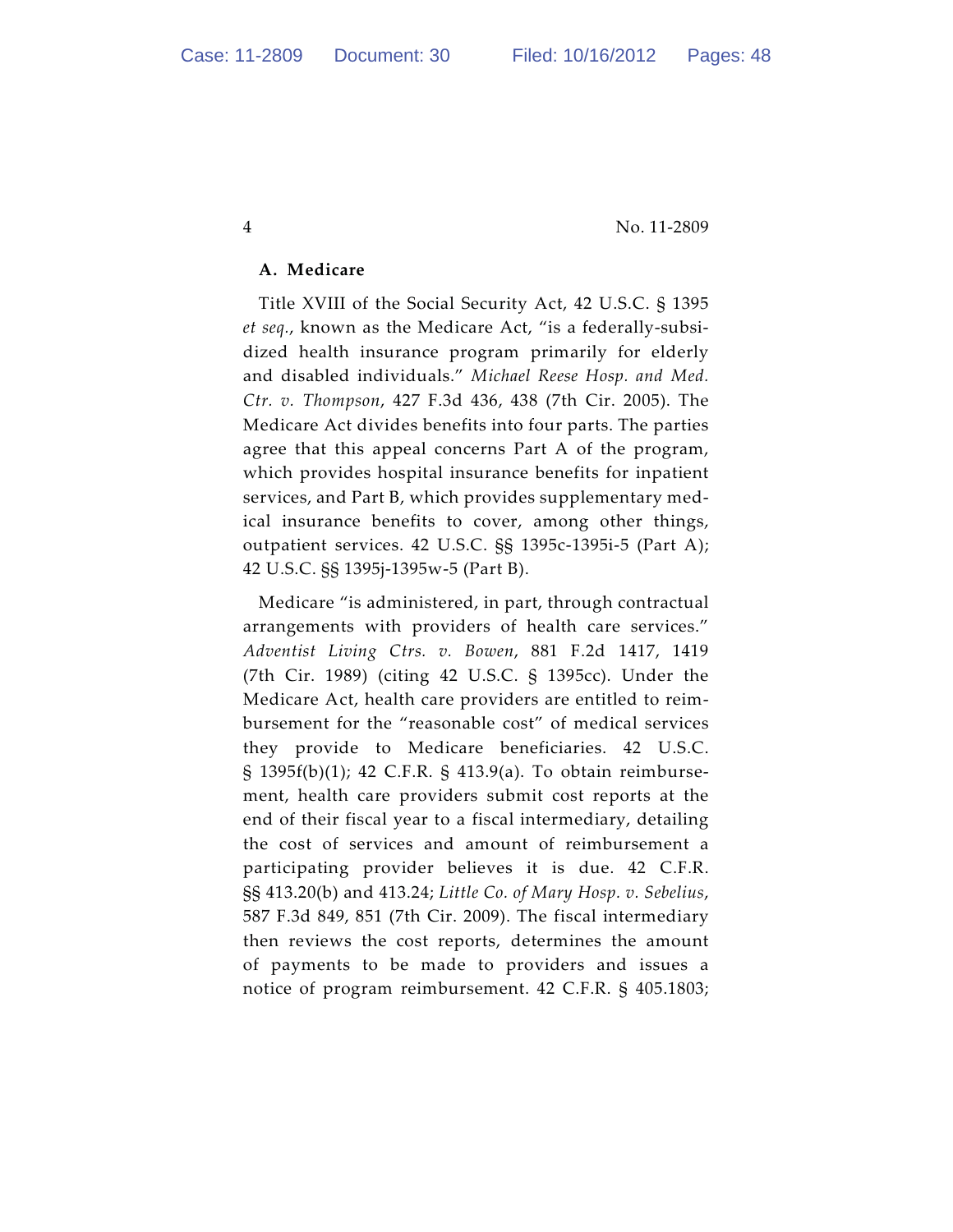*see also Little Co. of Mary Hosp.*, 587 F.3d at 851. A provider that is dissatisfied with the fiscal intermediary's decision may request a hearing by the Provider Reimbursement Review Board ("Board"), an administrative body appointed by the Secretary. 42 U.S.C. §§ 1395oo(a), (h); 42 C.F.R. § 405.1835. Once the Board issues a ruling, the Secretary may affirm, modify, or reverse that decision. 42 U.S.C. § 1395oo(f)(1); 42 C.F.R. § 405.1871(b)(1). The Secretary has authorized the Administrator of CMS to act on her behalf in reviewing Board decisions. 42 C.F.R. § 405.1875. The Administrator's review of a Board decision is considered the final decision of the Secretary. *Id.* Providers who are unsatisfied with the Secretary's final decision may challenge the decision in federal district court. 42 U.S.C. § 1395(f).

Again, under the Medicare Act, participating health care providers are reimbursed for the "reasonable cost" of providing services to Medicare beneficiaries. 42 U.S.C. § 1395f(b)(1). "Reasonable costs" are defined as:

the cost *actually incurred*, excluding therefrom any part of incurred cost found to be unnecessary in the efficient delivery of needed health services, and shall be determined in accordance with regulations establishing the method or methods to be used, and the items to be included, in determining such costs for various types or classes of institutions, agencies, and services[.]

42 U.S.C. §  $1395x(v)(1)(A)$  (emphasis added). This statutory definition, which explicitly requires the Secretary to reimburse providers for the costs they "actually in-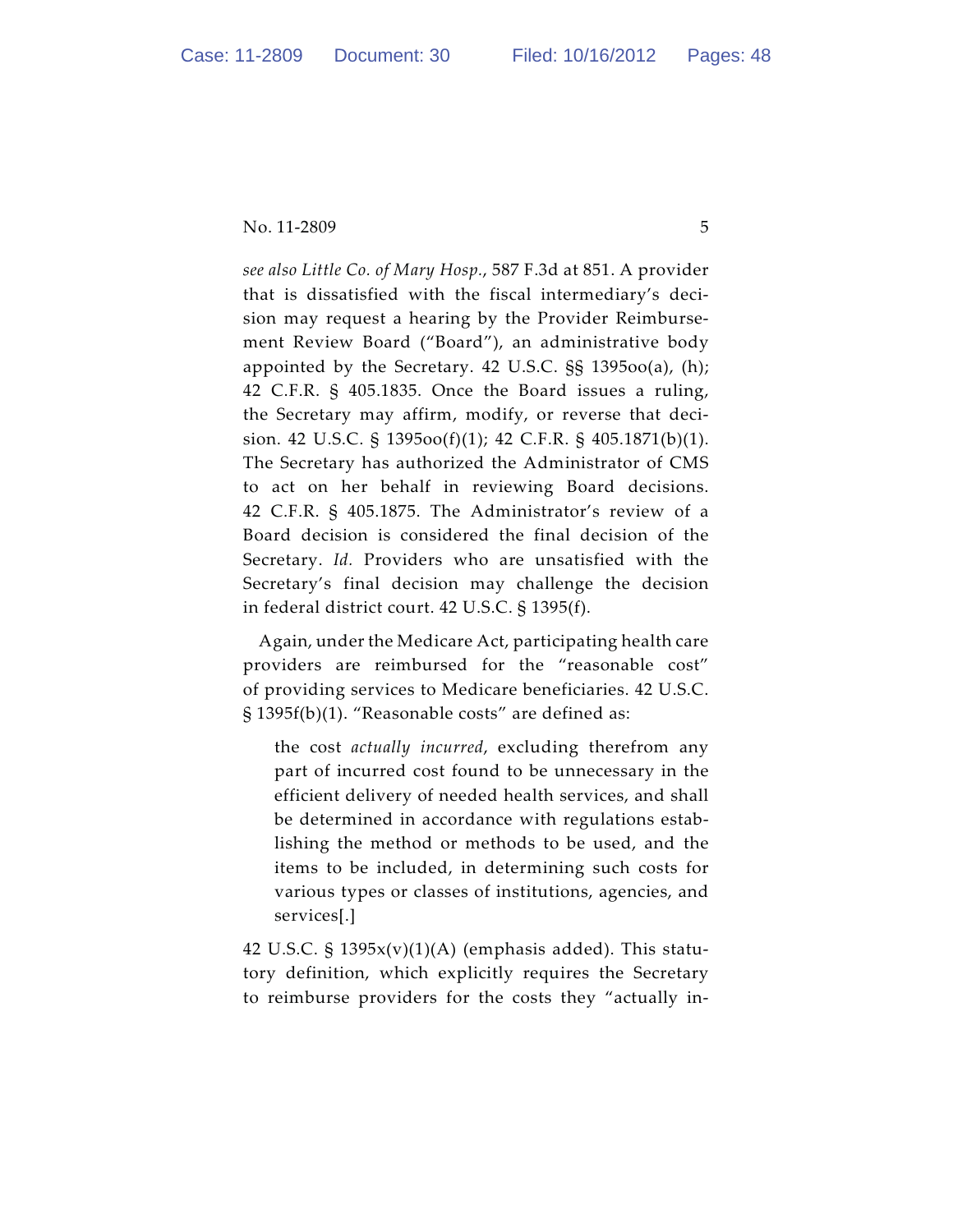cur" reflects "the Medicare program's statutory policy of paying only for a provider's net costs." *Abbott-Northwestern Hosp., Inc. v. Schweiker*, 698 F.2d 336, 339 (8th Cir. 1983); *see also Mem'l Hosp. of Carbondale v. Heckler*, 760 F.2d 771, 781 (7th Cir. 1985) (noting that the income offset approach "clearly serves the purpose of the Medicare Act which limits reimbursement to costs actually incurred by the provider") (quoting *Cheshire Hosp. v. New Hampshire-Vermont Hospitalization Serv., Inc.*, 689 F.2d 1112, 1119 (1st Cir. 1982)).

Pursuant to her statutory authority, "[t]he Secretary has promulgated . . . regulations establishing the methods for determining reasonable cost reimbursement." *Shalala v. Guernsey Mem'l Hosp.*, 514 U.S. 87, 92, 115 S.Ct. 1232, 131 L.Ed.2d 106 (1993). Consistent with the statute, these regulations provide that "[a]ll payments to providers of services must be based on the reasonable cost of services covered under Medicare and related to the care of beneficiaries." 42 C.F.R. § 413.9(a). Reasonable costs are defined as those "necessary and proper costs incurred in furnishing services[.]" *Id.* As relevant here, the regulations address some situations where a health care provider must account for the receipt of any refunds, rebates, credits, or discounts by offsetting or reducing the costs to which they relate so as to appropriately reflect the costs actually incurred. Specifically, the regulations provide that "refunds of previous expense payments are reductions of the related expense." 42 C.F.R. § 413.98(a). Refunds are defined as "amounts paid back *or* a credit allowed on account of an overcollection." 42 C.F.R. § 413.98(b)(3)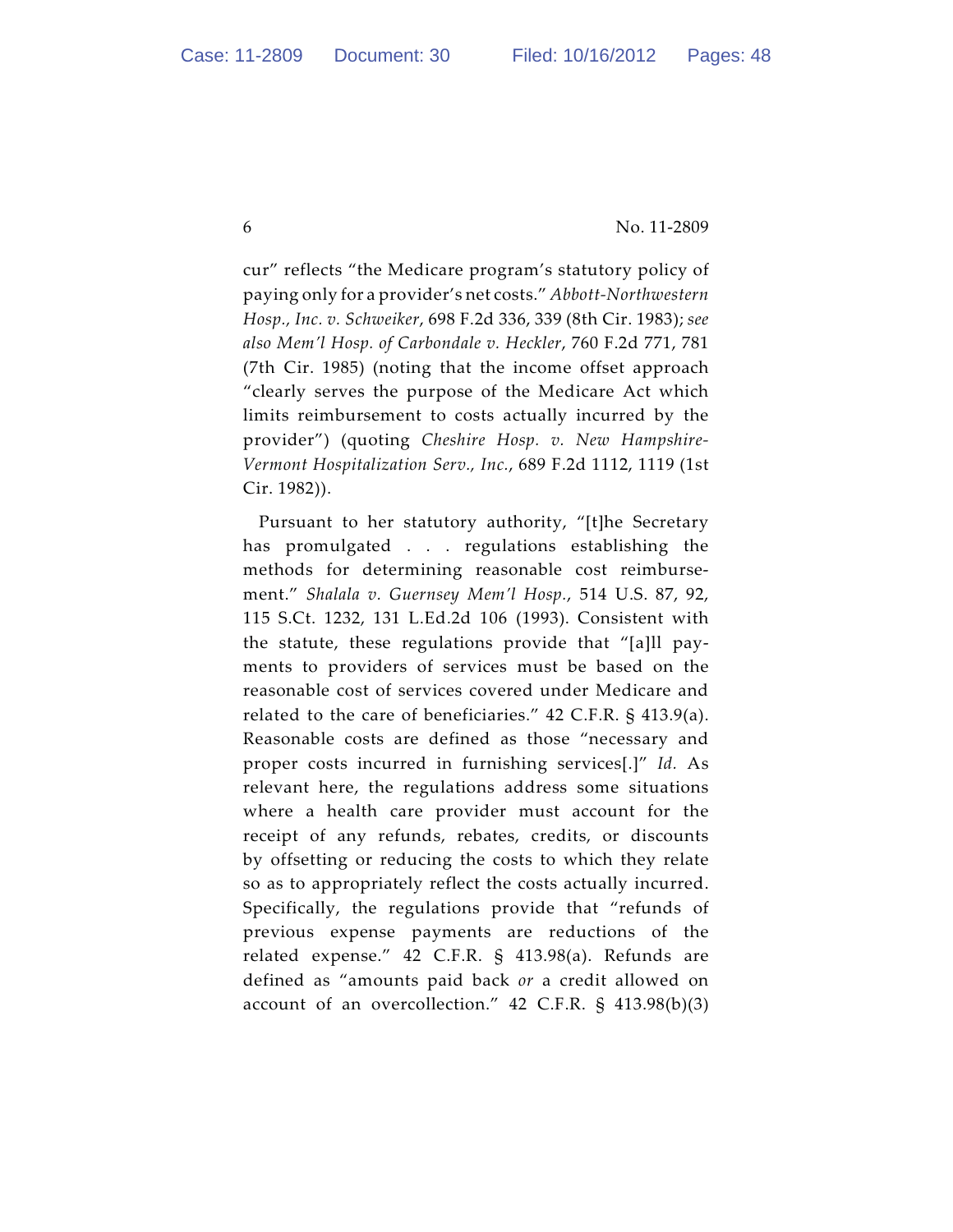(emphasis added). The regulations further clarify that the true cost of goods or services "is the net amount actually paid for them" and that "refunds of previous expense payments are clearly reductions in costs and must be reflected in the determination of allowable costs." 42 C.F.R. § 413.98(d).

In addition to the regulations, the Secretary also publishes the Provider Reimbursement Manual ("Manual") which provides guidance in interpreting the regulations. *Mem'l Hosp. of Carbondale*, 760 F.2d at 772; *Guernsey Mem'l Hosp.*, 514 U.S. at 101-02, 115 S.Ct. 1232 (referring to the Manual provisions as interpretive rules). While the Manual "is entitled to 'considerable deference' as a general matter[,]" *Daviess Cnty. Hosp. v. Bowen*, 811 F.2d 338, 345 (7th Cir. 1987) (citing *Bedford Med. Ctr. v. Heckler*, 766 F.2d 321, 323 (7th Cir. 1985)), it is not strictly binding on the Secretary and "we will uphold a decision despite certain variations from the [M]anual." *Paragon Health Network, Inc. v. Thompson*, 251 F.3d 1141, 1147 (7th Cir. 2001).

At the time the Hospitals submitted their cost reports to the Intermediary, the Manual provided that "[t]he general rule is that taxes assessed against the provider . . . are allowable costs." Manual  $\S$  2122.1 (Rev. 205).<sup>2</sup> The Manual also provides a list of taxes that are not

 $2$  The Manual currently provides that, as a general rule, "taxes assessed against the provider . . . are allowable costs to the extent they are actually incurred and related to the care of beneficiaries." Manual § 2122.1 (Rev. 448).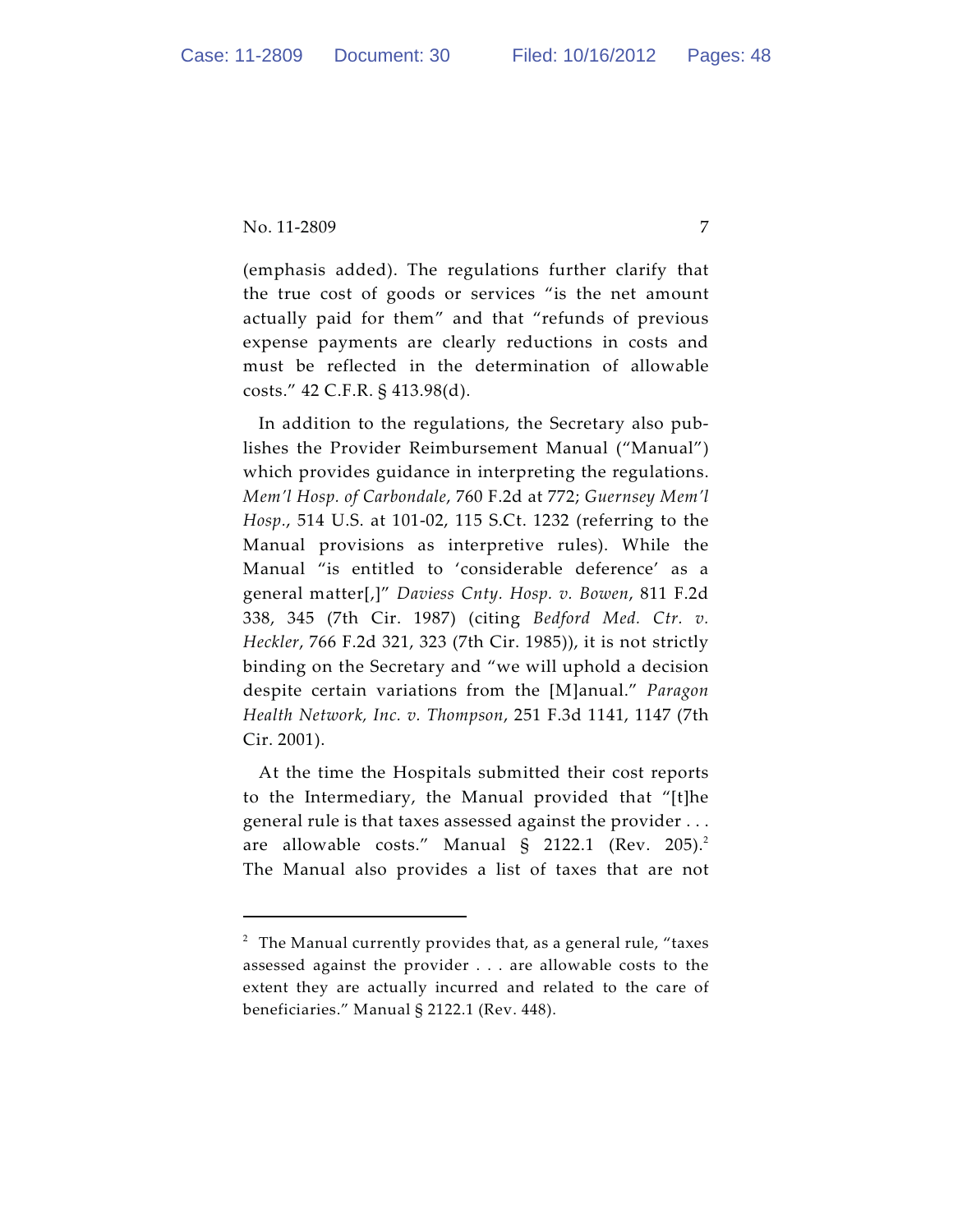allowable as costs, such as sales taxes or taxes on property that are not used in rendering covered services. Manual § 2122.2 (Rev. 215).<sup>3</sup> Notably, health care provider taxes were not, and are not currently included, among the list of taxes that are not allowed.

Consistent with the regulations, the Manual provides that "refunds of previous expense payments are reductions of the related expense." Manual § 800 (Rev. 450). The Manual further instructs that "[d]iscounts, allowances, refunds, and rebates . . . should be used to reduce the specific costs to which they apply[.]" Manual § 804 (Rev.  $45$ ).<sup>4</sup> The Manual defines refunds as "amounts paid back by the vendor generally in recognition of damaged shipments, overpayments, or returned purchases." Manual § 802.31 (Rev. 450). The Manual also defines "Applicable Credits" as "[t]hose receipts or types of transactions which offset or reduce expense items that are allocable to cost centers as direct or indirect costs.

 $^3$  The Manual currently indicates that the list is not exhaustive. Manual § 2122.2 (Rev. 448) ("These taxes include:"). At the time the Hospitals submitted their cost reports to the Intermediary, however, the Manual read as follows: "These taxes are[.]" Manual § 2122.2 (Rev. 215) (emphasis added).

 $4$  In December 2011, CMS clarified the language of § 804 to read: "Discounts, allowances, refunds, and rebates are not to be considered a form of income but rather a reduction of the specific costs to which they apply in the accounting period in which the purchase occurs. The true cost of goods and services is the net amount actually paid for the goods or services." Manual § 804 (Rev. 450).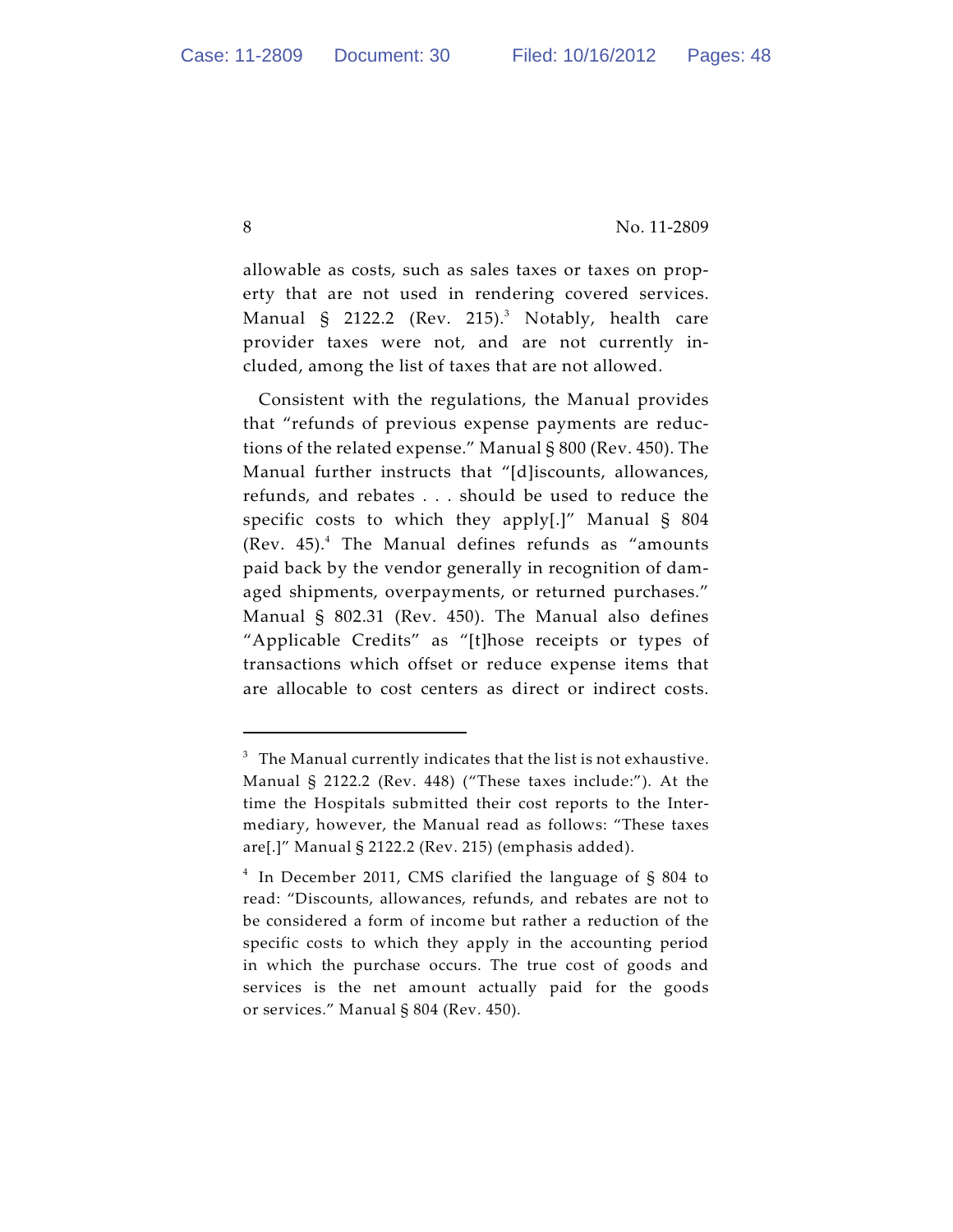Typical examples of such transactions are: purchase discounts, rebates, or allowances; recoveries or indemnities on losses; sales of scrap or incidental services; adjustments of overpayments or erroneous charges; and other income items which serve to reduce costs." Manual § 2302.5 (Rev. 336).

### **B. Medicaid**

Title XIX of the Social Security Act, 42 U.S.C. § 1396 *et seq.*, known as the Medicaid Act, "is a cooperative federal-state program that provides federal funding for state medical services to the poor." *Frew ex rel. Frew v. Hawkins*, 540 U.S. 431, 433, 124 S.Ct. 899, 157 L.Ed.2d 855 (2004). Medicaid is jointly financed by the Federal and State Governments, but is administered by the States. 42 C.F.R. § 430.0. While participation is voluntary, once a State elects to participate, it must comply with requirements imposed by the Medicaid Act and regulations promulgated by the Secretary. *Wilder v. Va. Hosp. Ass'n*, 496 U.S. 498, 502, 110 S.Ct. 2510, 110 L.Ed.2d 455 (1990). One such requirement is that every participating State must submit a State plan, i.e*.*, a Medicaid Plan, to CMS describing the nature and scope of its Medicaid program and affirming that it will be administered in conformity with Title XIX's requirements. 42 U.S.C. § 1396a(a); 42 C.F.R. §§ 430.10 and 430.12(b). Any proposed amendments to a State plan must also be submitted to CMS for approval. 42 C.F.R. § 430.12(c).

Where a State establishes a State plan that satisfies the requirements of Title XIX, the Federal Government shares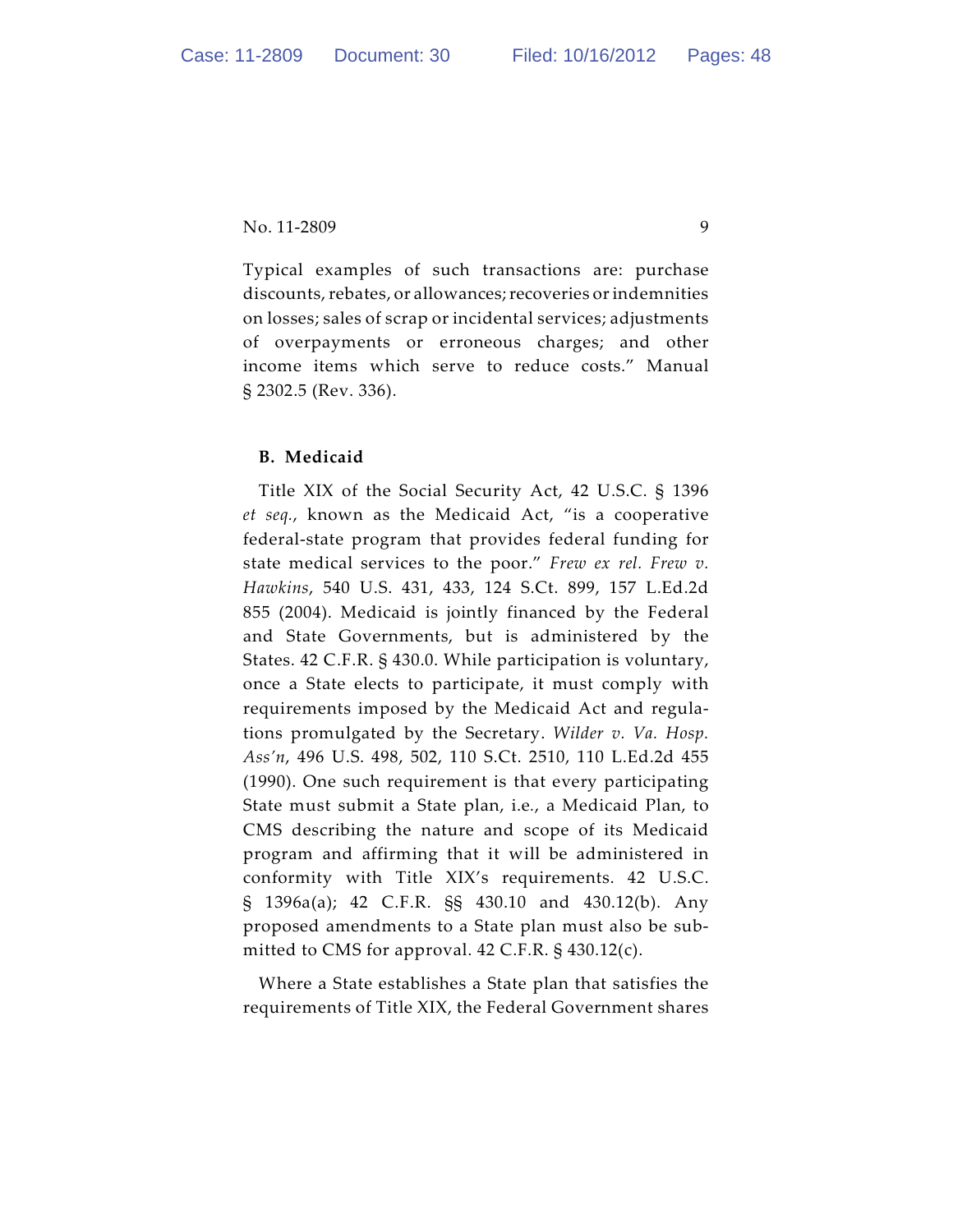in the cost by reimbursing a participating State for patient care costs on the basis of a federal medical assistance percentage ("FMAP"). 42 U.S.C. § 1396b(a)(1); 42 C.F.R. § 433.10(b); *Harris v. McRae*, 448 U.S. 297, 308, 100 S.Ct. 2671, 65 L.Ed.2d 784 (1980). The FMAPs are used in determining the amount of federal matching funds, known as federal financial participation ("FFP"), participating States receive. The federal government typically pays between 50% and 83% of the costs incurred by the participating State for patient care. 42 C.F.R. § 433.10(b).

Prior to 1991, States "began to take advantage of a 'loophole' in the Medicaid program that allowed states to gain extra federal matching funds without spending more state money." *Protestant Mem'l Med. Ctr., Inc. v. Maram*, 471 F.3d 724, 726 (7th Cir. 2006). Specifically, States would make payments to hospitals, collect the federal matching funds, and then recover a portion of the payments made to hospitals through the collection of a health care related tax imposed on the hospitals. *See generally id.* (discussing loophole). Under these arrangements, States essentially raised revenue for their Medicaid programs while shifting program costs away from themselves and to the Federal Government.

In 1991, Congress enacted the Medicaid Voluntary Contribution and Provider-Specific Tax Amendments of 1991 ("1991 Amendments"), Pub. L. No. 102-234 § 2, 105 Stat. 1793, 1793-99 (effective Jan. 1, 1992) (codified at 42 U.S.C. § 1396b(w)). In the 1991 Amendments, Congress instructed that the amount of federal matching funds provided to a State should be reduced by the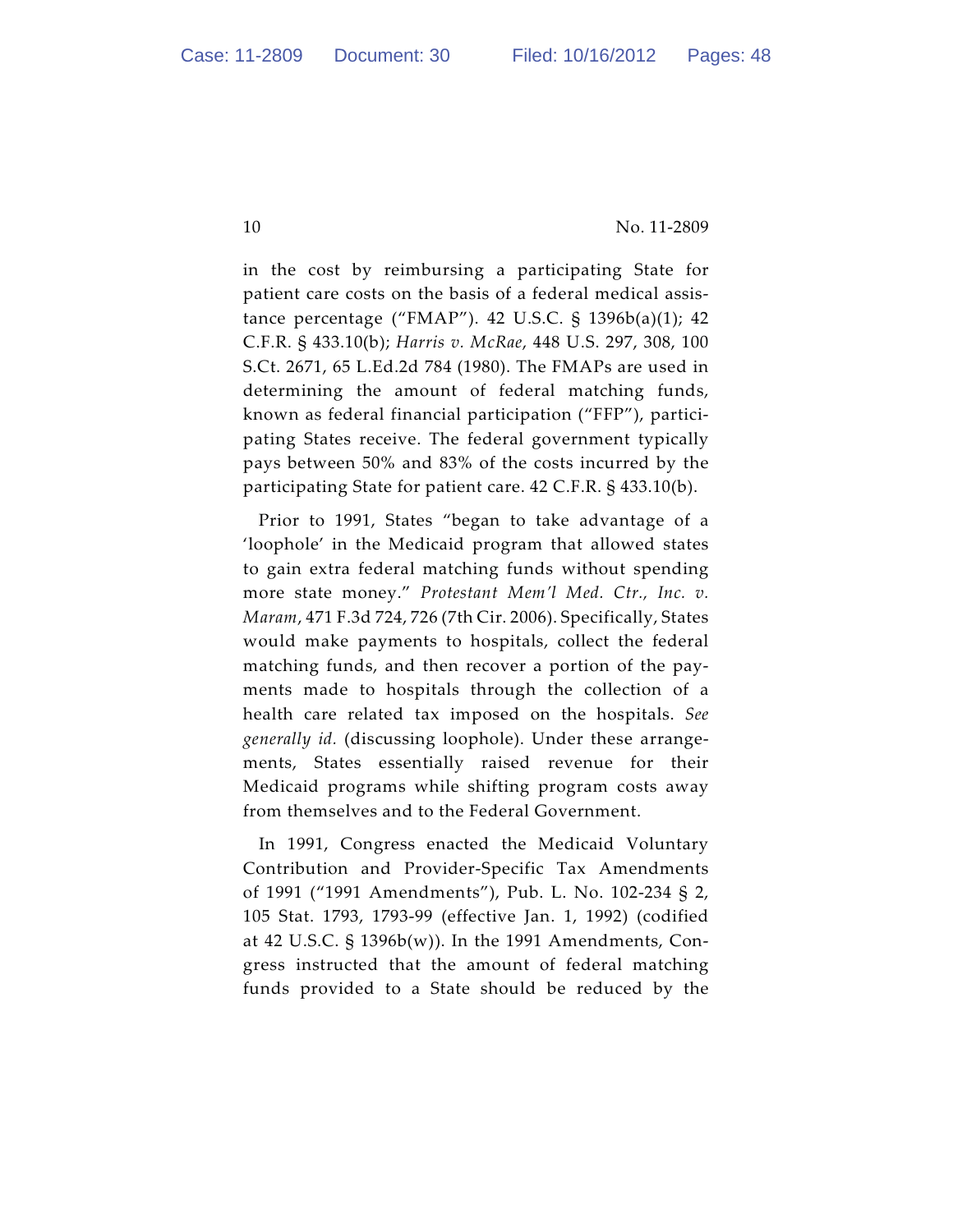amount of any revenues received by the State through a health care related tax that was not broad-based and that contained a hold harmless provision. 42 U.S.C. § 1396b(w)(1)(A)(ii)-(iii); *see also Protestant Mem'l Med. Ctr., Inc.*, 471 F.3d at 726. Thus, where a health care related tax is broad-based and does not contain a hold harmless provision, a State does not lose any matching federal contributions.

"A health care related tax is either a tax that treats providers or purchasers of health care items or services differently from other individuals on whom the tax falls, or it is a tax in which at least eighty-five percent of the tax burden falls on those who provide or purchase health care items or services." *Protestant Mem'l Med. Ctr., Inc.*, 471 F.3d at 726 (citing 42 U.S.C. §  $1396b(w)(3)(A)$ ). "A health care related tax contains a 'hold harmless provision' when it provides some sort of payment to the taxpayer that is tied to the amount of the health [care] related tax paid." *Id.* (citing 42 U.S.C. §  $1396b(w)(4)$ ). For instance, where a health care related tax "provides a direct [or indirect] payment to the taxpayer based on either the amount of the tax paid or the difference between the amount of the tax paid and the amount the taxpayer receives as payments under the State's Medicaid plan," that constitutes a hold harmless provision. *Id.* (citing 42 U.S.C. § 1396b(w)(4)(A)); 42 C.F.R. § 433.58(f)(1). Additionally, hold harmless provisions are found where a health care related tax provides that "payments that the taxpayer receives under the state's Medicaid program are tied to the total health care related tax paid." *Id.* (citing 42 U.S.C. § 1396b(w)(4)(B));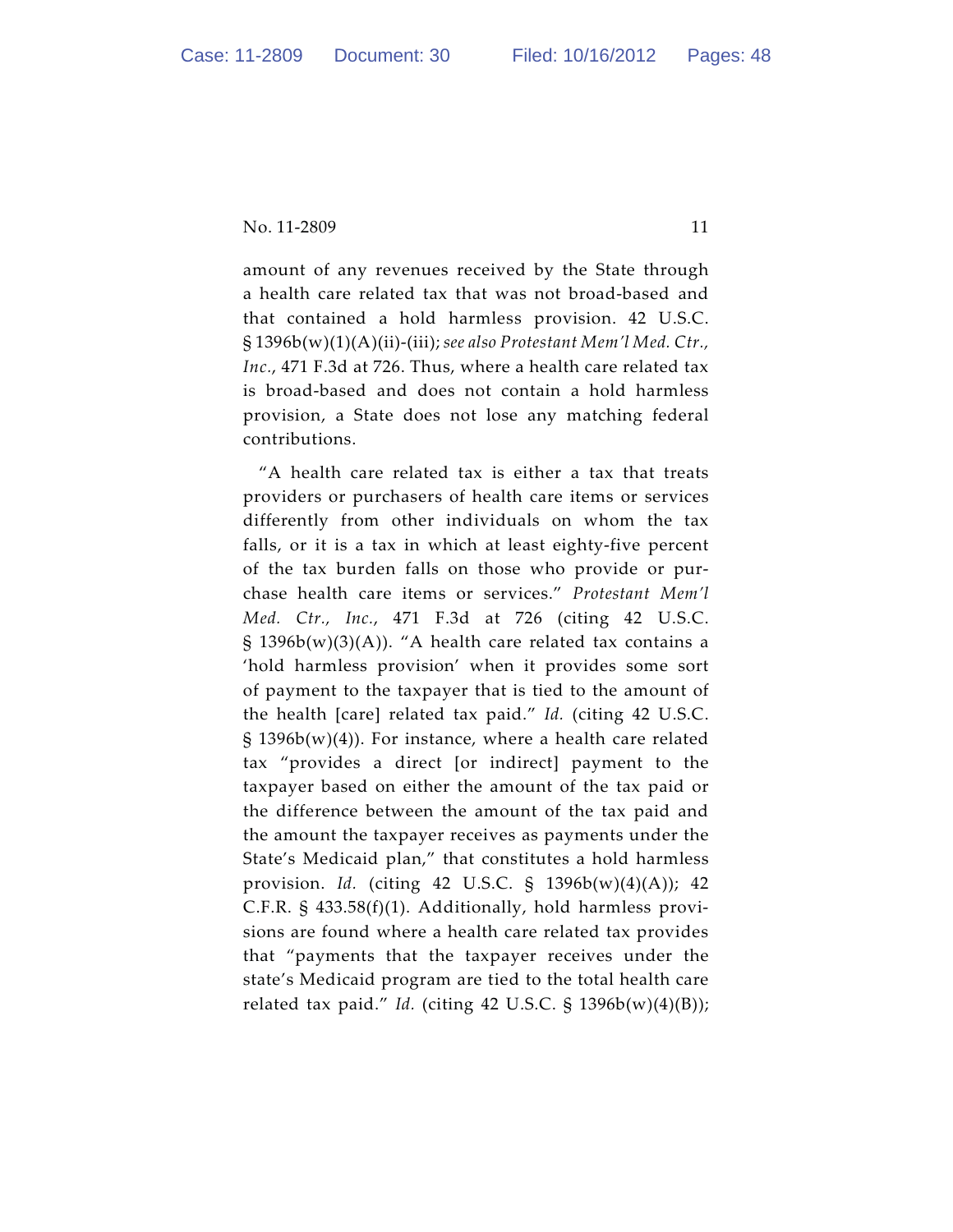42 C.F.R.  $\S$  433.68(f)(2). "Lastly, if the state promises to hold the taxpayer harmless for a portion of the cost of the tax through a direct payment or exemption from the tax, that promise also constitutes a 'hold harmless provision.'" *Id.* (citing 42 U.S.C. § 1396b(w)(4)(C)); 42 C.F.R.  $\S$  433.68(f)(3).

### **C. Illinois' Hospital Provider Funding Legislation**

In 2004, Illinois enacted Hospital Provider Funding Legislation ("Legislation") imposing a tax ("Tax Assessment") on hospital providers, except for certain categories of exempt hospitals, for fiscal years 2004 and 2005. 305 Ill. Comp. Stat. 5/5A-2(a) (2004); 305 Ill. Comp. Stat. 5/5A-3(b) (2004) (listing exempt hospitals); *Protestant Mem'l Med. Ctr., Inc.*, 471 F.3d at 727. The Tax Assessment was equal to \$84.19 for each "occupied bed day," meaning the total number of days that each hospital bed was occupied by a patient during calendar year 2001. 305 Ill. Comp. Stat. 5/5A-2(a) (2004); *see also Protestant Mem'l Med. Ctr., Inc.*, 471 F.3d at 727.

The Illinois Department of Public Aid (now known as the Illinois Department of Healthcare and Family Services) ("Department"), was charged with the responsibility of collecting the Tax Assessments, along with administering and enforcing the Legislation. 305 Ill. Comp. Stat. 5/5A-7 (2004); *Protestant Mem'l Med. Ctr., Inc.*, 471 F.3d at 725-26. The Department was required to deposit all Tax Assessment moneys received from hospitals into a Hospital Provider Fund ("Fund"). 305 Ill. Comp. Stat. 5/5A-6 (2004). In addition to the Tax Assessment moneys,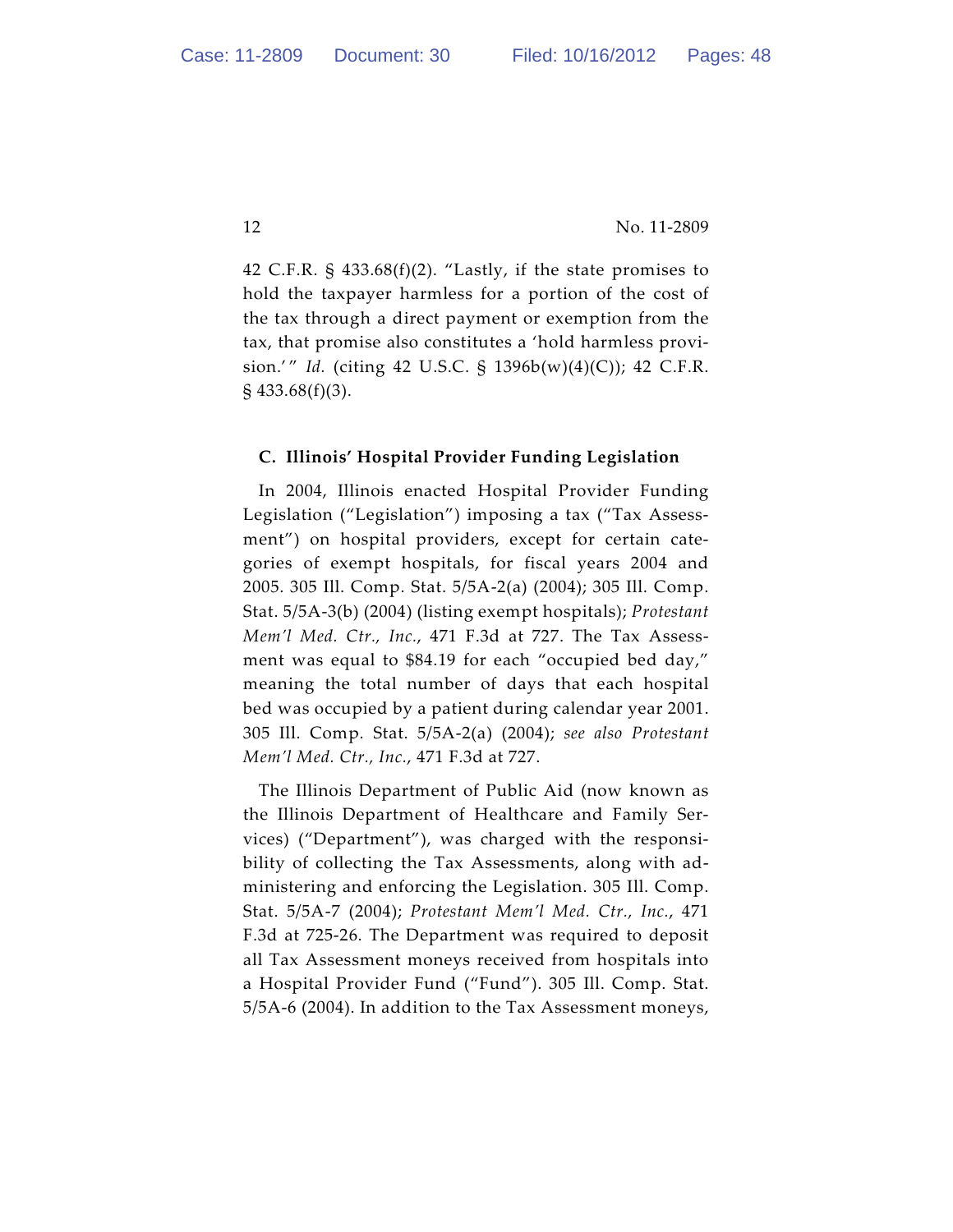the Fund consisted of: (1) all federal matching funds received by the Department as a result of expenditures it made that were attributable to money deposited in the Fund; (2) interest and penalties levied in conjunction with the statute; (3) money transferred from another fund in the State treasury; and (4) any other money received for the Fund from any other source, including earned interest. 305 Ill. Comp. Stat. 5/5A-8(c) (2004).

Pursuant to Section 5A-12 of the Legislation, the Department was required to make hospital access improvement payments ("Access Payments") to non-exempt hospitals with money from the Fund. 305 Ill. Comp. Stat. 5/5A-12(a) (2004). The Access Payments were additional Medicaid payments. *See Protestant Mem'l Med. Ctr., Inc.*, 471 F.3d at 727 (noting that the Access Payments "provided payments to hospitals above the basic rate for inpatient hospital services, including a 'Medicaid inpatient utilization rate adjustment' " and citing 305 Ill. Comp. Stat. 5/5A-12). In addition to disbursements for Access Payments, the Legislation permitted the Department to disburse money from the Fund for a number of other reasons, including for payment of administrative expenses incurred by the Department in performing activities under the Legislation and for transfers to the State's Medicaid Trust Fund or other State funds. 305 Ill. Comp. Stat. 5/5A-8(b) (2004) (listing eight reasons for disbursements from the Fund).

The Access Payments were "not due and payable" until: (1) approval by the Federal Government in a State plan amendment; (2) a determination was made that the Tax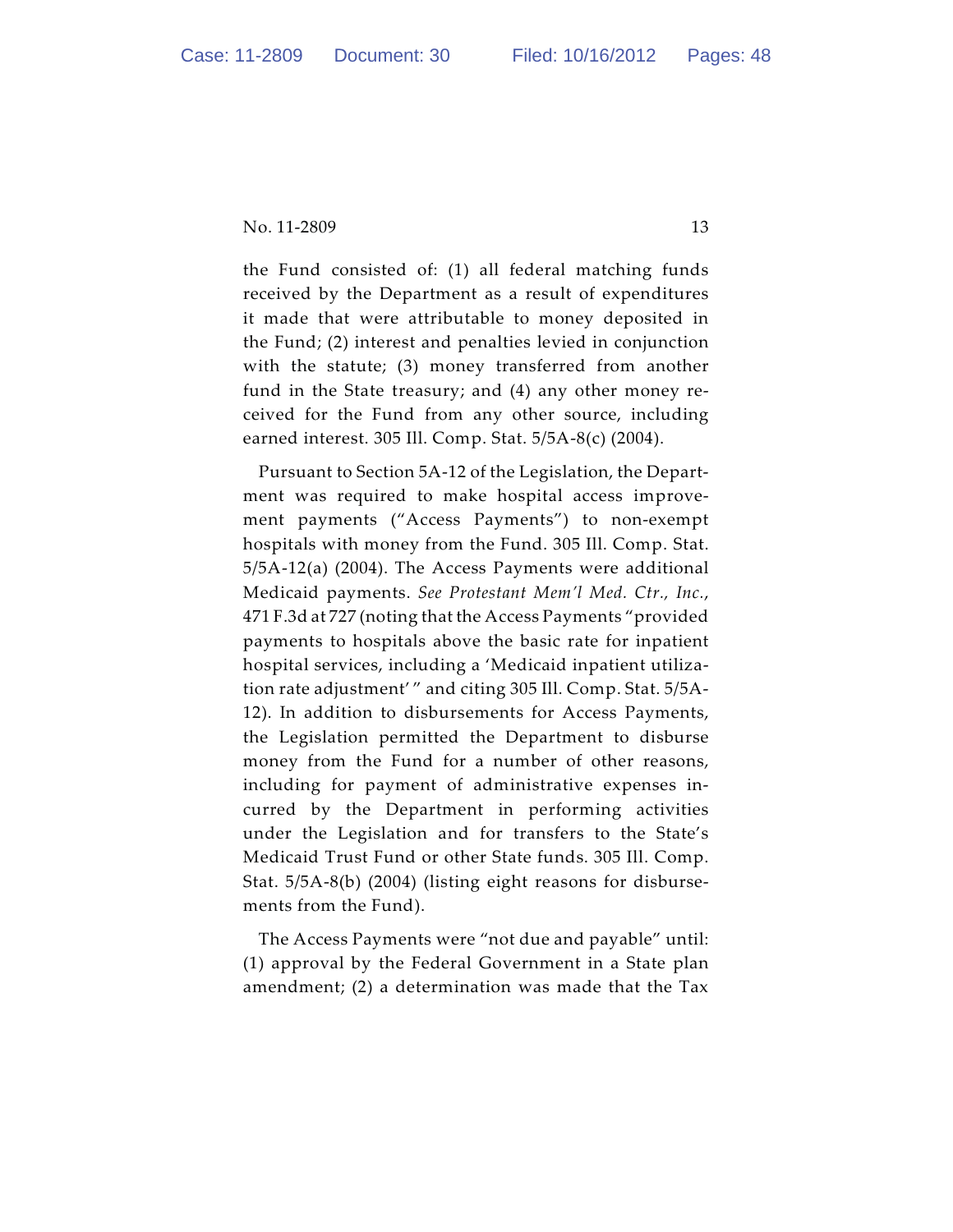Assessment was a permissible tax under Medicaid; and (3) the Tax Assessment took effect. 305 Ill. Comp. Stat. 5/5A-12(a) (2004). For fiscal year 2004, the Access Payments were to be made on or before June 15, 2004. *Id.* As to the Tax Assessments for fiscal year 2004, they were due on June 18, 2004. 305 Ill. Comp. Stat. 5/5A-4(a) (2004). For fiscal year 2005, the Access Payments were to be made in four installments on or before July 15, 2004, October 15, 2004, January 14, 2005, and April 15, 2005. 305 Ill. Comp. Stat. 5/5A-12(a) (2004). The Tax Assessments for fiscal year 2005 were required to be paid in four installments and were due on July 19, 2004, October 19, 2004, January 18, 2005, and April 19, 2005. 305 Ill. Comp. Stat. 5/5A-4(a) (2004)*.* Importantly, a hospital's payment of the Tax Assessment was contingent upon: (1) actual receipt of the Access Payments; (2) approval by CMS of the Access Payments under Section 5A-12; and (3) CMS's waiver of Medicaid's broad-based requirement for health care related taxes as it pertained to the Tax Assessment. 305 Ill. Comp. Stat. 5/5A-4(a) (2004).

In the event the Access Payments were not eligible for federal matching funds under Medicaid, the Legislation provided that the Tax Assessment "shall not take effect or shall cease to be imposed, and any moneys remaining in the Fund shall be refunded to hospital providers[.]" 305 Ill. Comp. Stat. 5/5A-10(a)(3) (2004). Furthermore, if the Tax Assessment was determined to be an impermissible tax under Medicaid, the Tax Assessment "[would] not take effect or [would] cease to be imposed[.]" 305 Ill. Comp. Stat. 5/5A-10(b) (2004).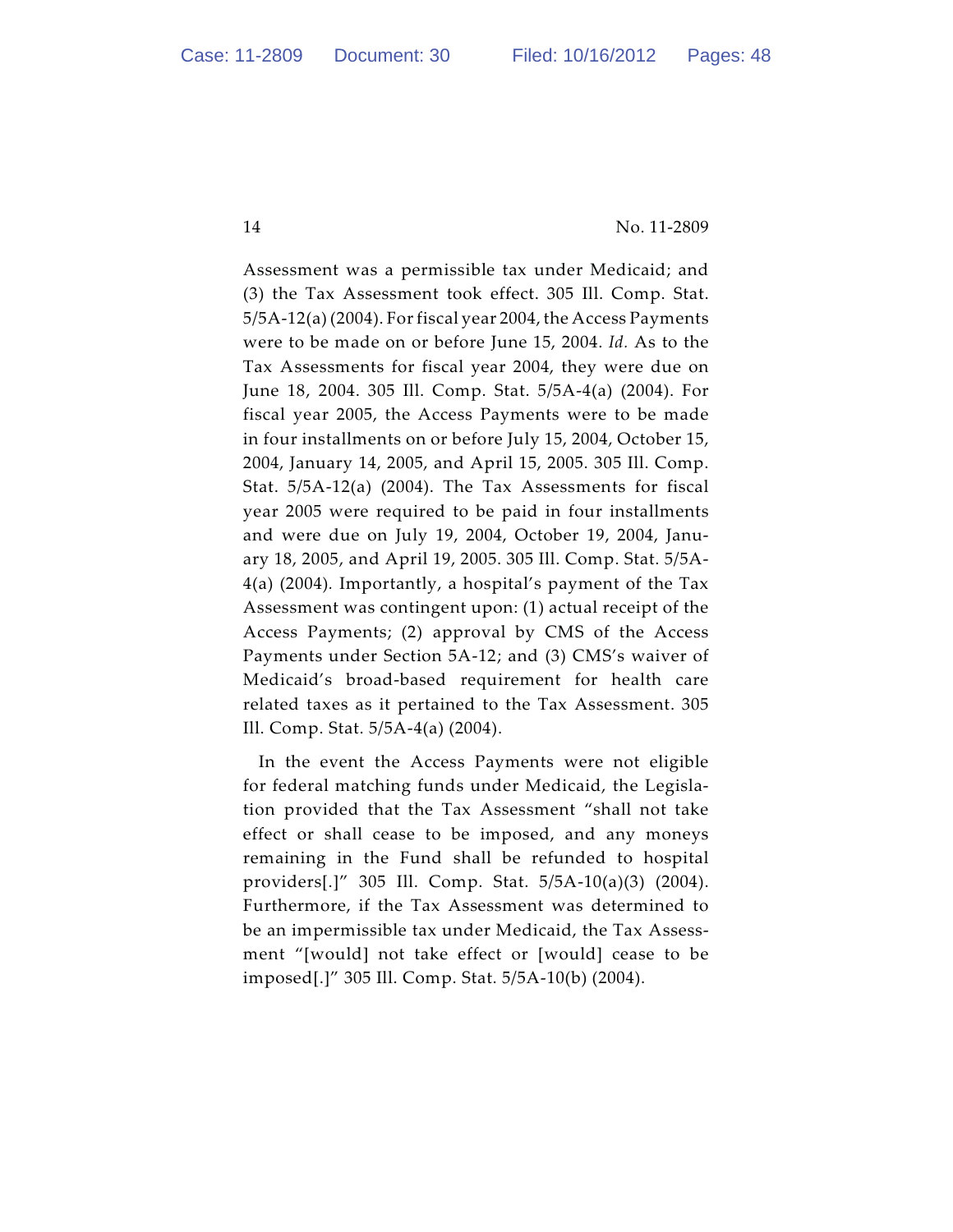#### **D. State Plan Amendments to Illinois' Medicaid Plan**

In 2004, Illinois submitted two State plan amendment ("SPA") requests to CMS for approval of adjustments to the payment methodologies for inpatient and outpatient hospital services. Illinois also requested that CMS grant a waiver of the broad-based requirement for the Tax Assessment under 42 C.F.R. § 433.68 $(e)(1)$ .<sup>5</sup> Illinois requested the waiver because some hospitals were exempt from paying the Tax Assessment. Upon review of the proposed SPAs, CMS noted that the proposed SPAs conditioned payment on approval of the waiver request and requested that Illinois remove this conditional language. Illinois removed the conditional language from the proposed SPAs, although the language of the Legislation remained intact. CMS then approved the SPAs and granted the waiver request.

#### **E. The Administrator's Decision**

During fiscal years 2005 and 2006, the Hospitals sought reimbursement for services provided to Medicare patients on a reasonable cost basis. *See* 42 U.S.C. § 1395f(b)(1). In their cost reports, the Hospitals included the Tax Assess-

 $5$  Pursuant to Medicaid regulations, permissible health care related taxes must be broad-based, uniformly imposed, and may not violate the hold harmless provisions of the regulations. 42 C.F.R. § 433.68(b). States may nonetheless request a waiver from CMS of the broad-based requirement. 42 C.F.R.  $\S$  433.68(c)(3).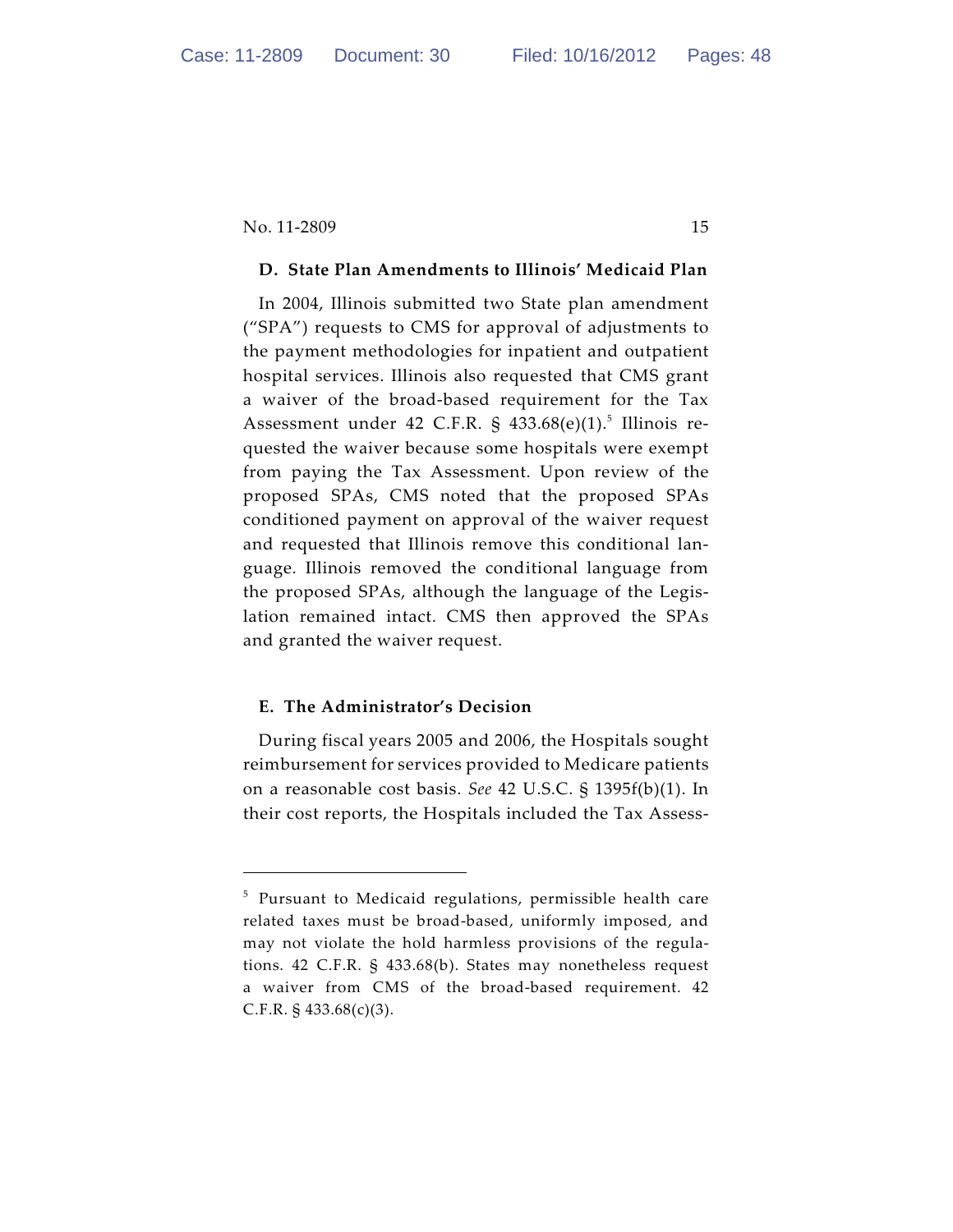ments they paid as a reasonable cost to be reimbursed under Medicare. The fiscal intermediary ("Intermediary") disallowed the Tax Assessment payments as costs and made audit adjustments reducing the Hospitals' Medicare reimbursement by all or a portion of the Access Payments the Hospitals received. The Hospitals appealed the Intermediary's decisions to the Board, which consolidated the appeals into one group appeal. The Board reversed the Intermediary's decisions, holding that the Tax Assessment was an allowable cost under Medicare and further concluding that the Tax Assessment was a permissible tax under Medicaid and that the Access Payments were not a refund of the Tax Assessment.

The Intermediary sought review of the Board's decision, and the CMS Administrator reversed. The Administrator held that although the Tax Assessment was an allowable tax, the Access Payments were properly treated as refunds of the Tax Assessment. The Administrator reasoned that the statutory language of the Legislation evinced a link between the Tax Assessments and the Access Payments. The Administrator therefore concluded that the Tax Assessment payments were properly offset against the amount of Access Payments each of the Hospitals received, such that the allowable tax was properly calculated as the amount of the Tax Assessment less the amount refunded by Illinois in the form of Access Payments. The Administrator further concluded that whether the Tax Assessment met Medicaid's hold harmless provision was not pertinent to whether the refund should be offset under Medicare principles to determine the amount of necessary and reasonable tax expenses.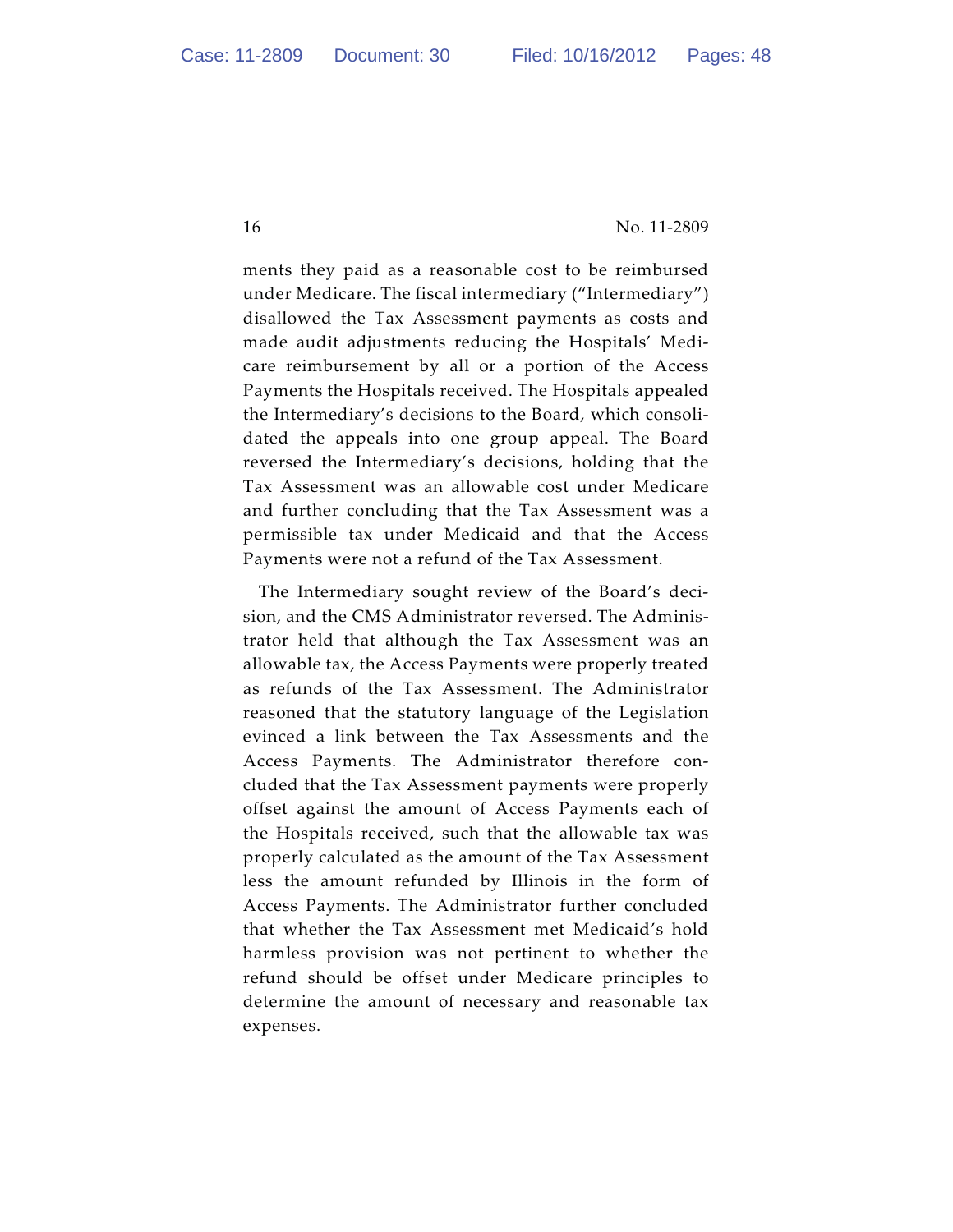The Hospitals then brought suit in the Central District of Illinois, contending that the Administrator's decision violated the Administrative Procedure Act ("APA"). In a thorough and detailed opinion granting summary judgment to the Secretary and denying summary judgment to the Hospitals, Judge Myerscough upheld the Administrator's decision, finding that the Secretary's interpretation of the Medicare statutes and regulations "was not arbitrary, capricious, or contrary to law, and is supported by substantial evidence." *Abraham Lincoln Mem'l Hosp. v. Sebelius*, No. 10-3122, 2011 WL 2293233, at \*7-\*10 (C.D. Ill. June 8, 2011).

#### **II. DISCUSSION**

We review the district court's decision denying the Hospitals' motion for summary judgment and granting summary judgment to the Secretary *de novo*. *Mt. Sinai Hosp. Med. Ctr. v. Shalala*, 196 F.3d 703, 707 (7th Cir. 1999). At the outset, however, we note that our review of the Secretary's decision is limited. *Loyola Univ. of Chi. v. Bowen*, 905 F.2d 1061, 1066 (7th Cir. 1990). Our review of the Secretary's decision on reimbursement matters is governed by 42 U.S.C.  $\S$  1395 $oo(f)(1)$ , which incorporates the standard of review from the APA. *Thomas Jefferson Univ. v. Shalala*, 512 U.S. 504, 512, 114 S.Ct. 2381, 129 L.Ed.2d 405 (1994); *Hinsdale Hosp. Corp. v. Shalala*, 50 F.3d 1395, 1399 (7th Cir. 1995). The APA commands reviewing courts to "hold unlawful and set aside" agency action where it is "arbitrary, capricious, an abuse of discretion, or otherwise not in accordance with law; . . . [or]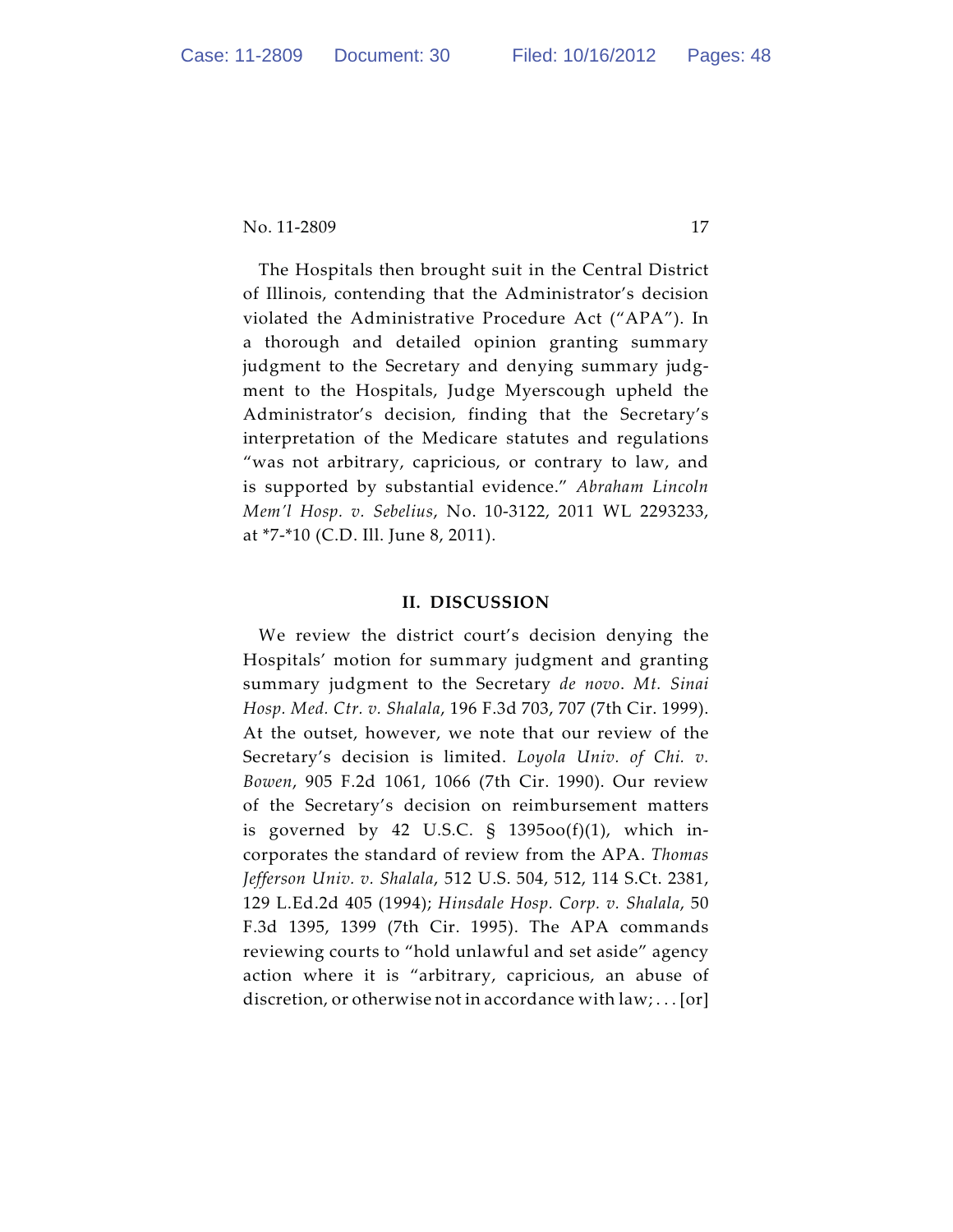unsupported by substantial evidence . . . ." 5 U.S.C. § 706(2); *Hinsdale Hosp. Corp.*, 50 F.3d at 1399; *Thomas Jefferson Univ.*, 512 U.S. at 512, 114 S.Ct. 2381. Under both the "arbitrary and capricious" and "substantial evidence" standards, the scope of review is narrow and a court must not substitute its judgment for that of the agency. *Motor Vehicles Mfrs. Ass'n v. State Farm Mut. Ins. Co.*, 463 U.S. 29, 43, 103 S.Ct. 2856, 77 L.E.2d 443 (1983).

To the extent the Secretary's decision is based on an interpretation of the statutory language, the Court owes *Chevron* deference. *See Chevron, U.S.A., Inc. v. Natural Res. Def. Council, Inc.*, 467 U.S. 837, 842, 104 S.Ct. 2778, 81 L.Ed.2d 694 (1984) [hereinafter *Chevron*]. Under *Chevron*, courts engage in a two-step inquiry. First, we must determine "whether Congress has directly spoken to the precise question at issue." *Id.* at 842, 104 S.Ct. 2778. Where Congress' intent is clear, we must give effect to Congress' unambiguously expressed intent. *Id.* at 842-43, 104 S.Ct. 2778. Where the statute is silent or ambiguous, however, we must examine "whether the agency's [interpretation] is based on a permissible construction of the statute." *Id.* at 843, 104 S.Ct. 2778.

When the construction of an administrative regulation is at issue, it is well-established that the Secretary's interpretation of her own regulations is entitled to substantial deference. *Thomas Jefferson Univ.*, 512 U.S. at 512, 114 S.Ct. 2381. "Our task is not to decide which among several competing interpretations best serves the regulatory purpose. Rather, the agency's interpretation must be given controlling weight unless it is plainly erroneous or inconsistent with the regulation." *Id.* (internal citations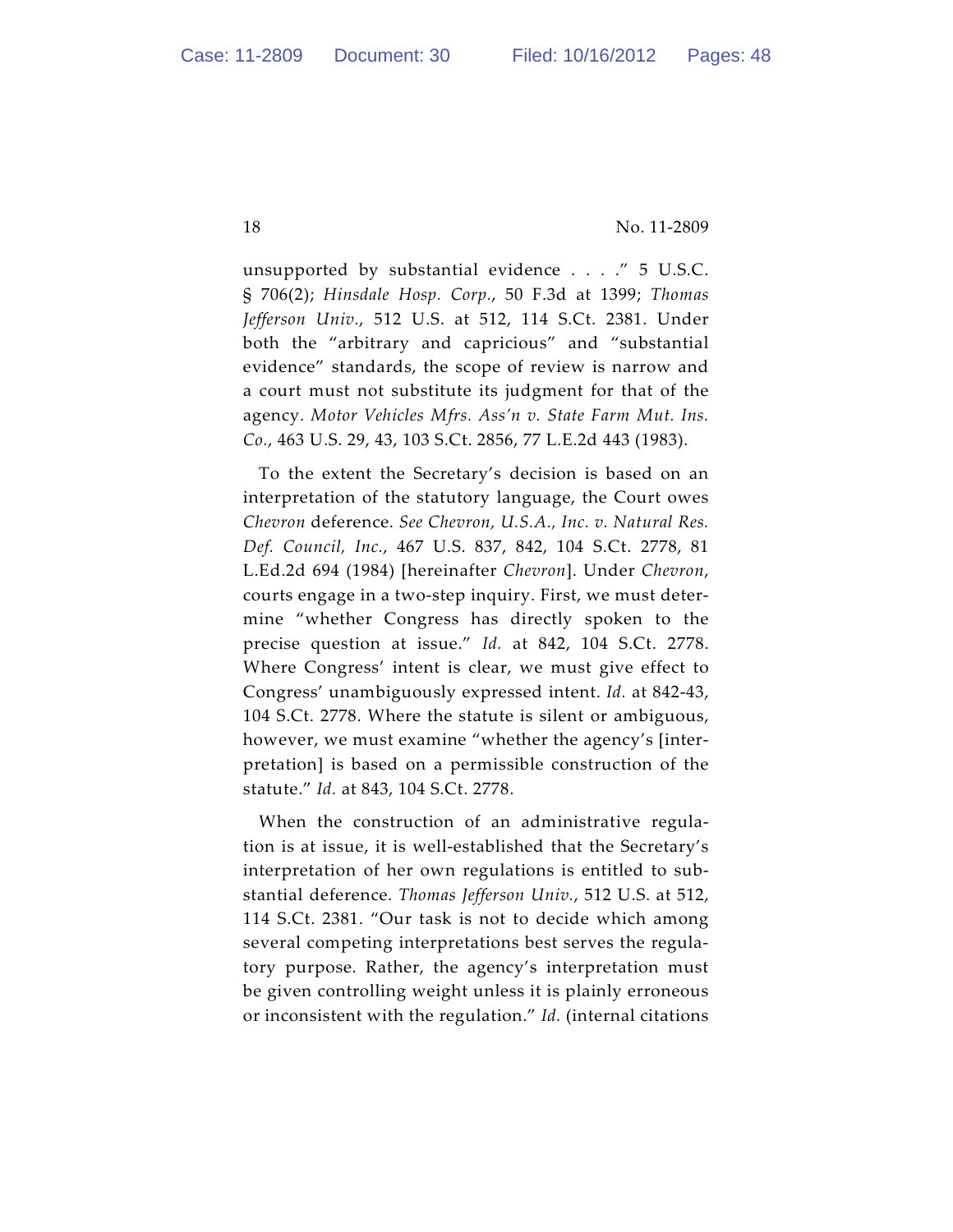and quotation marks omitted). This substantial degree of deference is "particularly warranted when, as here, the Secretary is interpreting regulations 'issued pursuant to the complex and reticulated Medicare Act[.]' " *Hinsdale Hosp. Corp.*, 50 F.3d at 1399 (quoting *Adventist Living Ctrs.*, 881 F.2d at 1420-21); *see also Thomas Jefferson Univ.*, 512 U.S. at 512, 114 S.Ct. 2381.

The Medicare Act "gives the Secretary wide latitude in developing methods of determining costs." *St. Mary's Hosp. Med. Ctr. v. Heckler*, 753 F.2d 1362, 1367 (7th Cir. 1985) (citing 42 U.S.C. § 1395x(v)(1)(A)). That said, the "Medicare statute specifically circumscribes the Secretary's discretion to define reasonable cost." *Little Co. of Mary Hosp.*, 587 F.3d at 853 (quotation marks omitted) (citing *St. James Hosp. v. Heckler*, 760 F.2d 1460 (7th Cir. 1985); *St. Francis Hosp. Ctr. v. Heckler*, 714 F.2d 872 (7th Cir. 1983); *Northwest Hosp., Inc. v. Hosp. Serv. Corp.*, 687 F.2d 985 (7th Cir. 1982); *St. John's Hickey Mem'l Hosp., Inc. v. Califano*, 599 F.2d 803 (7th Cir. 1979)). More specifically, the Medicare Act directs that the regulations shall "take into account both direct and indirect costs," so that, under the methods of determining costs, the costs of providing services to Medicare patients is not borne by non-Medicare patients, and vice versa. 42 U.S.C. § 1395x(v)(1)(A); *see also St. John's Hickey Mem'l Hosp., Inc.*, 599 F.2d at 813 n.17 (regulations must . . . take into account both direct and indirect costs and must avoid shifting costs to non-Medicare patients); *see also Loyola Univ. of Chi.*, 905 F.2d at 1067.

Finally, "[t]he fact that the [Board] and the Secretary may have reached different conclusions does not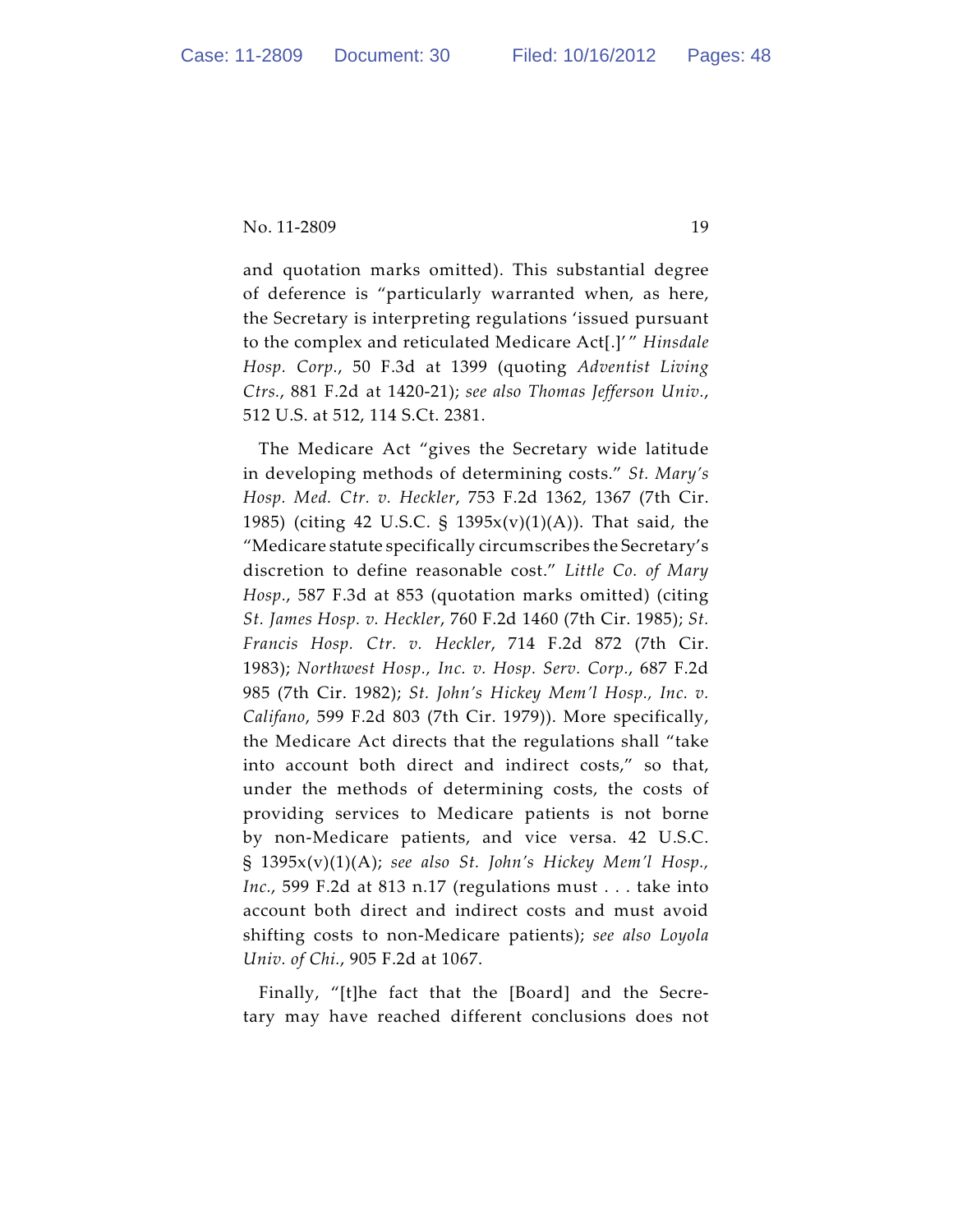diminish the deference due the Secretary's final decision: '[f]inal responsibility for rendering decisions rests with the agency itself, not with subordinate hearing officers.' " *Adventist Living Ctrs.*, 881 F.2d at 1421 (quoting *St. Francis Hosp. Ctr.*, 714 F.2d at 874).

The Hospitals urge us to reverse the Secretary's final decision on the basis of five separate arguments. First, the Hospitals contend that the Administrator's decision ("Decision") is arbitrary and capricious, contrary to law, and not supported by substantial evidence because the Administrator misapplied the regulatory term "refund" in concluding that the Access Payments constituted a refund of the Tax Assessments. Second, the Hospitals argue that the Decision misapplied Medicare's statutory standard as to whether the Tax Assessment costs were "actually incurred." Third, the Hospitals urge us to set aside the Decision on the basis that CMS previously determined that the Access Payments did not constitute refunds. Fourth, the Hospitals argue that the Decision must be set aside as an arbitrary and capricious reversal of long-standing policy. Finally, the Hospitals stress that the Decision must be set aside because it establishes a new rule that fails to comply with the APA. We address each argument in turn.

# **A. The Administrator's Decision did not misapply the regulatory definition of the term "refund" and was supported by substantial evidence**

The Hospitals first argue that the Decision, finding that the Access Payments to the Hospitals were inextricably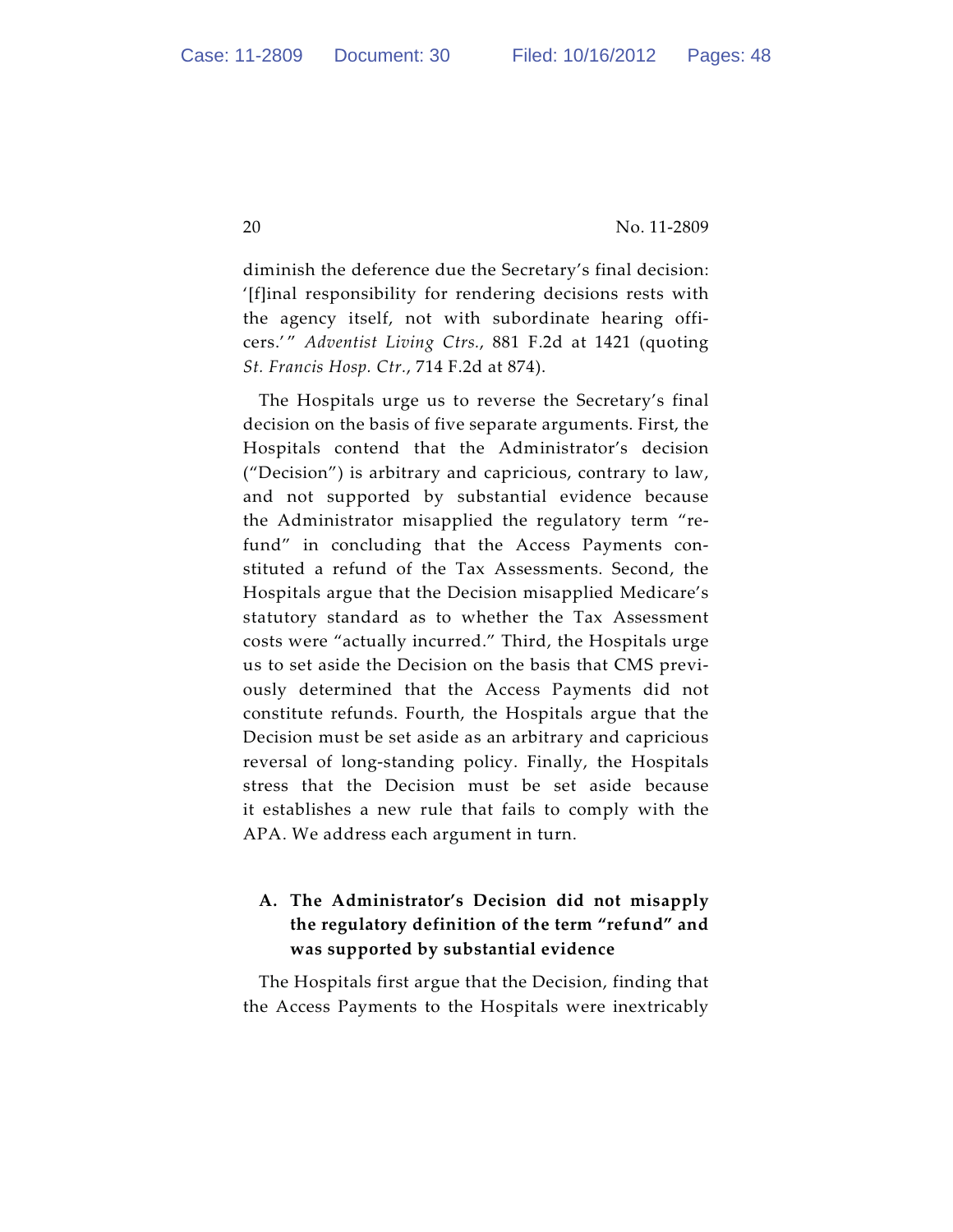linked to the Tax Assessments and constituted a refund, is contrary to law, arbitrary and capricious, and not supported by substantial evidence. According to the Hospitals, the Decision misapplied the regulatory definition of the term "refund" and ignored facts in the record showing no link between the Tax Assessments the Hospitals paid and the Access Payments they received.

## **1. Whether the Administrator misapplied the regulatory definition of the term "refund"**

We find that the Administrator's Decision to treat the Access Payments as refunds and therefore offset the Access Payments against the Tax Assessments is in keeping with the statutory and regulatory directives and is not arbitrary, capricious, or contrary to law. Under the Medicare Act, health care providers may only be reimbursed for their "reasonable costs," 42 U.S.C. § 1395f(b)(1), meaning those costs that are "actually incurred." 42 U.S.C. §  $1395x(v)(1)(A)$ . Consistent with this statutory directive, the corresponding regulations and Manual provisions require that a health care provider's costs be offset to account for the receipt of refunds, rebates, credits, or other discounts by offsetting the costs to which they relate. 42 C.F.R. § 413.98; Manual § 804 (Rev. 45). Pursuant to the Secretary's regulations, refunds of previous expense payments are to be treated as reductions of the related expense. 42 C.F.R. § 413.98(a); Manual § 800 (Rev. 450).

A plain reading of the Legislation evidences that the Access Payments clearly served to reduce related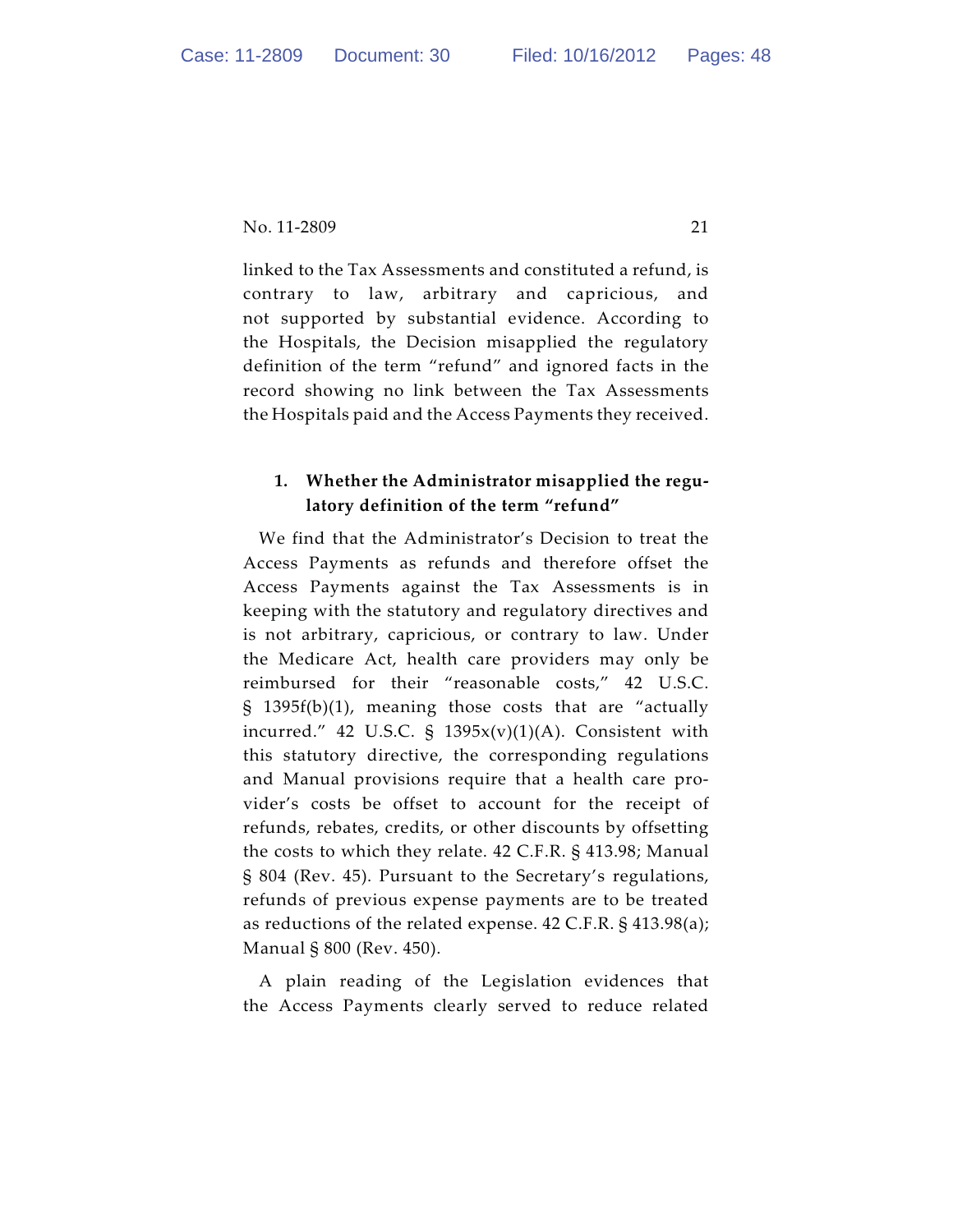expenses, i.e*.*, the Tax Assessments, and therefore were appropriately offset against the Tax Assessments. Pursuant to the terms of the Legislation, the full Tax Assessment was not an incurred cost as the Illinois statute made clear that no installment of the Tax Assessment was "due and payable" until the Hospitals actually received the Access Payments. 305 Ill. Comp. Stat. 5/5A-4(a)(ii) (2004). So, for fiscal year 2004, Access Payments were to be made on or before June 15, 2004, and the Tax Assessment was due three days later on June 18, 2004. 305 Ill. Comp. Stat. 5/5A-12(a) (2004); 305 Ill. Comp. Stat. 5/5A-4(a) (2004). Similarly, for fiscal year 2005, Access Payments were to be made in four installments on or before July 15, 2004, October 15, 2004, January 14, 2005, and April 15, 2005, yet the Tax Assessments were not due until July 19, 2004, October 19, 2004, January 18, 2005, and April 19, 2005. 305 Ill. Comp. Stat. 5/5A-12(a) (2004); 305 Ill. Comp. Stat. 5/5A-4(a) (2004). The Legislation further provided that the Access Payments were "not due and payable" until the Tax Assessment took effect, 305 Ill. Comp. Stat. 5/5A-12(a) (2004), and in the event the Access Payments were not eligible for federal matching funds under Medicaid, the Tax Assessment would not take effect and any money in the Fund would be refunded to the Hospitals. 305 Ill. Comp. Stat. 5/5A- $10(a)(3)$  (2004). In other words, if the Federal Government declined to provide the State with federal matching funds for the Access Payments, any Tax Assessment moneys collected would be returned to the Hospitals. The plain language of the Legislation shows a clear relationship between the Access Payments and the Tax Assess-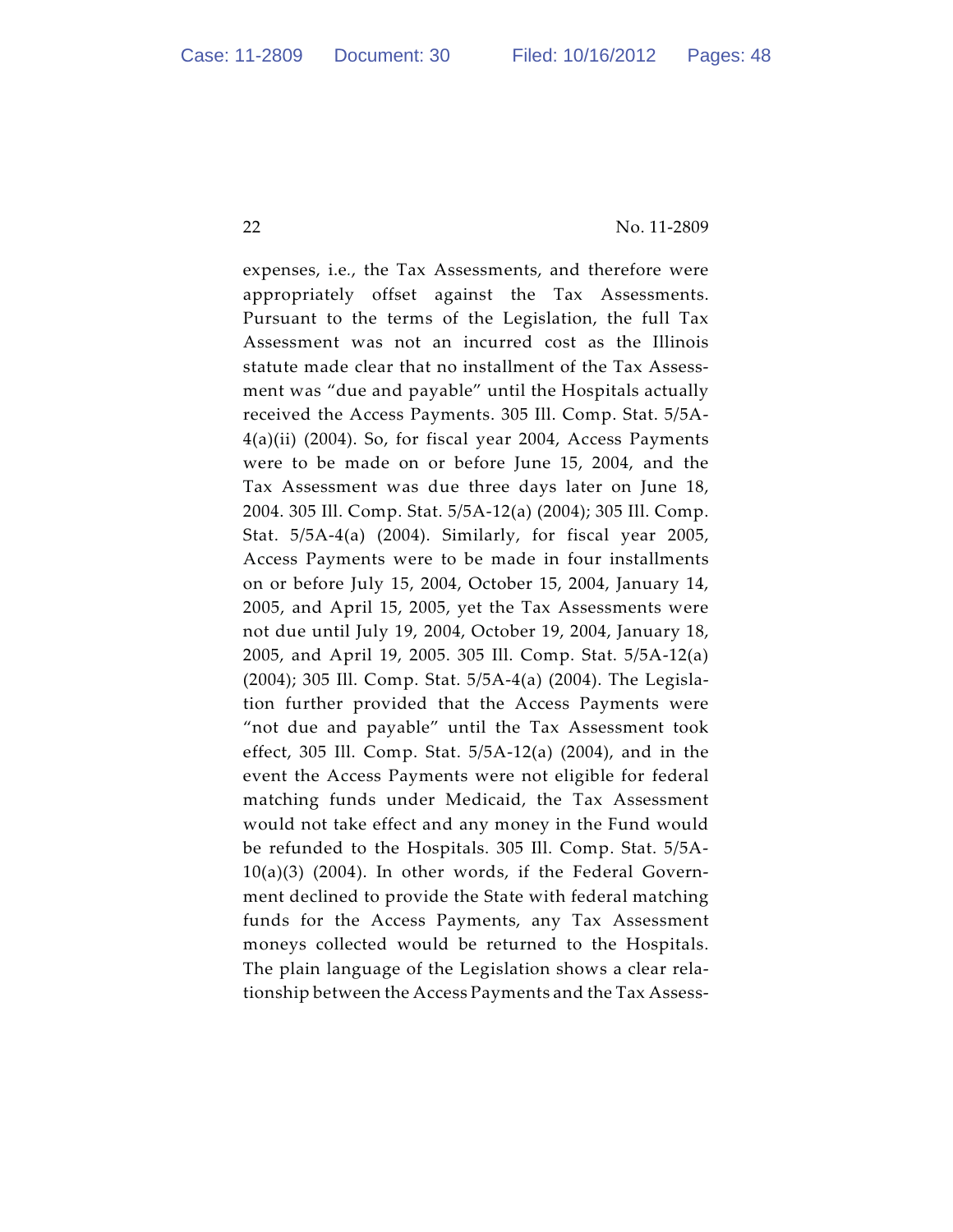ments. To simply ignore the Access Payments, while recognizing the Tax Assessments in full in determining the Hospitals' reimbursable costs, as the Hospitals essentially request, would violate the statutory and regulatory directives that health care providers should be reimbursed only for the costs they have actually incurred, i.e*.*, their net costs. This is especially so where the Tax Assessment moneys were deposited into the same Fund from which the Access Payments were disbursed.

Nonetheless, the Hospitals contend that the Access Payments were not computed based on the amount of the Tax Assessment the Hospitals paid and therefore the Access Payments could not possibly have constituted a "refund" of the Tax Assessments. According to the Hospitals, the Access Payments do not fit within the technical definition of a refund, which is defined as an "amount[ ] paid back or a credit allowed on account of an overcollection." 42 C.F.R. § 413.98(b)(3). By the Hospitals' logic, however, any amount of money that they might pay out, but which is then returned to them for any reason and is not directly calculated off of the amount of money they paid is not subject to an offset. To borrow an example from the Fifth Circuit, this is akin to arguing that if a thermometer manufacturer sold the Hospitals a thermometer for \$100 and then, pursuant to a separate agreement, voluntarily gave the Hospitals \$75 of that money back, the Hospitals would be able to be reimbursed \$100 by the Medicare program, without any offset, because the \$75 was not directly computed off of the \$100 purchase price. *Sta-Home Health Agency, Inc. v. Shalala*, 34 F.3d 305, 309-10 (5th Cir. 1994) (rejecting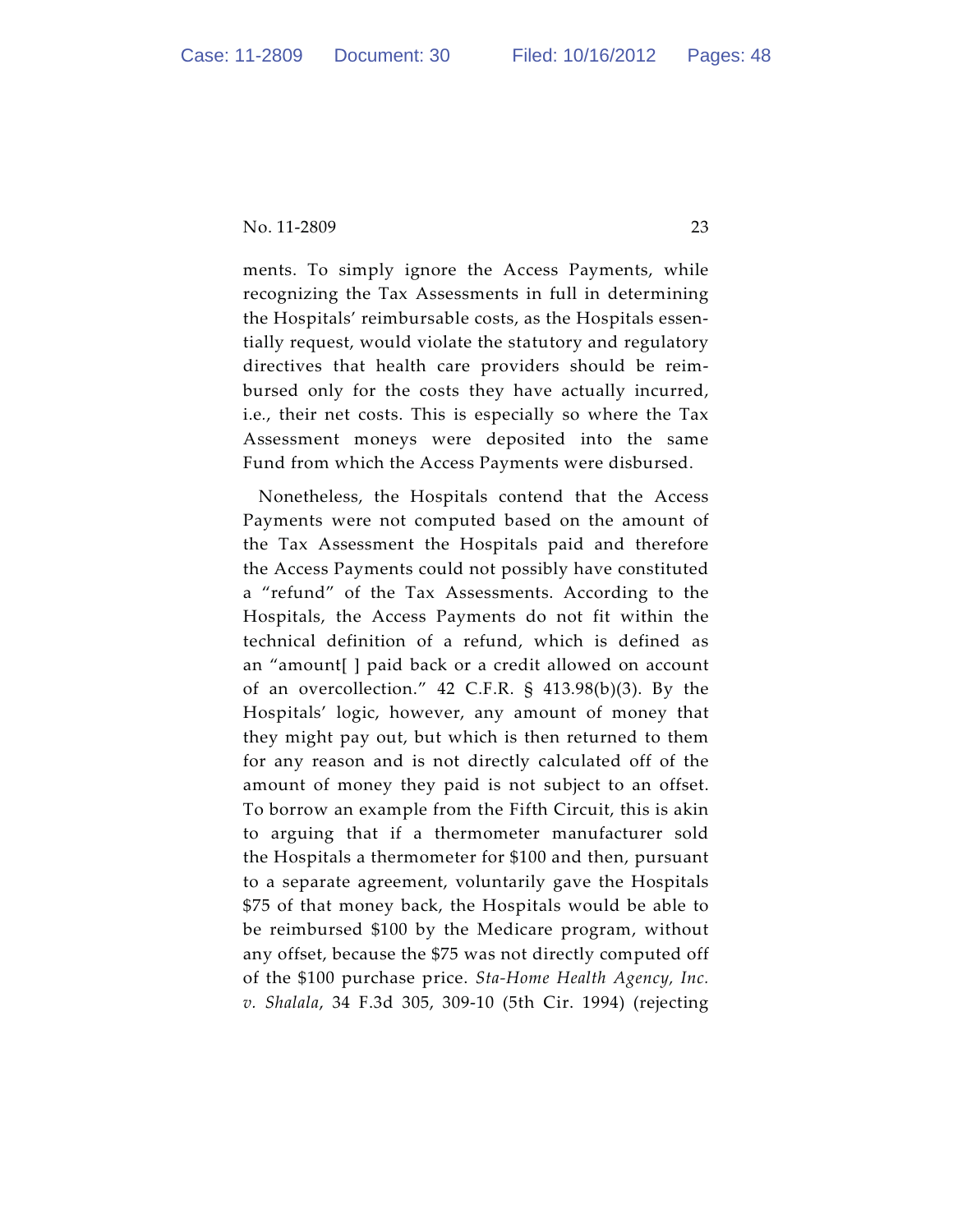similar argument raised by provider that certain employee salary contributions "were not refunds because they were not paid back 'on account of an overcollection' "). As in *Sta-Home Health Agency,* the guiding principle is the statutory and regulatory language, which instructs that reimbursement is allowed only for costs "actually incurred," such that refunds must be accounted for when determining the amount of reimbursable expenses. 34 F.3d at 310. We find that the Secretary's interpretation of the regulations and Manual provisions pertaining to "refunds", which are intended to guide her interpretation of what costs are actually incurred, was not plainly erroneous or inconsistent, and therefore the Administrator's Decision was not arbitrary, capricious, or contrary to law.

## **2. Whether there is substantial evidence to support the Administrator's Decision**

Despite the Legislation's language to the contrary, the Hospitals also argue that the Decision is not supported by substantial evidence in that it ignored facts in the record showing no link between the Tax Assessments and the Access Payments the Hospitals received. "Substantial evidence is 'such relevant evidence as a reasonable mind might accept as adequate to support a conclusion.'" Loyola Univ. of Chi., 905 F.2d at 1066-67 (quoting *Richardson v. Perales*, 402 U.S. 389, 401, 91 S.Ct. 1420, 1427, 28 L.Ed.2d 842 (1971)).

In concluding that the Access Payments were properly treated as refunds of the Tax Assessments and should be offset against the Tax Assessments because they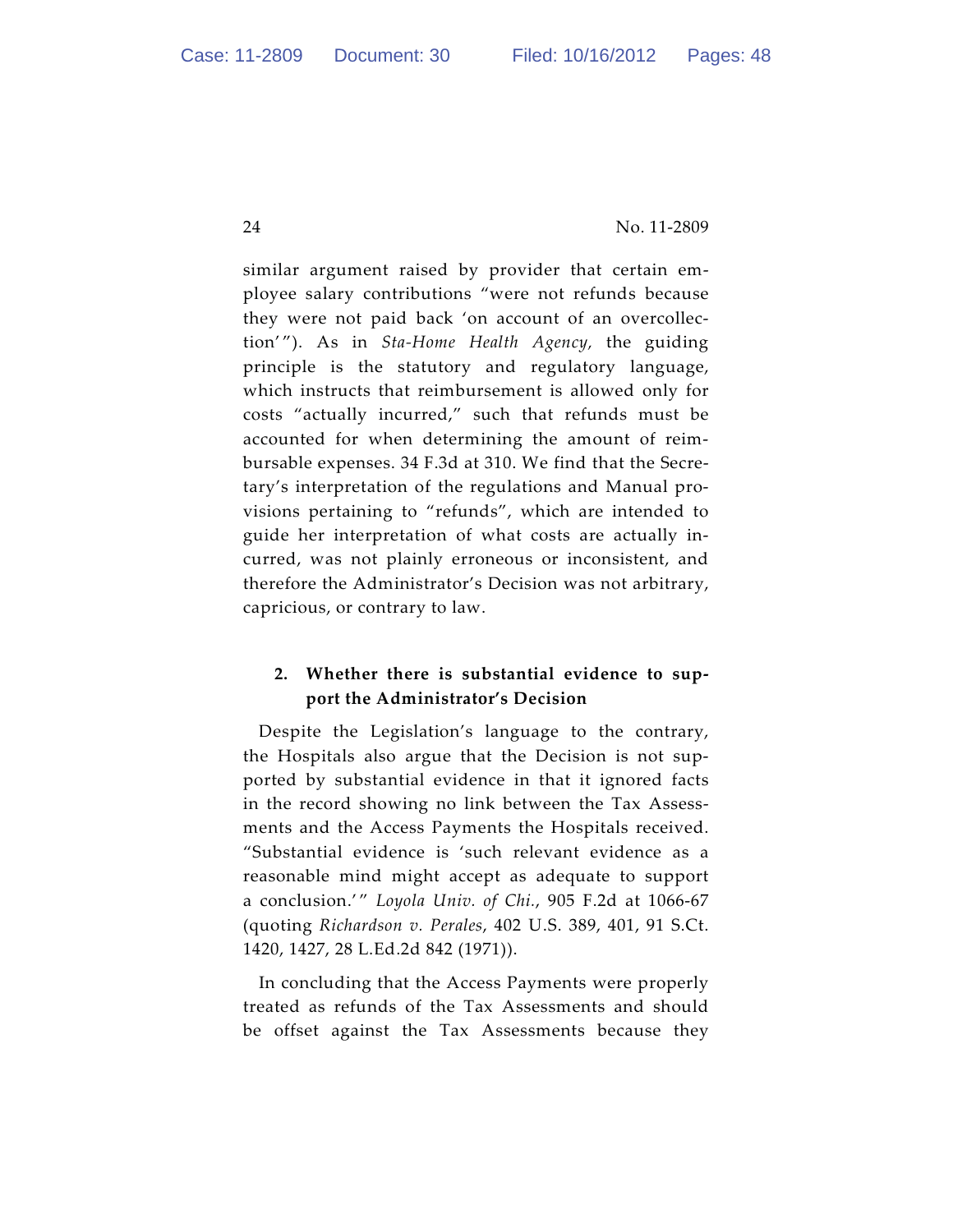were inextricably linked, the Administrator relied on the language of the Legislation, communications between providers and the State, and the timing of the Tax Assessments and the Access Payments. Specifically, the Administrator took into account the fact that health care providers did not have to pay any portion of the Tax Assessment until the Access Payments were received, letters from the State to providers informing them of the date they should expect to receive the Access Payments and the dates their Tax Assessment was due, as well as the sheer timing of the Access Payments and the Tax Assessments. The fact that the Access Payments were integrally related to the Tax Assessments was not a mystery to the Administrator, who recognized that "but for the  $[T]$ ax [A]ssessment there would have been no Fund payment and likewise without the Fund payment there would have been no [T]ax [A]ssessment."

According to the Hospitals, the Administrator placed undue weight on the "superficial timing issue" while ignoring other facts in the record. For instance, they contend that Illinois removed conditional language from the SPAs during the SPA review process, thereby making it clear that the Access Payments would be made regardless of whether CMS found the Tax Assessment permissible. While it is true that Illinois removed the conditional language from the SPAs, the Hospitals ignore the fact that the State did not remove such language from the Legislation which continued to make clear that the Access Payments were "not due and payable" until the Tax Assessment took effect, among other requirements. 305 Ill. Comp. Stat. 5/5A-12(a)(1) (2004). If the Tax Assessment failed to take effect, Illinois was not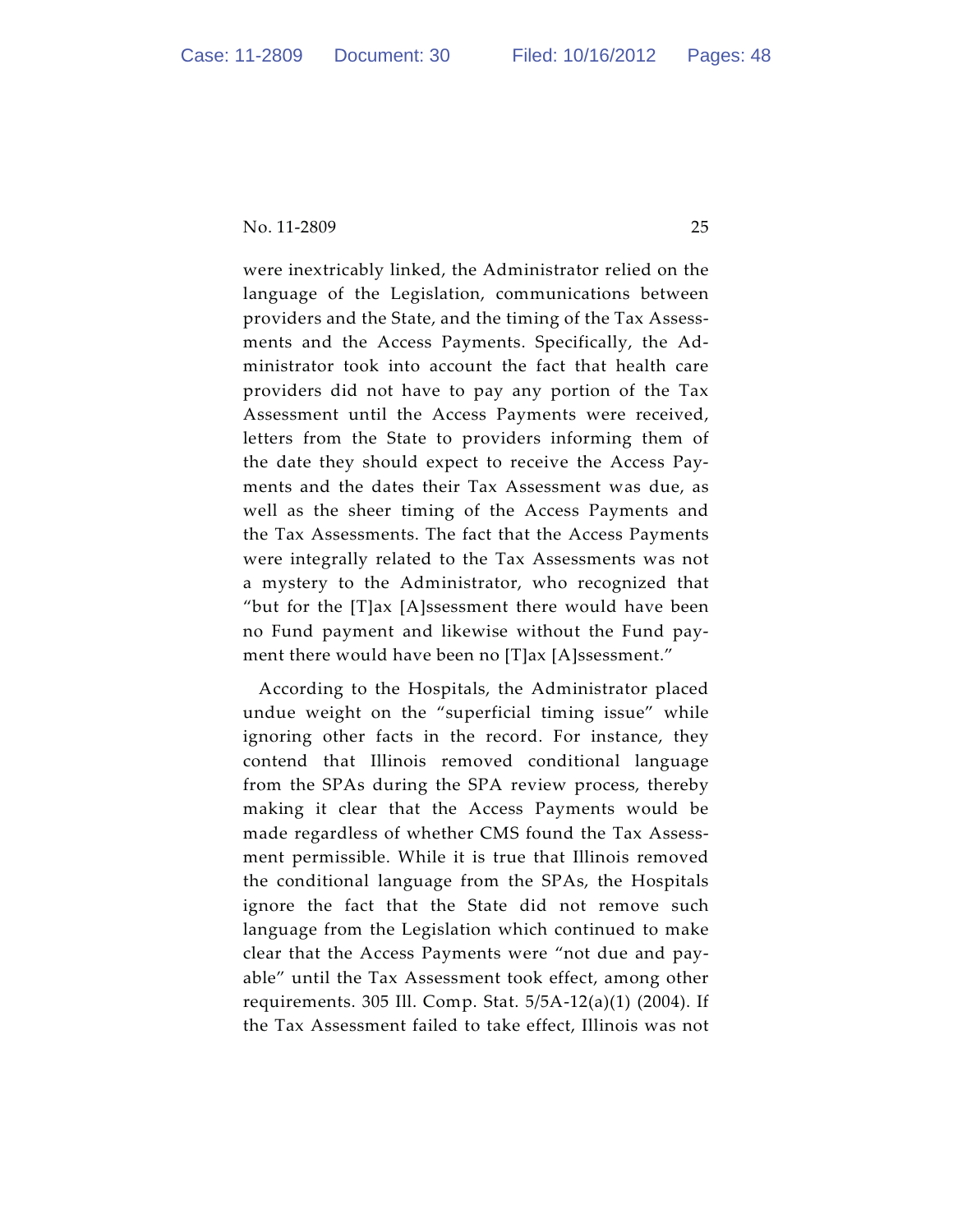obligated to make the Access Payments to the Hospitals per the terms of the Legislation.

The Hospitals also ignore the language in the Legislation making it clear that the Hospitals did not need to pay the Tax Assessment until after they received the Access Payments. According to the Hospitals, this should be disregarded as a mere "superficial timing" issue. We disagree, in light of the fact that any Tax Assessment moneys would be refunded to the Hospitals if the State did not receive federal matching funds for the Access Payments. Finally, the Hospitals also ignore the fact that the Access Payments were disbursed out of the same Fund that the Tax Assessment moneys were paid into. Because the Administrator's decision is supported by substantial evidence, we decline to reverse it.

# **B. The Administrator's Decision applied the correct statutory standard requiring that allowable costs must be "actually incurred"**

The Hospitals' second contention on appeal is that the Decision failed to apply the correct statutory standard that costs must be "actually incurred" in determining the allowability of the Tax Assessment, and incorrectly determined that the Hospitals did not actually incur the cost of the Tax Assessment. The Secretary counters that the term costs "actually incurred" found in the Medicare Act, requires her to assess costs "as they are." According to the Secretary, this necessarily includes accounting for offsets for anything that defrays part of the nominal costs health care providers pay.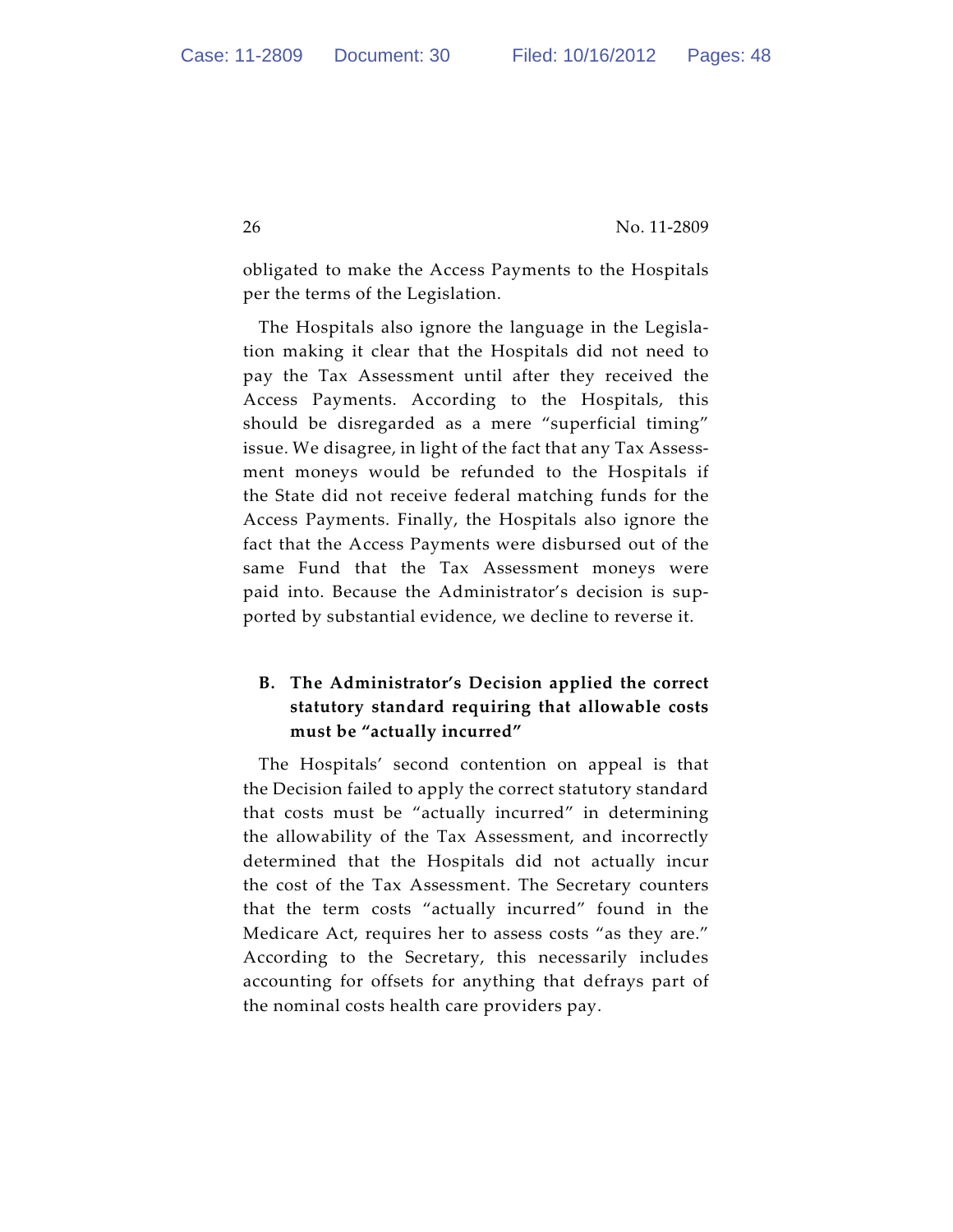## **1. Whether the Decision applied the wrong statutory standard**

The Hospitals assert that the Decision hinges on the premise that because the Access Payments were "inextricably linked" to the Tax Assessments, the Access Payments must be offset against the cost of the Tax Assessments when determining the amount of a health care provider's reimbursable costs. According to the Hospitals, the Administrator's use of a "linkage" concept was inappropriate and under the statutory language of the Medicare Act, the correct standard is whether the costs were "actually incurred." Relying on *Charlotte Memorial Hospital v. Bowen*, 860 F.2d 595, 598 (4th Cir. 1988), the Hospitals argue that a cost is "actually incurred" when a provider's liability accrues, regardless of when the liability is paid.

Again, under the Medicare Act, health care providers are reimbursed for their reasonable costs. 42 U.S.C. § 1395f(b)(1). The Medicare Act defines reasonable costs as the costs "actually incurred" and directs the Secretary to promulgate regulations establishing the methods to be used, and items to be included, in determining such costs. 42 U.S.C.  $\S$  1395 $x(v)(1)(A)$ . Pursuant to her statutory authority, the Secretary has promulgated regulations and rules to clarify that in determining the actual cost of goods, the true cost is the net amount actually paid for them, such that discounts, allowances, refunds, and credits must be reflected in the determination of allowable costs. 42 C.F.R. § 413.98. Accordingly, the regulations and related Manual provi-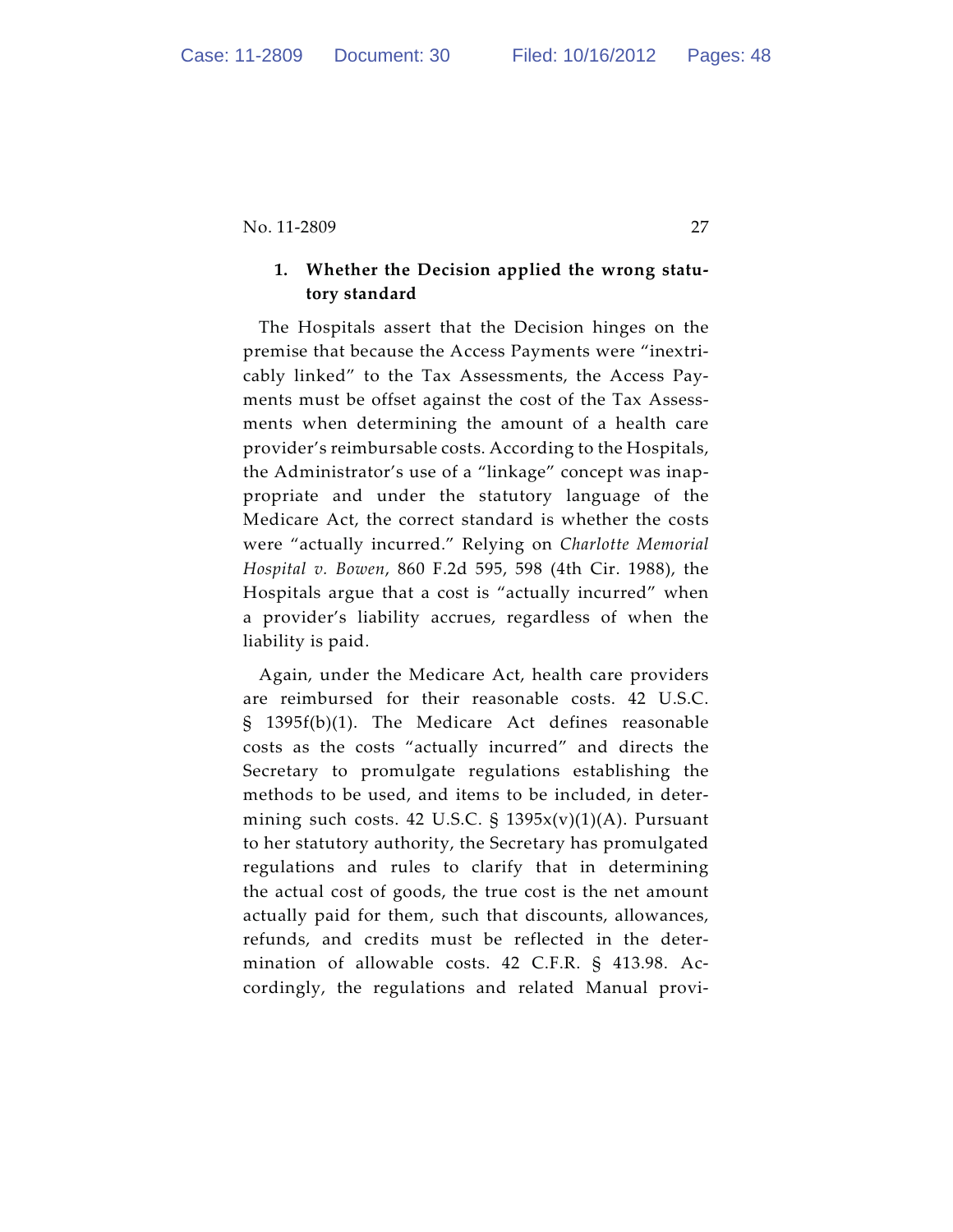sions employ a net cost approach for determining the amount of reimbursable expenses and provide that refunds are reductions, or offsets, of a related expense. 42 C.F.R. § 413.98(a); Manual § 800 (Rev. 450). The Manual provisions pertaining to applicable credits also employ this same net cost approach. "Applicable Credits" are defined in the Manual as those "types of transactions which offset or reduce expense items" and examples of such transactions generally include "income items which serve to reduce costs." Manual § 2302.5 (Rev. 336).

Here, the Administrator did not manufacture a " 'linkage' standard out of whole cloth" as the Hospitals assert. Rather, in determining the costs actually incurred, the Administrator looked at the economic impact of the Hospitals' receipt of the Access Payments to determine the Hospitals' net Tax Assessment costs. In so doing, the Administrator assessed whether the Access Payments served to reduce a related expense, such that they constituted a refund of the Tax Assessments, and concluded that the Access Payments were indeed intended to reduce the cost of the Tax Assessment. The Hospitals' reliance on *Charlotte Memorial Hospital* is unavailing, as the question presented there was *when* a hospital incurred a reimbursable cost for services and not *whether* a hospital's costs should be offset. 860 F.2d at 598.<sup>6</sup> Accord-

 $6$  The Hospitals also argue that the Tax Assessments paid by the Hospitals are not different from other kinds of allowable (continued...)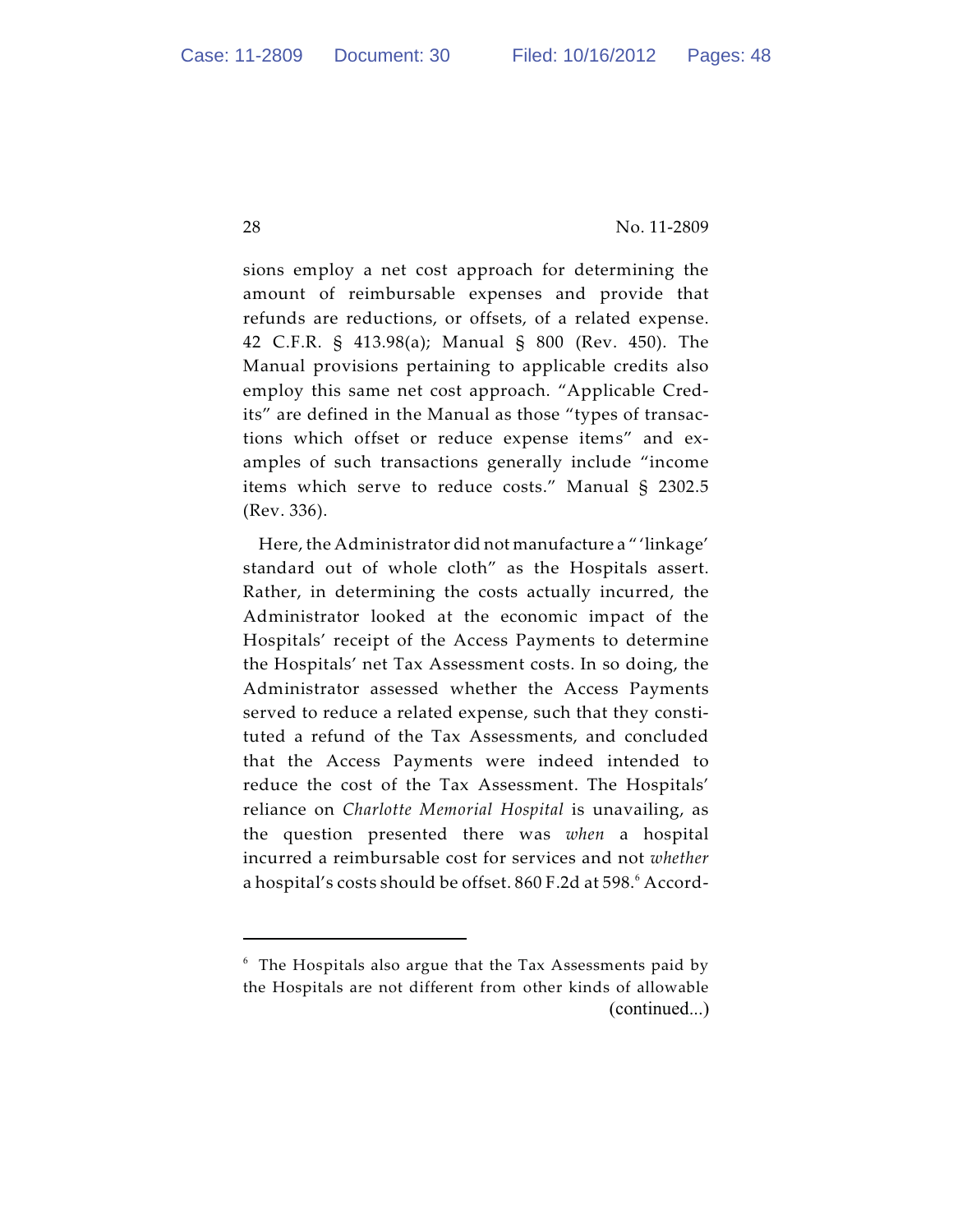ingly, we find that the Secretary's construction of costs "actually incurred" is based upon a reasonable interpretation of the statutory term and was not arbitrary, capricious, or contrary to law.

# **2. Whether the Tax Assessment costs were "actually incurred"**

The Hospitals also argue that they incurred the full cost of the Tax Assessment, as they were billed by the State of Illinois for the Tax Assessment and they wrote checks to the State to pay for the Tax Assessment. Therefore, they contend, the Administrator's Decision that they did not actually incur the cost of the Tax Assessment is incorrect, as the statutory language requires that they be reimbursed for the reasonable costs they actually incurred.<sup>7</sup>

<sup>(...</sup>continued)

taxes that are paid into a State's general revenue fund and used to fund Medicaid payments. According to them, CMS has previously determined that health care related taxes "may be considered an allowable cost for purposes of developing *Medicaid* reimbursement rates' for hospitals, without any requirement that the Medicaid payments received be offset against the amount of the tax." The problem with this argument, however, is that we are concerned here with Medicare reimbursement and not with whether taxes should be offset for purposes of determining Medicaid reimbursement.

 $7$  The Hospitals contend that the word "incurred' does not involve a highly technical Medicare regulation requiring (continued...)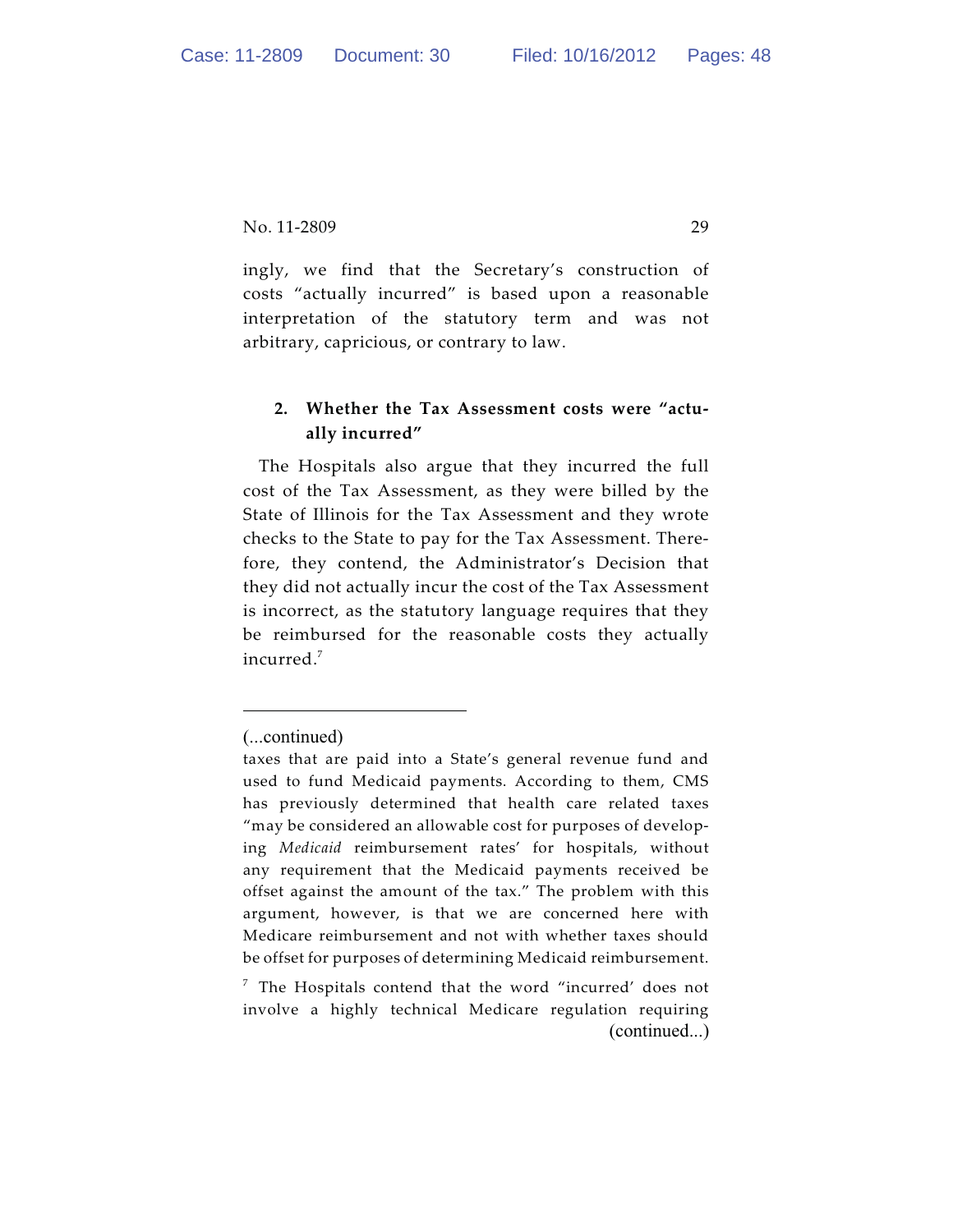While the Hospitals are correct that the Secretary must assess the costs "actually incurred," their argument does not recognize that the Secretary's regulations require that reimbursable costs must necessarily take into account any amounts that defray a health care provider's costs. 42 C.F.R. §§ 413.5(c), 413.98. In determining allowable costs, the Secretary should not look at costs in a vacuum, but must look at the totality of the circumstances. The Hospitals' argument ignores the real net economic impact of the Access Payments.

The Hospitals also assert that CMS's position that the Hospitals did not "actually incur" the costs of the Tax Assessment within the meaning of 42 U.S.C.  $\S$  1395x(v)(1)(A) "runs counter to the intent of Congress, reflected in 42 U.S.C.  $\S$  1396b(w)(4), that permissible provider tax arrangements, such as the one at issue in this case, shall not be a basis to deny reimbursement." The fundamental error with the Hospitals' argument, however, is that the Hospitals cite to the Medicaid statute to show Congress's intent as it relates to reimbursable expenses under Medicare. While the Medicaid provision the Hospitals rely upon ensures that States are properly reimbursed for patient care costs under Medicaid, it does not address whether a health care

<sup>(...</sup>continued)

CMS's expertise, and therefore the Decision is not entitled to any deference. Under *Chevron*, however, we must give effect to an agency's regulation containing a reasonable interpretation of an ambiguous statutory term. 467 U.S. at 843, 104 S.Ct. 2778.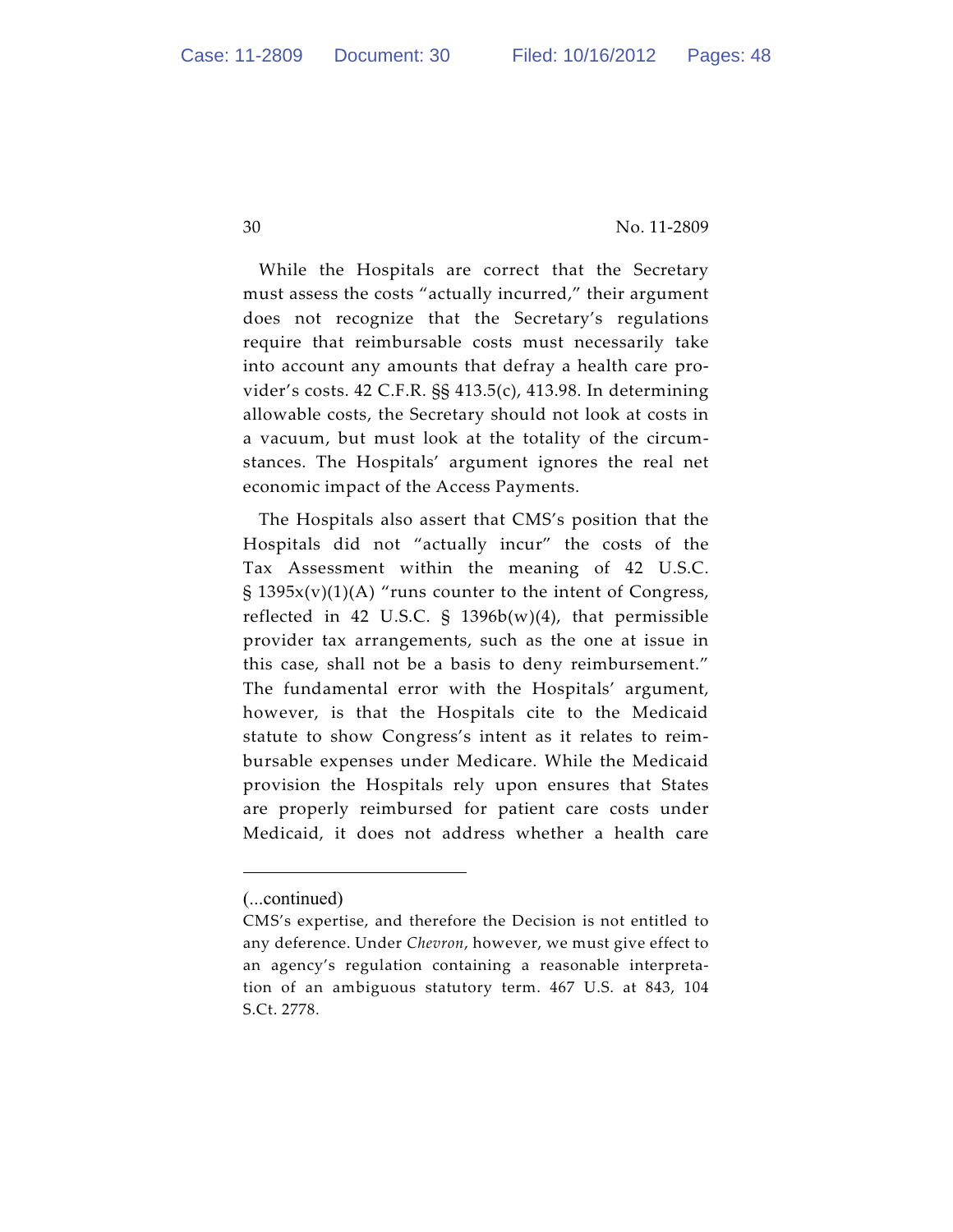provider incurs an allowable cost under Medicare. The Hospitals' reliance on HHS's position that permissible tax arrangements under § 1396b(w)—a Medicaid provision—somehow demonstrates that "the funds received by the providers are 'protected reimbursement for cost of *Medicaid* services,' " Medicaid Program; Health Care-Related Taxes, 73 Fed. Reg. 9685, 9690-91 (Feb. 22, 2008) (emphasis added), also suffers from the same error. In short, the Hospitals' arguments fail to address the key differences between Medicaid and Medicare.

# **C. Significance of CMS's determination that the Access Payments were not a hold harmless arrangement**

The Hospitals' third contention on appeal is that the Decision must be set aside in light of CMS's approval of the SPAs. The Hospitals argue that CMS's approval of the SPAs demonstrates that CMS previously determined that the Access Payments and Tax Assessment did not constitute a hold harmless arrangement. According to the Hospitals, "[t]he nature of the Medicaid payments to the Hospitals—already determined by CMS not to be a repayment of the provider tax but, rather, needed payments for services to Medicaid patients—does not change when the Medicare program confronts those facts." In support, the Hospitals rely on *Michael Reese Physicians and Services, S.C. v. Quern*, 606 F.2d 732, 736- 37 (7th Cir. 2002). There, however, we stated that in approving the Illinois Medicaid plan, HHS had determined that the State plan was in compliance with Medicaid's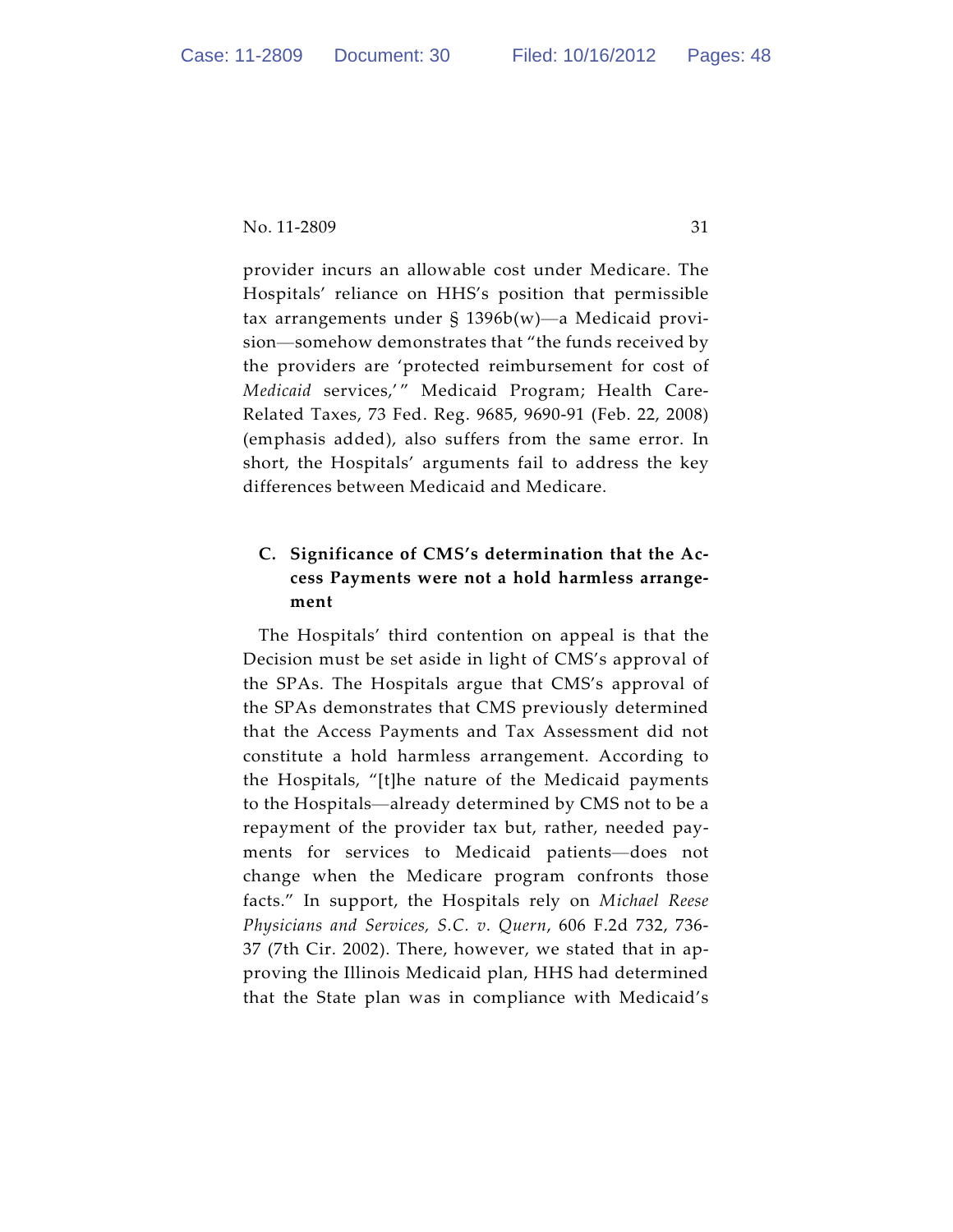statutory and regulatory requirements. Nowhere in *Michael Reese Physicians and Services* did we note that HHS's determinations as they pertained to Medicaid, were controlling on HHS's Medicare determinations.

The Hospitals also fail to point to any statutory language in the Medicare Act suggesting that an interpretation of the Medicaid Act is controlling when interpreting provisions of the Medicare Act. While both Medicare and Medicaid are federally sponsored programs, they are two entirely distinct programs with fundamentally different rules governing eligibility for federal funds. *Univ. of Wash. Med. Ctr. v. Sebelius*, 634 F.3d 1029, 1031 (9th Cir. 2011) (explaining the different funding mechanisms). Most notably, Medicare is a federally funded program whereas Medicaid is jointly financed by the States and the Federal Government with precise rules for determining the amount of federal matching funds a participating State will receive. Because the two programs are independent of one another, CMS's decisions with respect to a State's Medicaid program are not controlling on how CMS interprets the application of Medicare provisions. *See Cmty. Health Ctr. v. Wilson-Coker*, 311 F.3d 132, 137 (2d Cir. 2002) (finding that Secretary's definition of " 'reasonable' or 'reasonably related' under Medicare" need not have the same meaning that those terms have for Medicaid purposes); *Roe v. Norton*, 522 F.3d 928, 933 n.5 (2d Cir. 1975) (assuming that Medicare has a "medical necessity" requirement, courts should not infer that Medicaid has an analogous requirement).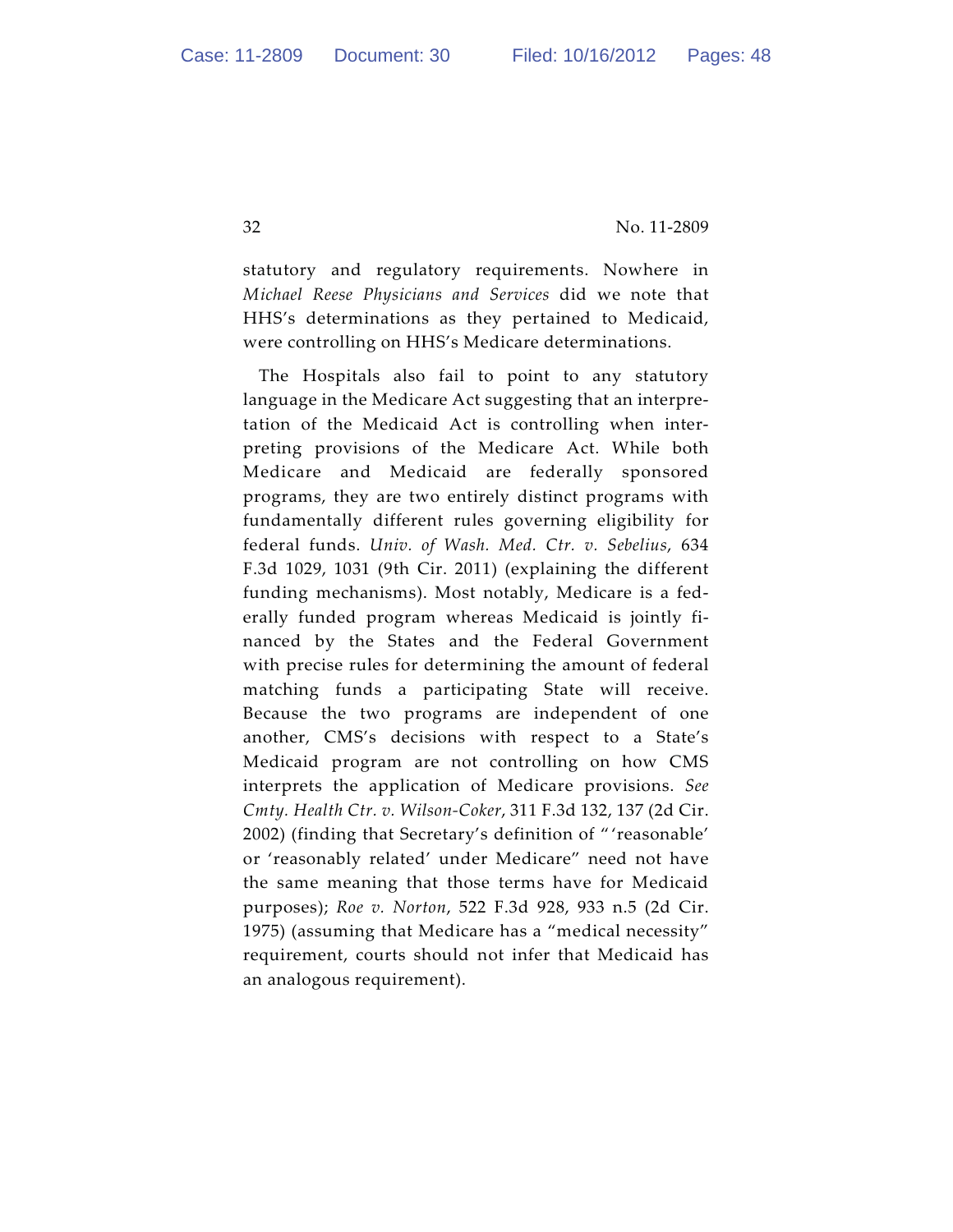The Hospitals further argue that the purpose of the hold harmless provision in the Medicaid statute is the same as the purpose of the reasonable cost provision in the Medicare statute, which is to ensure that CMS only reimburses an entity for the costs it has actually incurred and therefore the two provisions should not be interpreted inconsistently. According to them, by prohibiting, in the Medicaid context, the payment of federal matching funds in those circumstances where a State refunds taxes back to the providers that originally paid them, the Medicaid Act was essentially employing the same payment restriction as found in the Medicare regulations and Manual provisions pertaining to refunds. The Hospitals contend that by disregarding the fact that CMS approved the SPAs, thereby concluding that the Access Payments did not constitute a refund of the Tax Assessment, the Decision interpreted the Medicaid and Medicare Acts inconsistently. In support, the Hospitals rely on *Adena Regional Medical Center v. Leavitt*, 527 F.3d 176, 180 (D.C. Cir. 2008) [hereinafter *Adena*].

The Hospitals' reliance on *Adena* is misplaced. There, the District of Columbia Circuit reviewed a provision in the Medicare Act that expressly refers to the Medicaid statute, 42 U.S.C.  $\S$  1395ww(d)(5)(F)(vi)(II), and also uses the phrase "medical assistance." 527 F.3d at 180. In applying the principle that courts should presume that "identical words used in different parts of the same act are intended to have the same meaning," the *Adena* court held that the phrase "medical assistance" in the Medicare Act should have the same meaning as that applied in the Medicaid Act. *Id.* Here, however, the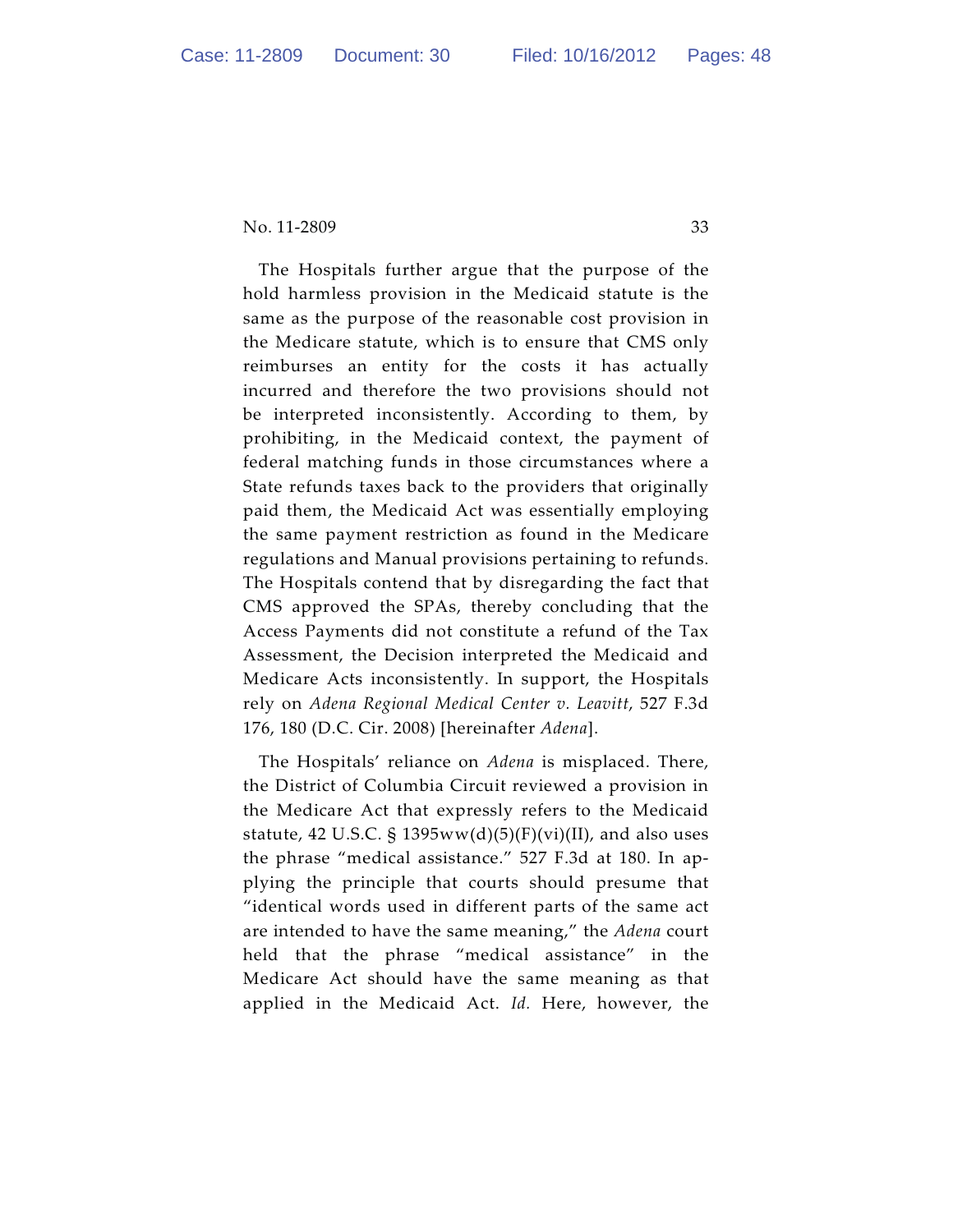Hospitals point to no such language appearing in both the Medicare and Medicaid Acts that should be subject to this canon. Accordingly, *Adena* is inapplicable. In sum, because Medicare and Medicaid are two separate and independent programs, we cannot conclude that CMS's decisions under Medicaid necessarily control her decisions under Medicare, such that the Decision at issue here was arbitrary, capricious or contrary to law.

# **D. The Decision that the Access Payments were refunds was not an arbitrary and capricious reversal of long-standing policy**

The Hospitals' fourth contention on appeal is that the Decision should be set aside as arbitrary and capricious because it constitutes a reversal of long-standing policy. In support, the Hospitals rely on *United States v. Mead Corp.*, for the proposition that courts consider a host of factors in assessing the weight that a final agency decision is due. 533 U.S. 218, 228, 121 S.Ct. 2164, 150 L.Ed.2d 292 (2001) [hereinafter *Mead*]. Without further elaboration, the Hospitals assert that consistency is one of the most important factors and that where an agency's interpretation of a relevant provision is inconsistent with the agency's earlier interpretation, it must be set aside as arbitrary and capricious.

The Hospitals' reliance on *Mead* merits discussion. There, the Supreme Court merely expanded upon its prior decision in *Chirstensen v. Harris County*, 529 U.S. 576, 120 S.Ct. 1655, 146 L.Ed.2d 621 (2000), and held that tariff classification rulings issued by the United States Customs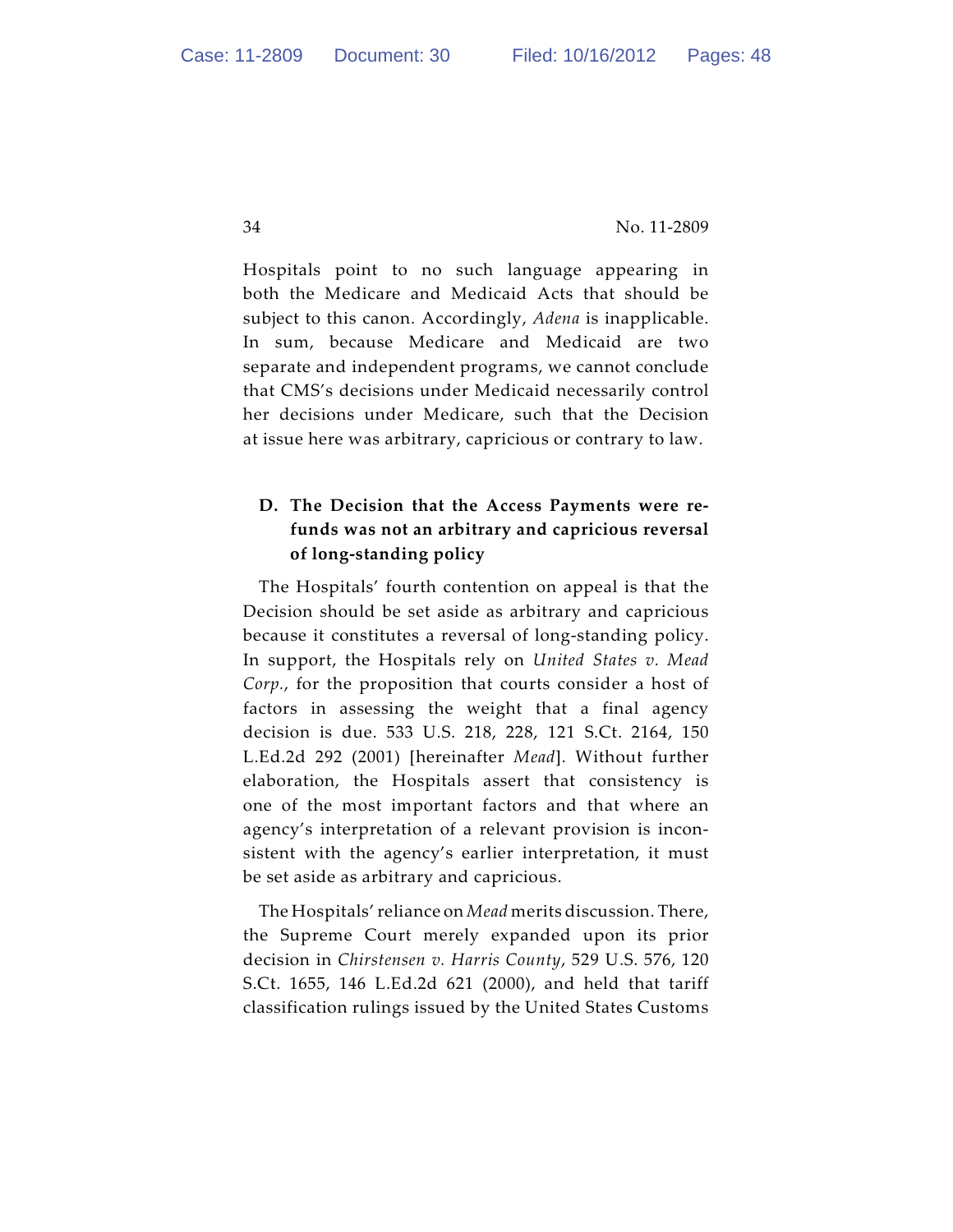Service, while not deserving of *Chevron* deference, deserved respect proportional to their "power to persuade" under *Skidmore v. Swift & Co.*, 323 U.S. 134, 140, 65 S.Ct. 161, 89 L.Ed. 124 (1944). In *Christensen*, the Supreme Court clarified that agency interpretations contained in formats such as opinion letters, policy statements, agency manuals, and enforcement guidelines (as opposed to an interpretation arrived at after a formal adjudication or notice-and-comment rulemaking) were entitled to respect under *Skidmore*, but only to the extent that those interpretations had the power to persuade. 529 U.S. at 587, 120 S.Ct. 1655. In *Christensen*, the Supreme Court continued to recognize that under *Chevron* courts "must give effect to an agency's regulation containing a reasonable interpretation of an ambiguous statute." *Id.* (citing *Chevron*, 467 U.S. at 842-44, 104 S.Ct. 2778). Under *Skidmore*, the Supreme Court declared that the weight of an administrative ruling "will depend upon the thoroughness evident in its consideration, the validity of its reasoning, its consistency with earlier and later pronouncements, and all those factors which give it power to persuade, if lacking power to control." 323 U.S. at 140, 65 S.Ct. 161. *Mead* discussed the *Skidmore* factors, such as an agency's consistency, in the context of denying *Chevron* deference to the tariff classification ruling therein at issue because such rulings are more akin to policy statements and agency manuals. 533 U.S. at 228-231, 121 S.Ct. 2164. The interpretation at issue here, however, was arrived at after a formal adjudication and therefore the *Skidmore* factors are inapplicable. The more appropriate standard to apply is the standard enunciated in *Thomas Jefferson*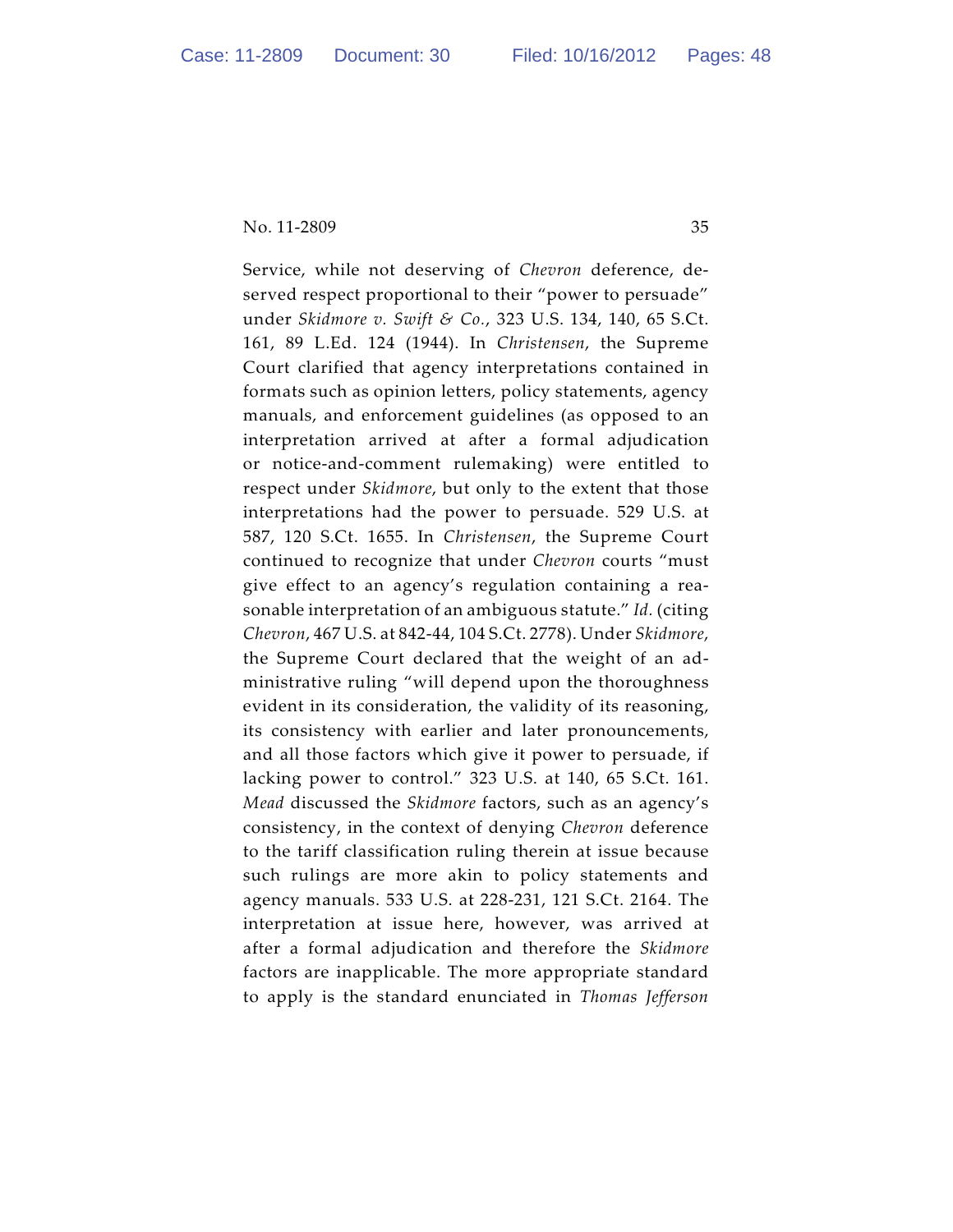*University*, requiring substantial deference of an agency's interpretation of its regulations such that the agency's interpretation is controlling unless plainly erroneous or inconsistent with the regulation. 512 U.S. at 512, 114 S.Ct. 2381; *see also Christensen*, 529 U.S. at 588, 120 S.Ct. 1655 (noting that an agency's interpretation of its own regulation is entitled to deference where the language of the regulation is ambiguous).

While we need not look at the *Skidmore* factors here, where an agency has changed course it is "obligated to supply a reasoned analysis for the change beyond that which may be required when an agency does not act in the first place." *Motor Vehicles Mfrs. Ass'n,* 463 US. at 42, 103 S.Ct. 2856. Were HHS to have abandoned a longstanding policy and taken a new direction, we would require a reasoned analysis of its reasons for doing so. The Administrator's Decision, however, does not constitute such a change in course. Prior to this case, HHS had not issued any construction of the statute or applicable regulations that was in tension with the application here of the regulatory provisions at issue.

## **1. Whether the Administrator's actions are inconsistent with long-standing policy**

According to the Hospitals, CMS has not previously taken the position that taxes paid by hospitals must be offset by Medicaid or other State funds received for services that were funded by the taxes. Rather, the Hospitals assert that CMS has allowed Medicare reimbursement of these taxes consistent with Manual Section 2122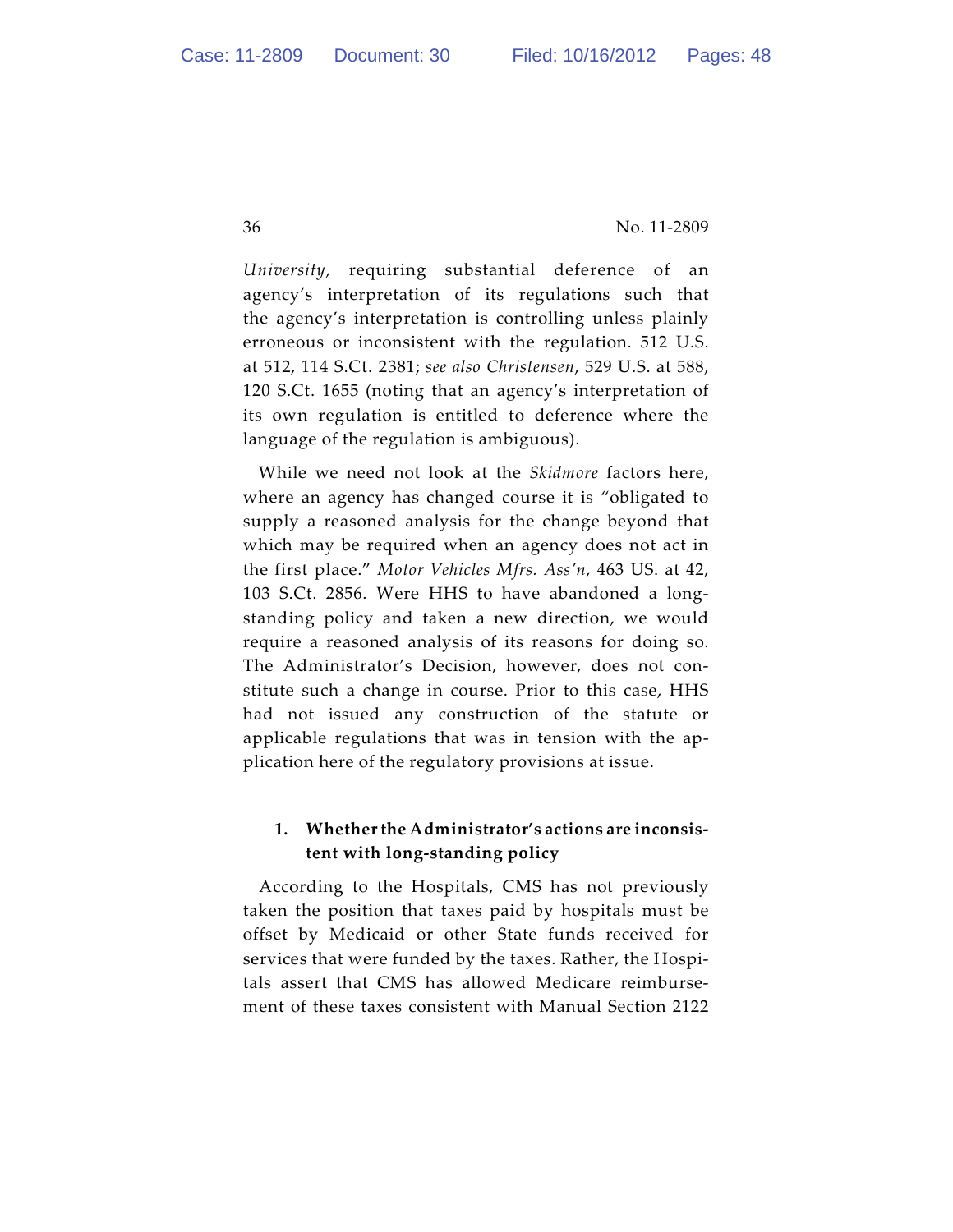without any offset for a provider's receipt of such funds. On reply, and as discussed at oral argument, however, the Hospitals concede that "CMS has not previously promulgated a regulation that expressly stated provider taxes were not to be offset by Medicaid payments." The Hospitals nonetheless attempt to point to prior Board decisions that demonstrate an implicit policy.

As evidence of the alleged past policy, the Hospitals cite to five prior Board decisions involving the reimbursement of taxes, two CMS decisions (*Kindred Hosp. v. Wisconsin Physician Servs.*, 2009 WL 6049415, at \*1 (H.C.F.A. Sept. 29, 2009); *Florida Group Appeal-Indigent Tax v. Blue Cross and Blue Shield Ass'n, Inc.*, PRRB Dec. Nos. 90-D61 and 90-D62, CCH Medicare and Medicaid Guide ¶ 38,934 (Sept. 20, 1990), *aff'd*, HCFA Admr. Dec. (CCH) ¶ 38,935 (Nov. 20, 1990)), and an Office of Inspector General report regarding the Missouri provider tax program. According to the Hospitals, these cases demonstrate that " 'refunds' do not include Medicaid payments to the Hospitals for patient services in situations where there is also present a provider tax that is used to fund the payments."

The handful of prior Board decisions the Hospitals rely upon to purportedly show HHS's long-standing policy are not determinative. Our precedent instructs that Board decisions are not the decisions of the Secretary or her Administrator and are not authoritative. *Cmty. Care Found. v. Thompson*, 318 F.3d 219, 227 (7th Cir. 2003) ("There is no authority for the proposition that a lower component of a government agency may bind the decision making of the highest level."). While such decisions may offer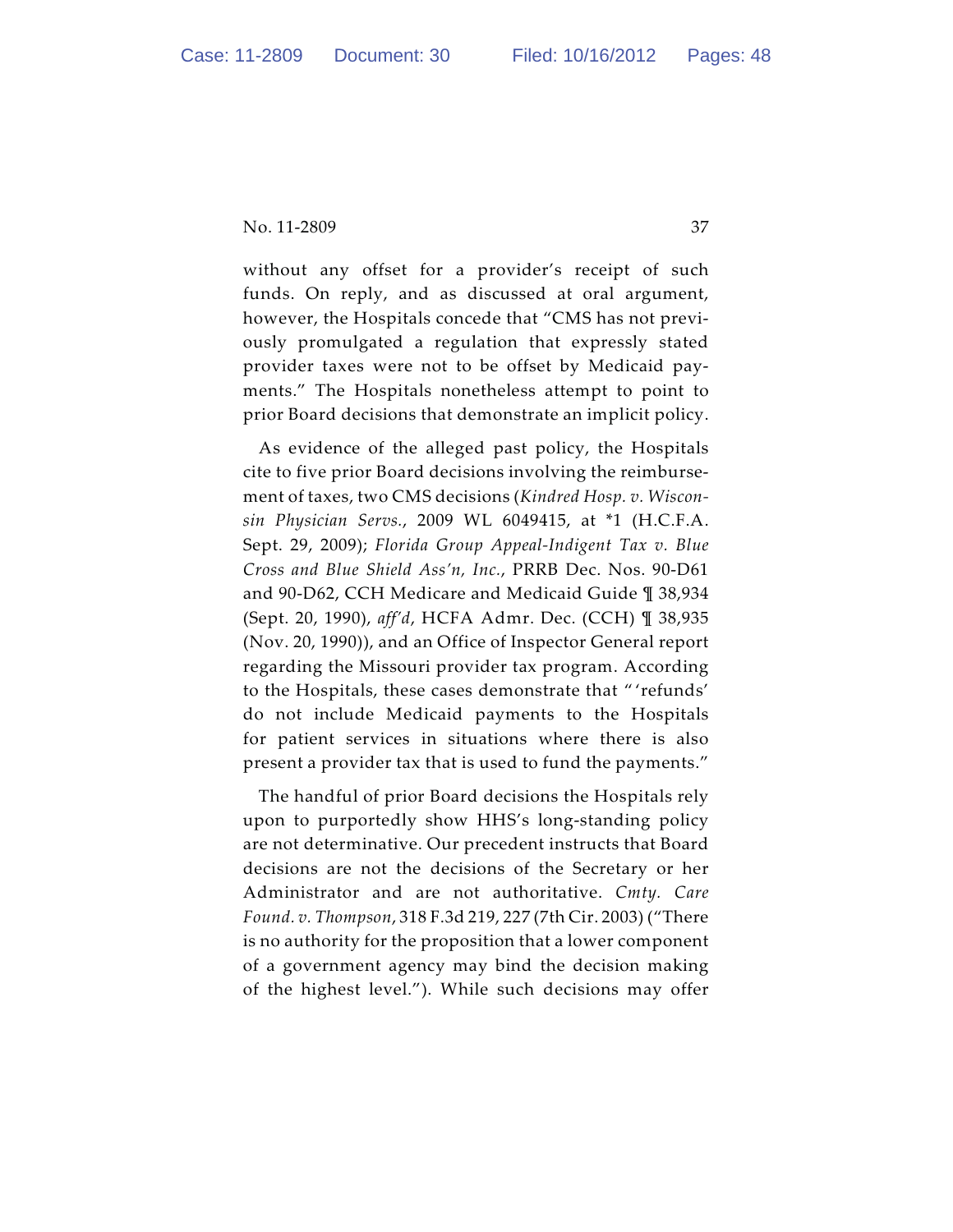guidance to providers, they "carr[y] no more weight on review by the Secretary than any other interim decision made along the way in an agency where the ultimate decision of the agency is controlling." *St. Francis Hosp. Ctr.*, 714 F.2d at 874 (quoting *Homan & Crimen, Inc. v. Harris*, 626 F.2d 1201, 1205 (5th Cir. 1980)). "Final responsibility for rendering a decision lies in the agency itself, not with subordinate hearing officers . . . ." *Id.* Furthermore, the Board decisions relied upon by the Hospitals did not directly address the issue of offsets. In *Florida Group Appeal*, the Administrator affirmed a Board decision addressing the question of the appropriate fiscal year in which Florida hospitals could claim an indigent care tax assessment as a reimburseable expense. PRRB Dec. Nos. 90-D61 and 90-D62, CCH Medicare and Medicaid Guide ¶ 38,934 (Sept. 20, 1990), *aff'd*, HCFA Admr. Dec. CCH Medicare and Medicaid Guide ¶ 38,935 (Nov. 20, 1990)*. Florida Group Appeal* did not involve a question as to the amount of costs the Florida hospitals actually incurred. The line of cases discussing the Minnesota provider taxes are also distinguishable in that the Minnesota statute therein at issue did not involve payments of any kind to offset the amount of taxes paid by the hospitals. Because none of the cases involve the precise issue that was before the Administrator in this case, the Administrator's Decision was not inconsistent.

The Hospitals' reliance on *Kindred Hospitals* is similarly unhelpful. The issue in *Kindred Hospital* involved the proper treatment of payments providers received from a privately-administered pooling arrangement in which certain Missouri hospitals participated. 2009 WL 6049415,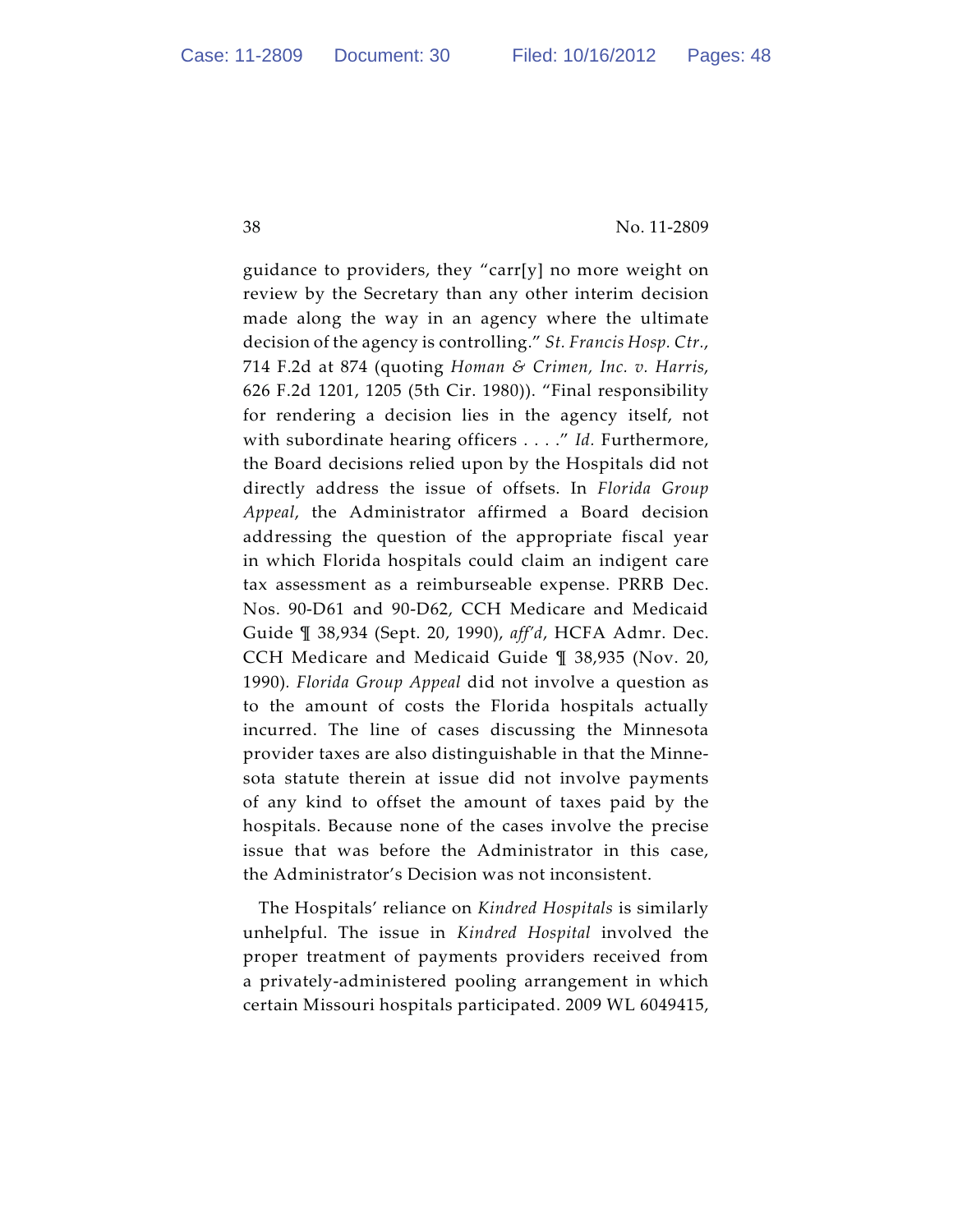at \*4. The providers in *Kindred Hospitals* were Medicarecertified providers in Missouri that were subject to a State tax and were also participants in the pooling arrangement. *Id.* at \*5. On their Medicare cost reports, the providers reported their tax payments, listed the pool payments they received as Medicaid revenue, and claimed the amount of the tax as an allowable expense. *Id.* The Administrator concluded that the pool payments must be used to offset the tax, and that the actual costs incurred were properly determined with respect to the tax payment once the related pool payment was recognized and offset. *Id.* at \*8.

On appeal to the district court, the Western District of Missouri affirmed the Administrator's decision. *Kindred Hospitals East, LLC v. Sebelius*, No. 10-00073-CV-W-HFS, 2011 WL 4729735, at \*9 (W.D.Mo. Oct. 5, 2011). In affirming the Administrator's decision, the district court relied on *Sta-Home Health Agency, Inc.*, 34 F.3d at 305-09, and explained that contrary to the provider's suggestion, "actual cost cannot be computed by merely 'following the money' or isolating the accounting events. Instead, the courts have allowed the Administrator to scrutinize the substance of the transaction to determine cost actually incurred." 2011 WL 4729735, at \*6.<sup>8</sup> Nonetheless,

 $8$  The Eighth Circuit recently affirmed the district court's conclusion and held that the Administrator had acted within her "statutory authority to scrutinize the substance of the relationship between the [State] tax and the pool payments to determine whether there was a Medicare reimbursable cost." (continued...)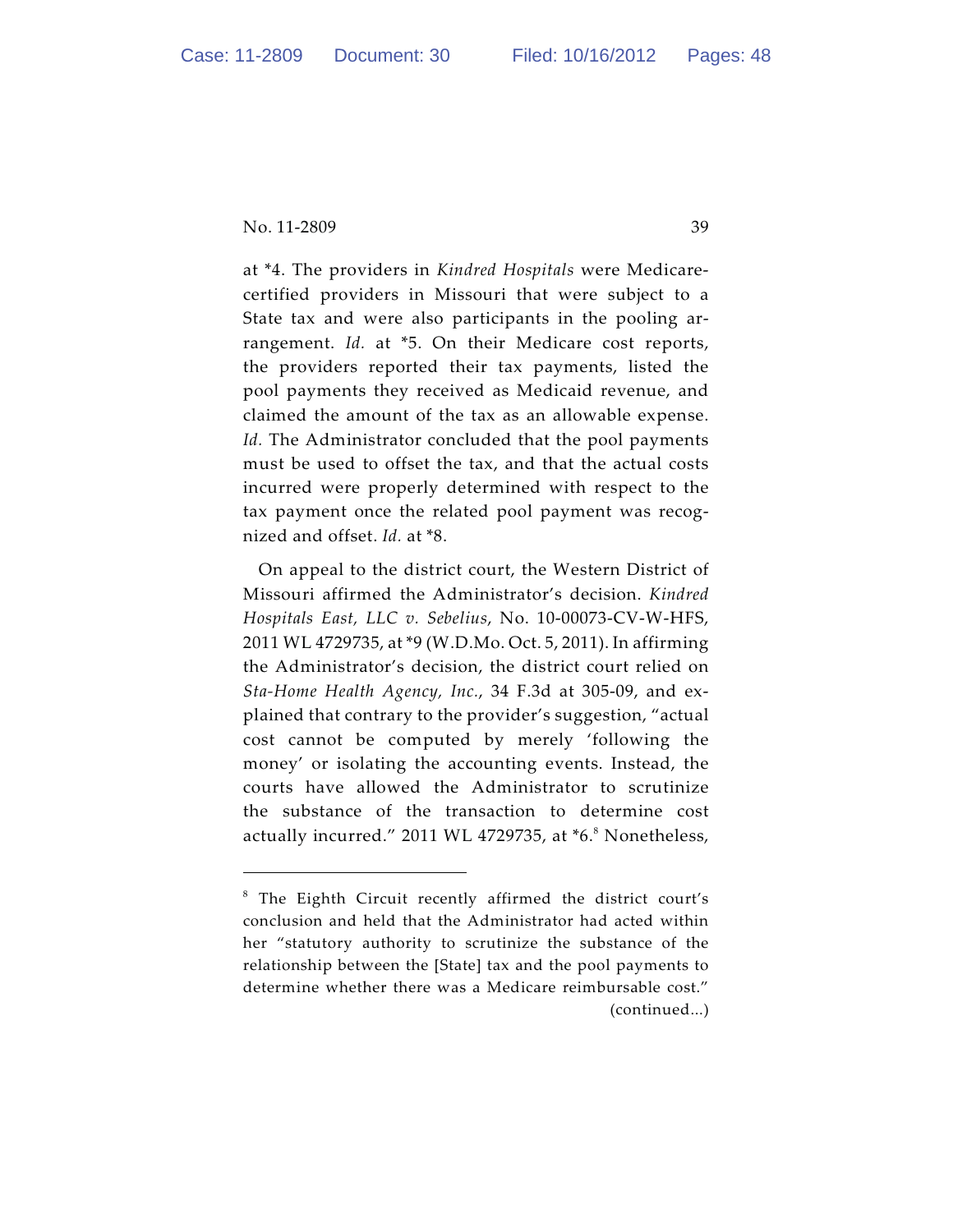the Hospitals argue that *Kindred Hospitals* helps their case because although the intermediary did offset the pool payments the hospitals received, it did not offset Medicaid payments that the hospitals received directly from the State against any amount of the provider tax. This amounts to an argument that because HHS might have also challenged other aspects of the Missouri tax program, but did not, HHS's decision not to challenge those aspects amounts to an agency policy that the unchallenged aspects of the Missouri tax program comply with Medicare. A federal agency does not establish policy by *not* taking administrative action, however. *See Cooper Indus., Inc. v. Aviall Servs., Inc.*, 543 U.S. 157, 170, 125 S.Ct. 577, 160 L.Ed.2d 548 (2004) ("Questions which merely lurk in the record, neither brought to the attention of the court nor ruled upon, are not to be considered as having been so decided as to constitute precedents.").

In sum, the Administrator's decision here was not inconsistent with a prior policy statement. Even if it were arguably inconsistent, the Administrator was not required to explain a departure from previous interpretations. *See Pre-Fab Transit Co. v. United States*, 595 F.2d 384, 387 (7th Cir. 1979) (noting that "[a]dministrative agencies are not bound by the doctrine of stare decisis" and that courts may not reverse an agency determina-

<sup>&</sup>lt;sup>8</sup> (...continued)

*Kindred Hosps. East, LLC v. Sebelius*, No. 11-3555, 2012 WL 2012 WL 3965925, at \*3 (8th Cir. Sept. 12, 2012).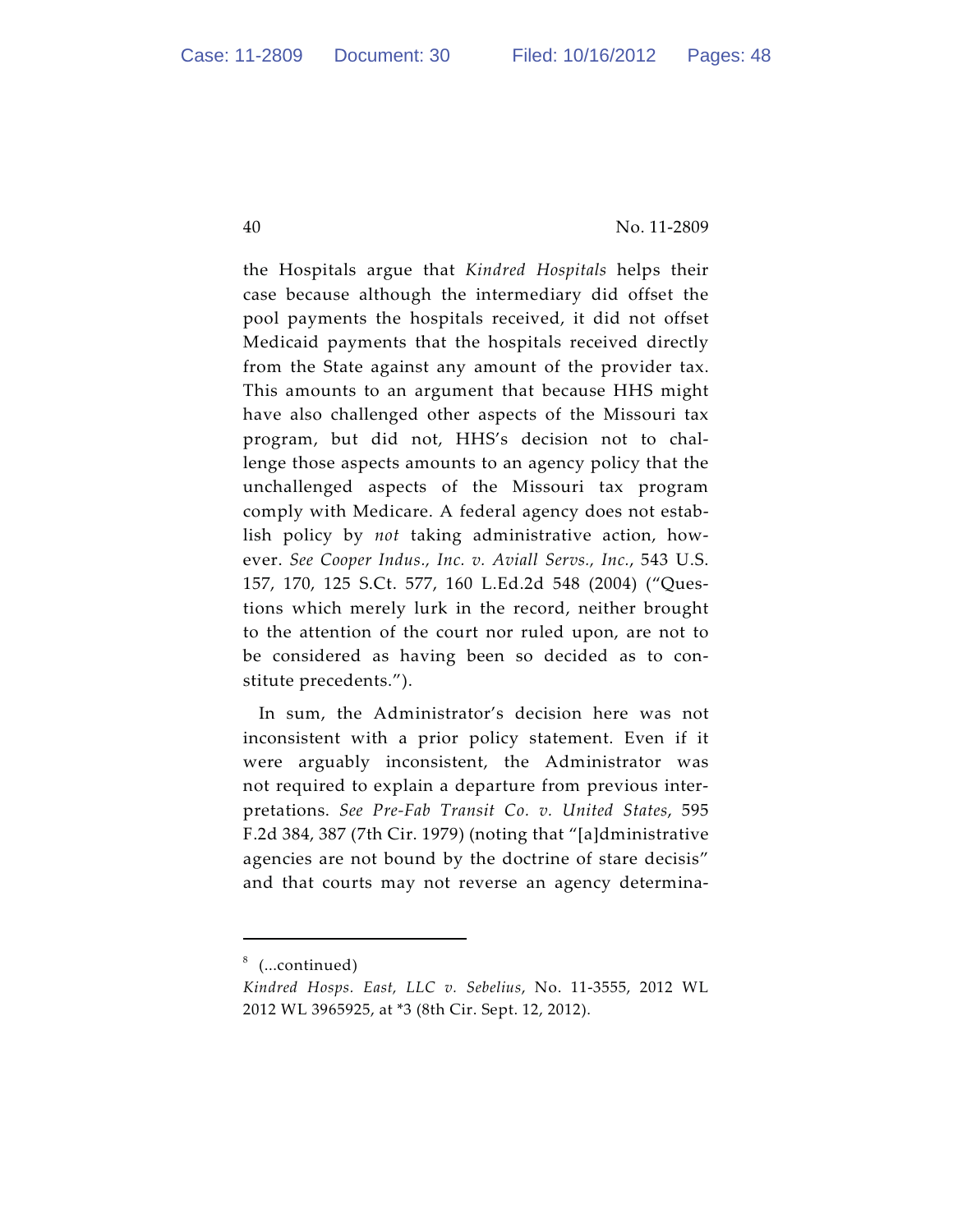tion simply because the agency determination may arguably be inconsistent with prior agency decisions) (citing *Sawyer Transport, Inc. v. United States*, 565 F.2d 474, 477 (7th Cir. 1977)).

# **2. Whether CMS's policy clarification fails to refute its "prior position" that provider taxes are allowable without offset**

In May 2010, shortly after the Administrator's Decision was issued, CMS published a "Proposed Clarification of Payment Policy for Provider Taxes" in the Federal Register, 65 Fed. Reg. 23,852, 24,018-19 (May 4, 2010), which was adopted as final without change in August 2010. 75 Fed. Reg. 50,042, 50,362-64 (Aug. 16, 2010). The Hospitals assert that CMS's policy clarification was intended to bolster CMS's litigating position in this case and is an effort to gloss over changes in Medicare reimbursement policy, and therefore it is deserving of no deference.

In the Final Rule, CMS noted that there was confusion relating to the determination of whether a tax is an allowable tax, and that much of the confusion had arisen because it was possible to read sections 2122.1 and 2122.2 of the Manual "as permitting all taxes assessed on a provider by a State that are not specifically listed in Section 2122.2 to be treated as allowable costs." 75 Fed. Reg. at 50,362-63. CMS proposed to amend the Manual "[i]n situations in which payments that are associated with [an] assessed tax are made to providers specifically to make the provider whole or partly whole for the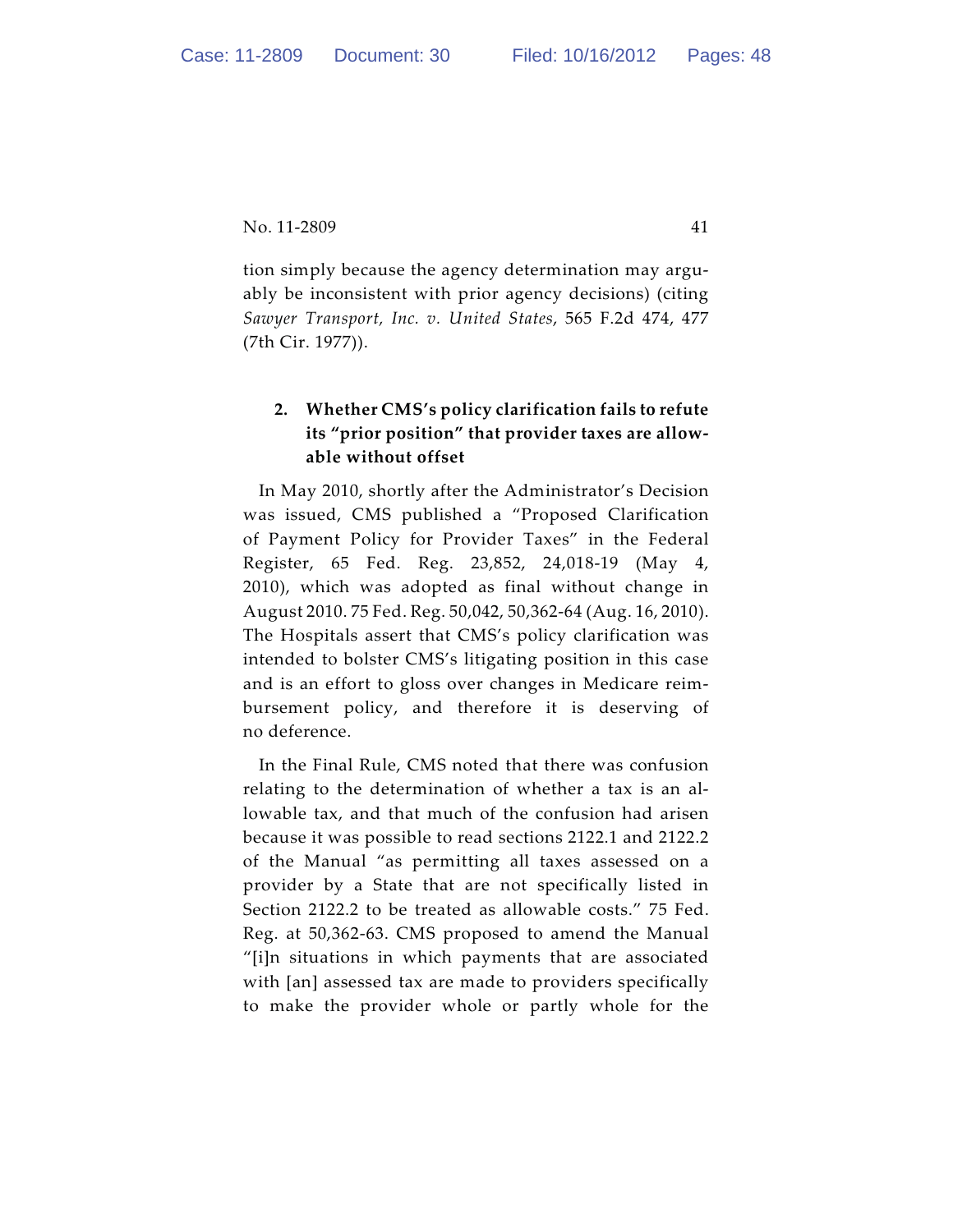tax expenses," so that Medicare only recognized the net expense incurred by the provider. *Id.* at 50,363.

While it is clear that "[d]eference to what appears to be nothing more than an agency's convenient litigating position would be entirely inappropriate," *Bowen v. Georgetown Univ. Hosp.*, 488 U.S. 204, 213, 109 S.Ct. 468, 102 L.Ed.2d 493 (1988), here, the Secretary has not taken such a position. The Secretary has not relied on the policy clarification to justify its denial of the Hospitals' claims. *See Gonzales v. Reno*, 325 F.3d 1228, 1350 (11th Cir. 2003) (noting that "[a]n after-the-fact rationalization of agency action—an explanation developed for the sole purpose of defending in court the agency's acts—is usually entitled to no deference from the courts," but concluding that the agency's position, developed in the course of administrative proceedings before litigation commenced is not such a justification). Importantly, while the policy clarification was issued a few months after the Administrator's Decision, HHS issued the proposed clarification before the Hospitals filed this action in district court. Accordingly, the Secretary's position is in no sense "a post hoc rationalization[ ]" advanced by an agency seeking to defend its actions against attack. *Georgetown Univ. Hosp.*, 488 U.S. at 212.

## **E. The Decision did not establish a new rule that fails to comply with the APA**

The Hospitals' final contention on appeal is that the Decision must be set aside because it establishes a new substantive legal standard for Medicare reimbursement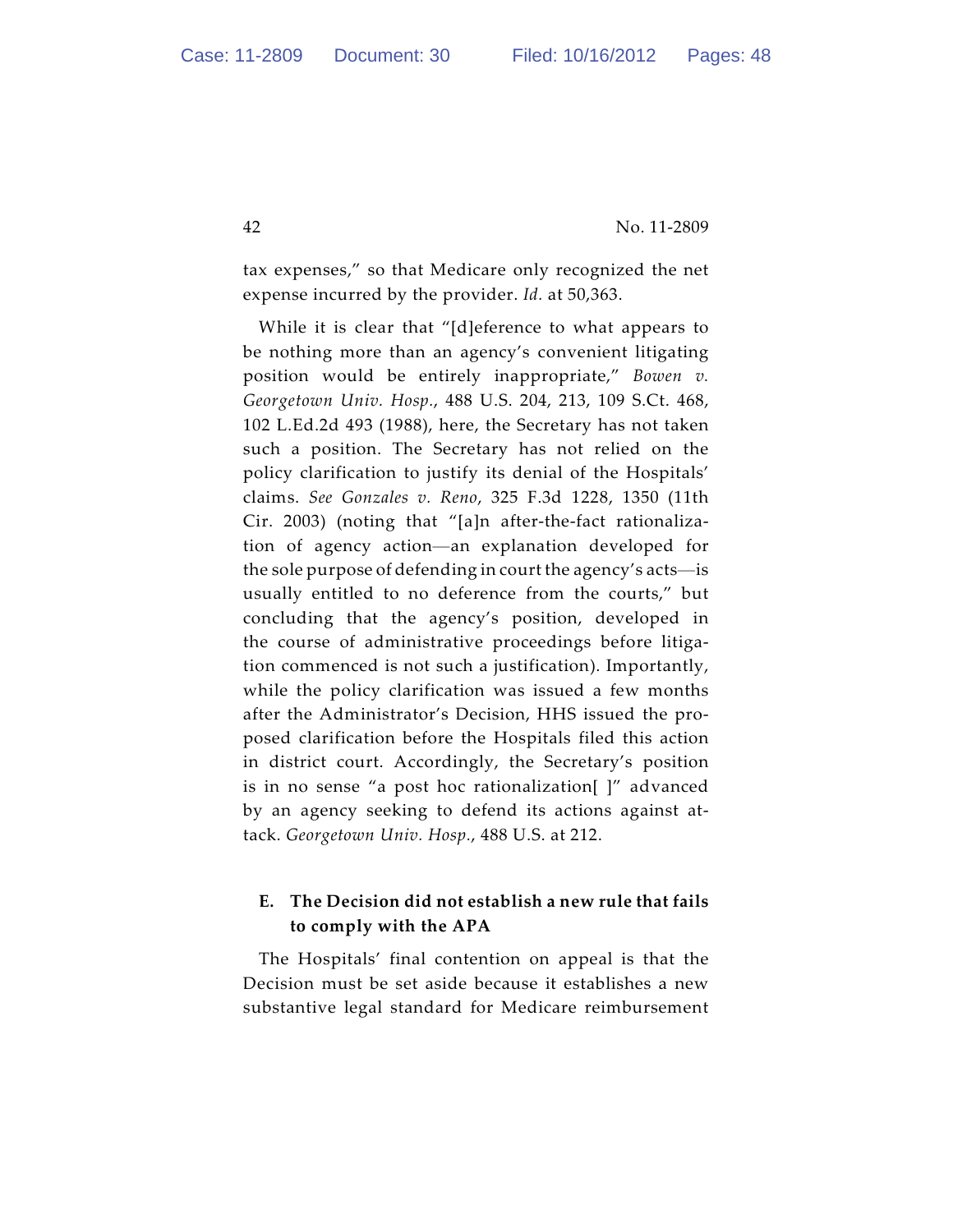that is invalid because it was not adopted in compliance with the APA's notice and comment requirements, and because it cannot be retroactively applied.<sup>9</sup> As an initial matter, and as discussed above, the Decision did not constitute a departure from a previous position. *See Homemakers North Shore, Inc. v. Bowen*, 832 F.2d 408, 413 (7th Cir. 1987) (court's conclusion that Secretary had not changed positions necessarily disposed of providers' contention that Secretary's change to regulatory language required Secretary to follow APA's notice and comment requirements prior to making change). Even if it had, however, we find that the Decision properly qualifies as an adjudication and therefore the Secretary was not required to follow the APA's notice and opportunity for comment requirements.

Under the APA, an administrative agency must publish in the Federal Register "substantive rules of general applicability . . . and statements of general policy or interpretations of general applicability formulated and adopted by the agency" as well as "each amend-

 $9$  In support of their argument that the Decision creates a substantive change in Medicare reimbursement law, the Hospitals rely on the testimony of an expert witness, Sheree Kanner. Ms. Kanner testified that she was not aware of any prior case where hospitals were required to offset Medicaid revenues received from States against provider tax assessments for purposes of claiming Medicare allowable costs. As the Secretary points out however, Ms. Kanner only claimed expert status on *Medicaid* and not on *Medicare* reimbursements, the focus of this appeal. Accordingly, we discount her testimony.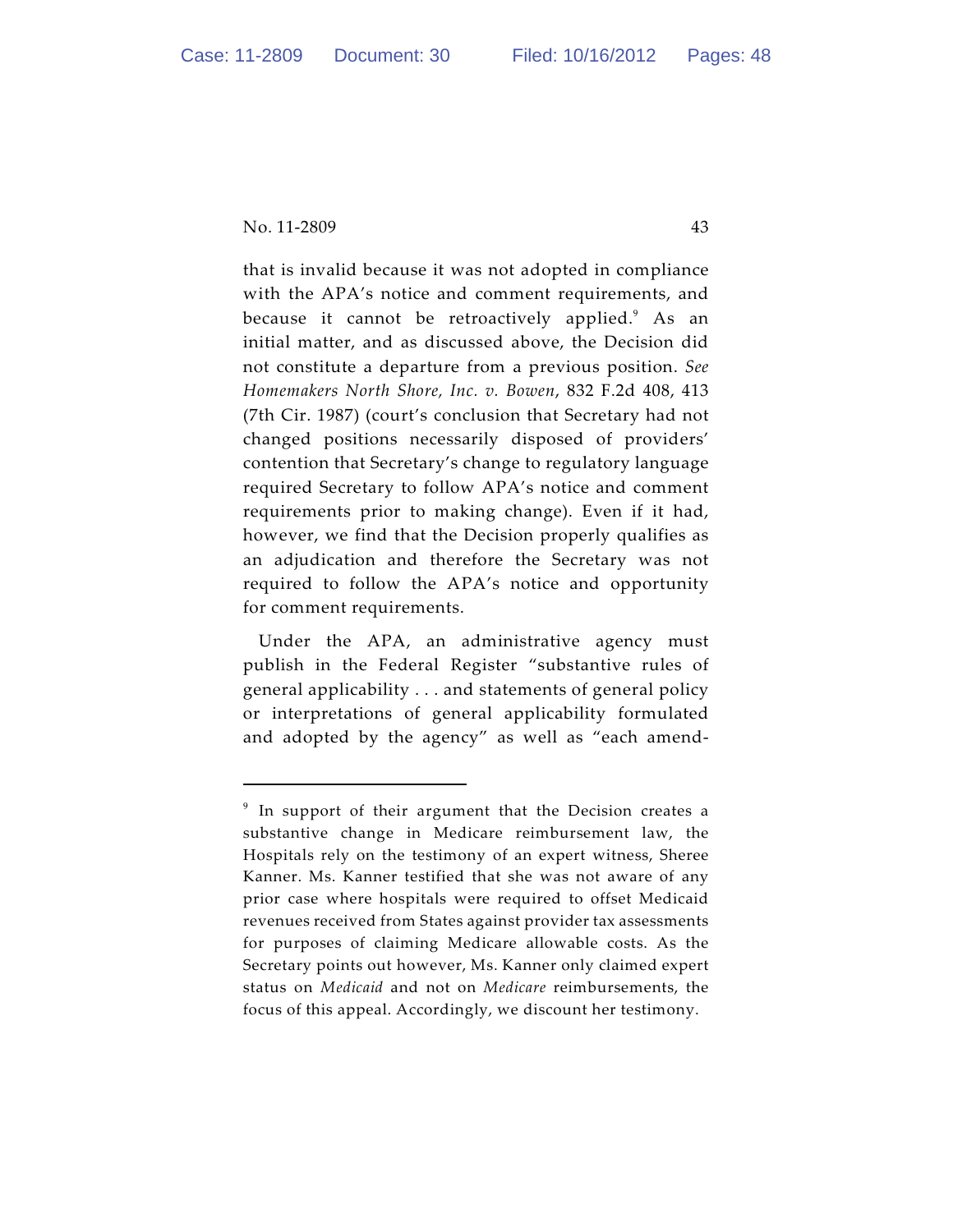ment, revision, or repeal of the foregoing." 5 U.S.C. § 552(a)(1)(D)-(E); 5 U.S.C. § 553(b) (requiring agencies to publish "[g]eneral notice of proposed rule making"); *see also Bd. of Trs. of Knox Cnty. Hosp. v. Shalala*, 135 F.3d 493, 500 (7th Cir. 1998). A rule is defined as "the whole or a part of an agency statement of general or particular applicability and future effect designed to implement, interpret, or prescribe law or policy or describing the organization, procedure, or practice requirements of an agency . . . ." 5 U.S.C. § 554(4).

An adjudication, in contrast to rulemaking, "means agency process for the formulation of an order[.]" 5 U.S.C. § 554(7). Under the APA, all interested parties in an adjudication must have the opportunity for "the submission and consideration of facts, arguments, offers of settlement, or proposals of adjustment[.]" 5 U.S.C. § 554(c)(1). "Adjudications typically 'resolve disputes among specific individuals in specific cases, whereas rulemaking affects the rights of broad classes of unspecified individuals.' " *City of Arlington, Tex. v. F.C.C.*, 668 F.3d 229, 242 (5th Cir. 2012) (quoting *Yesler Terrace Cmty. Counsel v. Cisneros*, 37 F.3d 442, 448 (9th Cir. 1994)). "[B]ecause adjudications involve concrete disputes, they have an immediate effect on specific individuals (those involved in the dispute). Rulemaking, in contrast, is prospective, and has a definitive effect on individuals only after the rule subsequently applied." *Yesler Terrace Cmty. Counsel*, 37 F.3d at 448.

Here, the Decision has the hallmarks of an adjudication. The Medicare Act provides that providers of services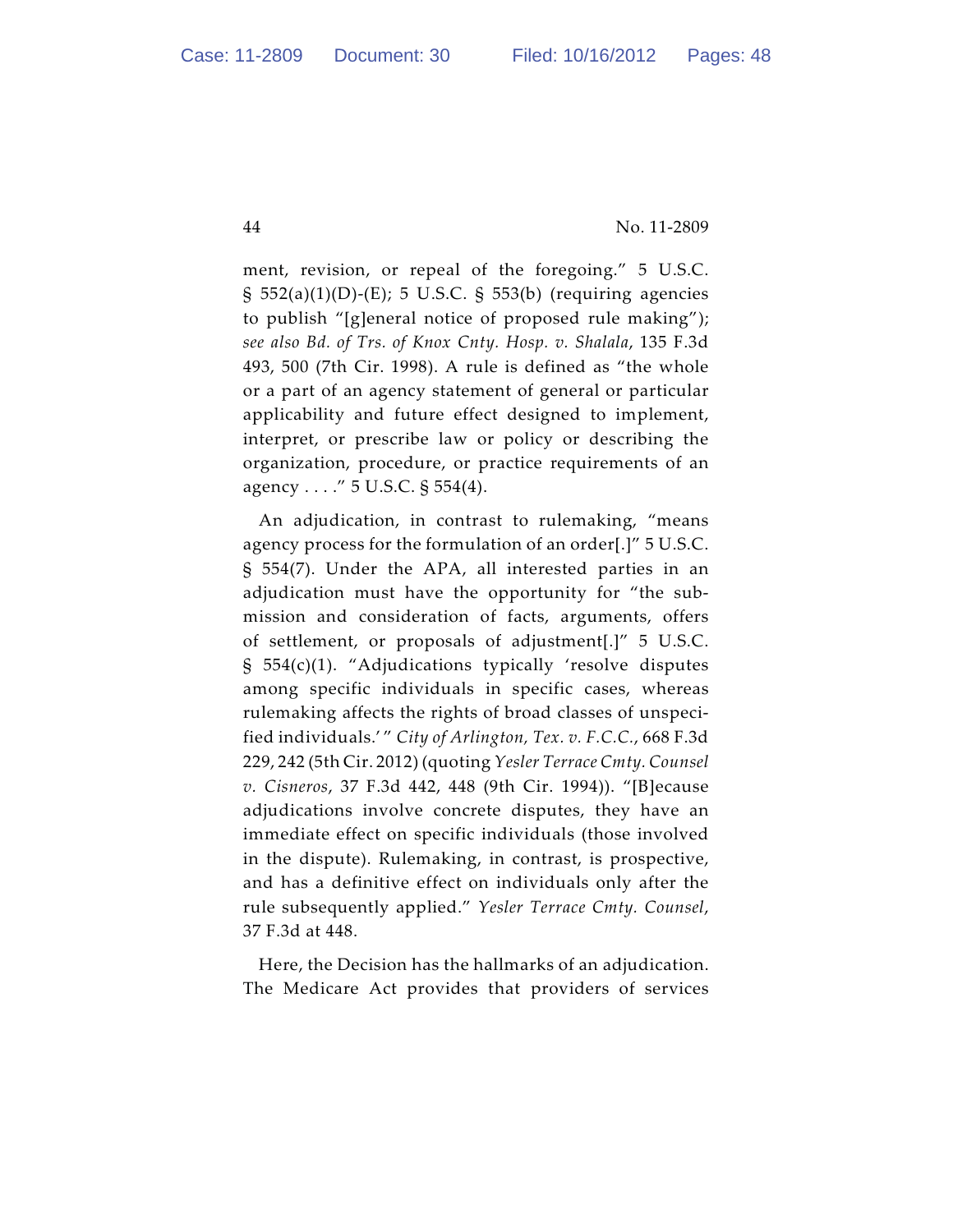contesting the amount of reimbursement due as determined by an intermediary may request a hearing before the Board, and it further instructs that a Board decision "shall be based upon the record made at such hearing." 42 U.S.C. §§ 1395oo(a), (d). The Decision utilized the hearing procedures outlined in the Medicare Act, it involved a concrete dispute between the parties and had an immediate, concrete effect on the parties to the dispute. Furthermore, the Decision did not affect a broad class of unspecified individuals. *See Yesler Terrace Cmty. Counsel*, 37 F.3d at 448. We therefore conclude that the Decision was an adjudication.

Furthermore, it is well-established that "[a]n agency is not precluded from announcing new principles in an adjudicative proceeding rather than through notice-andcomment rule-making." *Negrete-Rodriguez v. Mukasey*, 518 F.3d 497, 503 (7th Cir. 2008); *see also City of Arlington, Tex.*, 668 F.3d at 240. "Nor is there any basis for suggesting that the Secretary has a statutory duty to promulgate regulations that, either by default rule or by specification, address every conceivable question in the process of determining equitable reimbursement." *Guernsey Mem'l Hosp.*, 514 U.S. at 96, 115 S.Ct. 1232. As the Supreme Court has noted, the Secretary has issued a set of comprehensive and detailed regulations, which consume hundreds of pages of the Code of Federal Regulations. *Id.* "As to particular reimbursement details not addressed by her regulations, the Secretary relies upon an elaborate adjudicative structure which includes the right to review by the [Board], and, in some instances, the Secretary, as well as judicial review in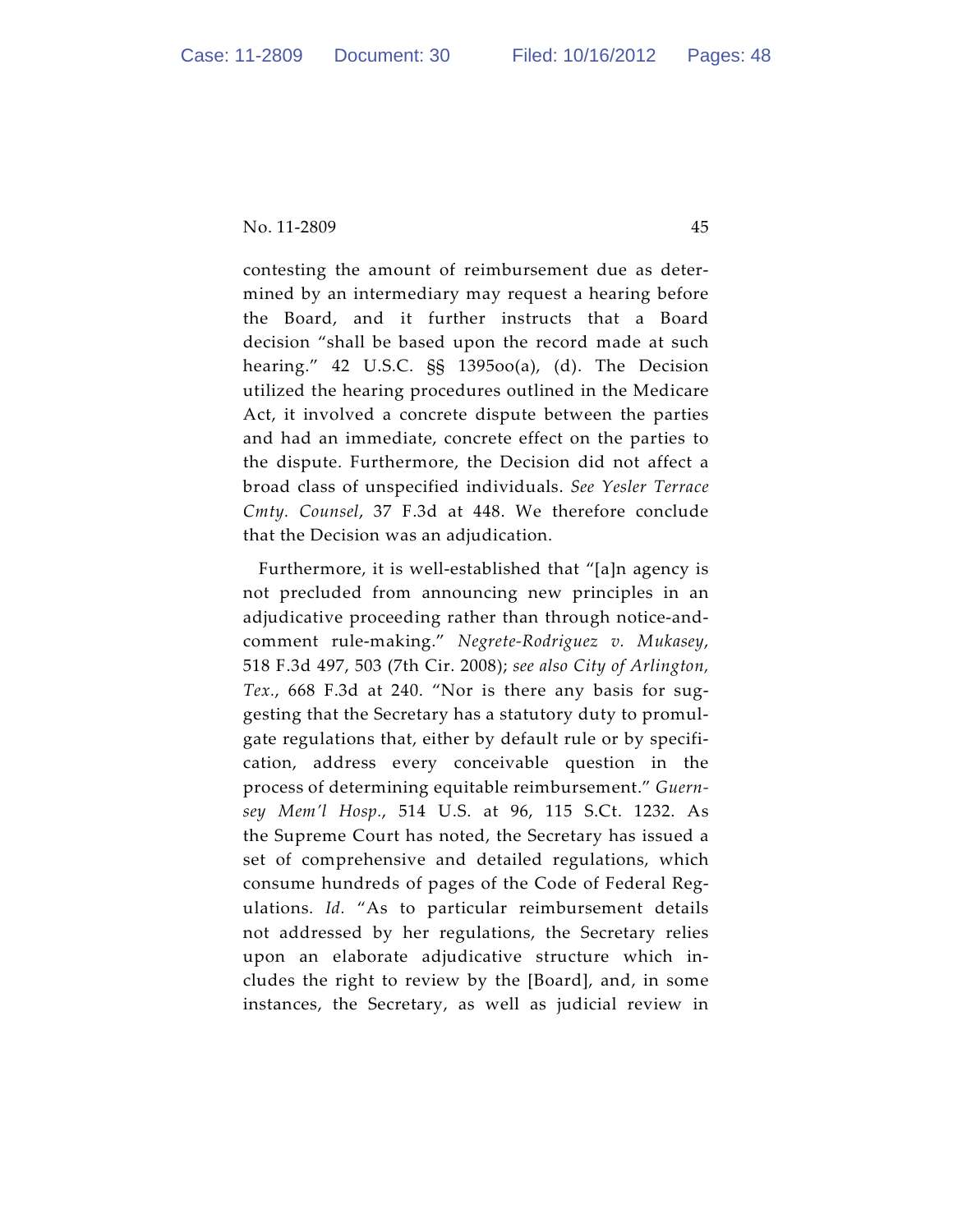federal district court of agency action." *Id.* "The APA does not require that all the specific applications of a rule evolve by further, more precise rules rather than by adjudication." *Id.* In our view, the Secretary's method of determining that the Tax Assessments must be offset by the Access Payments via an adjudication is a proper exercise of her statutory mandate. *See id.*

The Hospitals' reliance on *American Federation of Government Employees, AFL-CIO, Local 3090 v. Federal Labor Relations Authority*, 777 F.2d 751, 752 (D.C. Cir. 1985), is not on point. There, the Federal Labor Relations Authority ("FLRA") dismissed a complaint and ignored the plain language in regulations pertaining to when the filing of exceptions stayed an arbitration award. *American Federation of Government Employees, AFL-CIO, Local 3090*, 777 F.2d at 752-53. In vacating the FLRA's order, the District of Columbia Circuit reasoned that "[w]ere the Authority's approach proper, administrative agencies could effectively repeal legislative rules and abandon longstanding interpretations of statutes indirectly, by adjudication, without providing affected parties any opportunity to comment on the proposed changes, and without providing any significant explanation for their departure from established views." *Id.* at 759. This is simply not what happened here.

The Hospitals also rely on *Alaska Professional Hunters Association, Inc. v. Federal Aviation Administration*, where the District of Columbia Circuit held that although an agency may give its regulation an interpretive rule without offering the opportunity for notice and comment,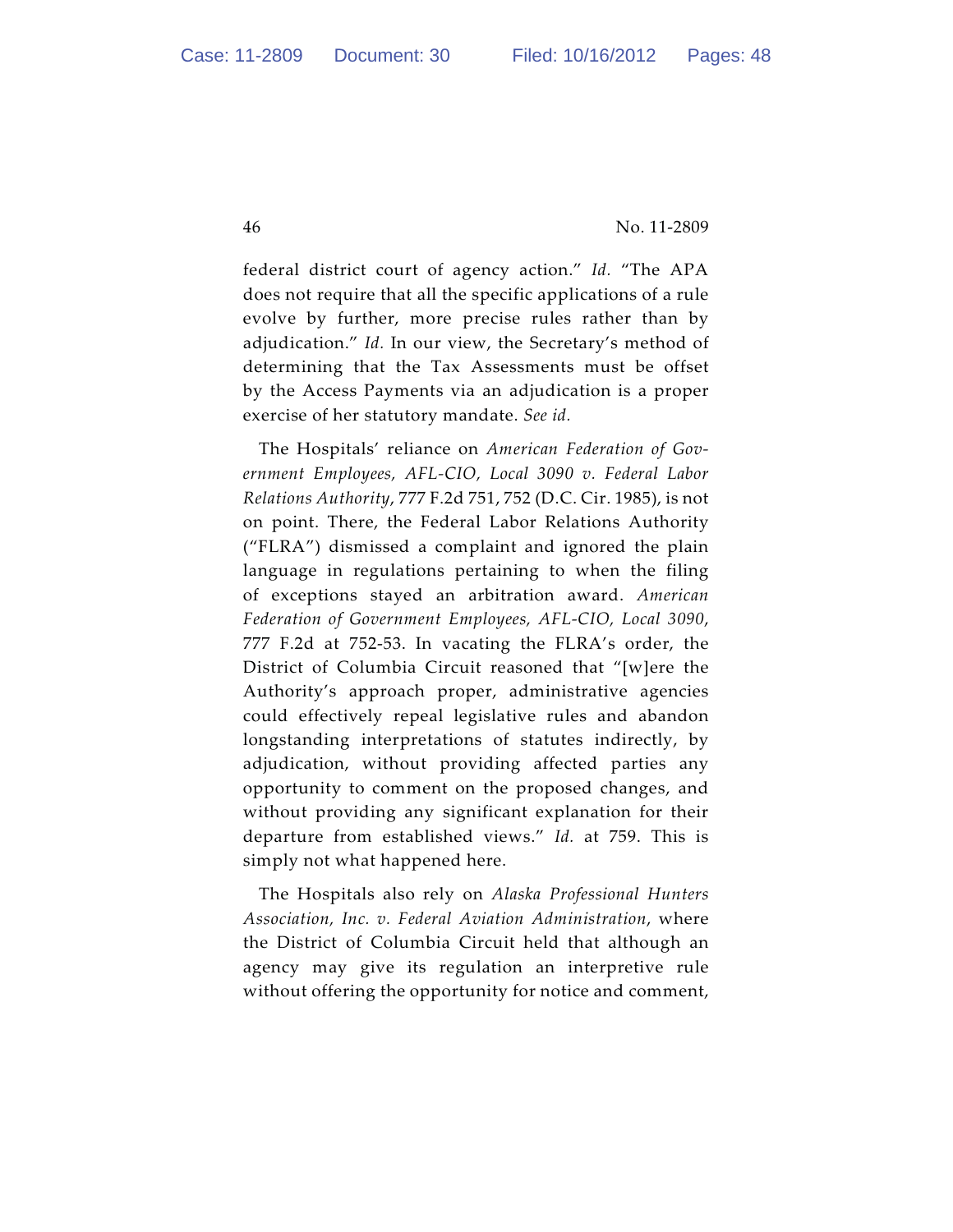" '[o]nce an agency gives its regulation an interpretation, it can only change that interpretation as it would formally modify the regulation itself: through the process of notice and comment rulemaking.'" 177 F.3d 1030, 1033-34 (D.C. Cir. 1999) (quoting *Paralyzed Veterans of Am. v. D.C. Arena*, 117 F.3d 579, 586 (D.C. Cir. 1997)). But, *Alaska Professional Hunters Association, Inc.* conflicts with the APA's rulemaking provisions, which exempt all interpretive rules from notice and comment, and with our own precedent and is therefore not persuasive. 5 U.S.C. § 553(b)(3)(A); *Metro. Sch. Dist. of Wayne Twp, Marion Cnty., Ind. v. Davila*, 969 F.2d 485, 488-89 (7th Cir. 1992) (noting that an interpretive rule "does not trigger the APA's notice and comment requirement"); *Bd. of Trs. of Knox Cnty. Hosp.*, 135 F.3d at 501 (noting that "an agency is not bound by the APA's procedural requirements when announcing 'interpretive rules, general statements of policy, or rules of agency organization, procedure, or practice' "); *cf*. *Paragon Health Network, Inc.*, 251 F.3d at 1147 n.4 (declining to consider the District of Columbia Circuit's position expressed in *Alaska Professional Hunters Association, Inc.*, 177 F.3d at 1033-34, that an agency must follow notice and comment procedures to change a previous interpretation of a regulation).

The Hospitals also argue that even if CMS's change in position were considered a non-substantive change in interpretation, it is still arbitrary, and rely on *Continental Web Press, Inc. v. National Labor Relations Board*, 742 F.2d 1087, 1093 (7th Cir. 1984). In *Continental Web Press*, the Board had succeeded in developing a clear policy through a course of adjudications "and to discard the